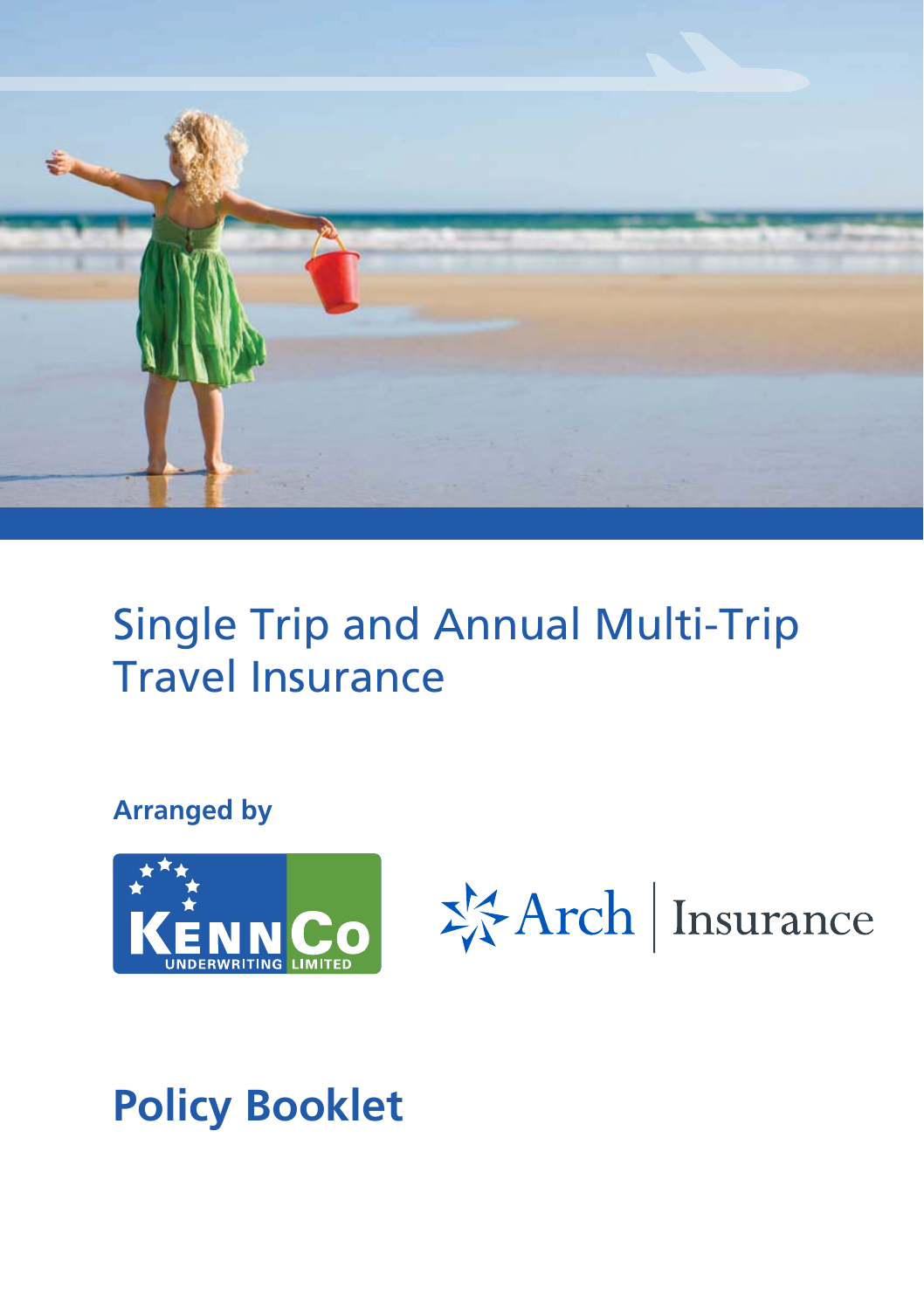## **Policy Arranged By;**

KennCo Underwriting Ltd ("KennCo"). KennCo is an Irish owned and run underwriting agency based in Rathfarnham, Co Dublin. It is registered in the Company Registration Office under Company number 454673 and its registered office is Suites 5-7, Grange Road Office Park, Grange Road, Rathfarnham, Dublin 16. KennCo Underwriting Ltd T/A KennCo Insurance is regulated by the Central Bank of Ireland. Ref c49930.

## **Policy Insured By;**

Sections 1-12 and 14-16 are underwritten by Arch Insurance (EU) dac.

Arch Insurance (EU) dac is registered in the Republic of Ireland (No. 505420).

Registered Office: 2nd Floor, Block 3 The Oval, 160 Shelbourne Road, Ballsbridge, Dublin 4. Arch Insurance (EU) dac, trading as Arch Mortgage Insurance, Alwyn Europe, Arch Insurance EU, Arch Insurance, Arch International and Arch MI, is regulated by the Central Bank of Ireland.

Section 13 is administered by MIS Underwriting Ltd and underwritten by AmTrust International Underwriters DAC, Registered in Ireland. Company No. 169384 is authorised and regulated by the Central Bank of Ireland. Registered office: 6-8 College Green, Dublin 2, Ireland.

This insurance is available only to residents of the Republic of Ireland who purchase their cover before they travel.

This **policy** is a legal contract based on the information **you** supplied when **you** applied for this insurance. **We** rely on that information when **we** decide what cover to provide and how much **you**  will pay. Therefore it is essential that all the information given to **us** is accurate and that **you** have answered **our** questions fully and accurately. Please see **Your declaration: important questions relating to health, activities and the acceptance of your insurance** on the following pages.

**You** must tell **us** immediately if there are any relevant changes in **your** circumstances or to the information already given. Accurate information about **pre-existing medical conditions** relating to the health of the people travelling and others upon whose health the travel may depend is particularly important as the **policy** contains specific conditions and exclusions. If **you** are not sure whether something is important, please tell **us** anyway as failure to do so may invalidate **your policy**.

The **policy**, together with **your policy schedule**, and any endorsements that apply sets out the insurance protection being provided in return for **your** premium. It also tells **you** how to make a claim and how to contact **us**. **You** must read all of these documents carefully.

# Useful telephone numbers

Emergency Medical Assistance Tel +44 (0)1243 621078 General Claims (non-emergency) Tel 01 4998388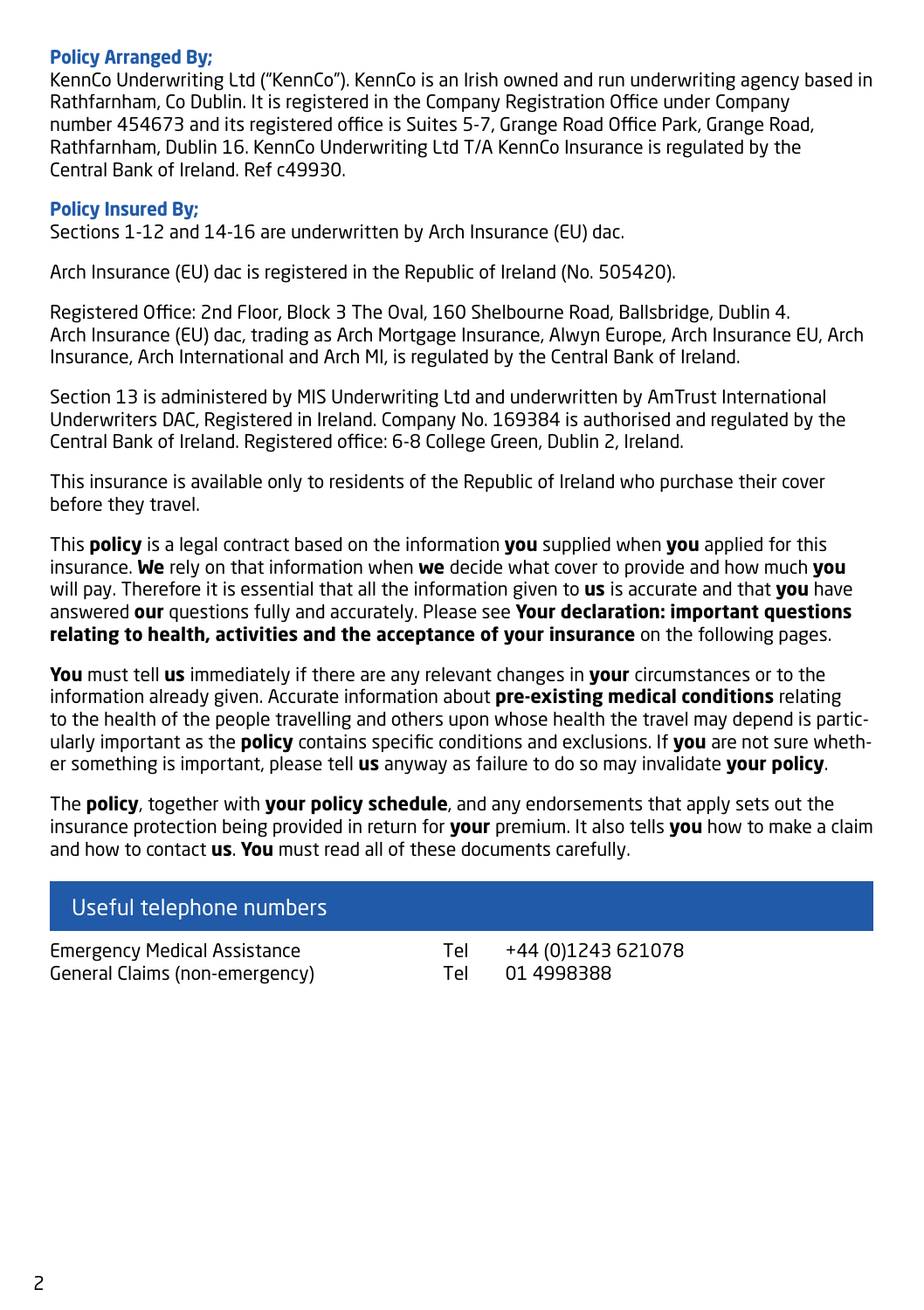## **Important Questions relating to health and the acceptance of your insurance**

Please consider these questions **very** carefully in relation to **you** and **your** travelling companions to be insured by **us** and others upon whose health **your** trip may depend

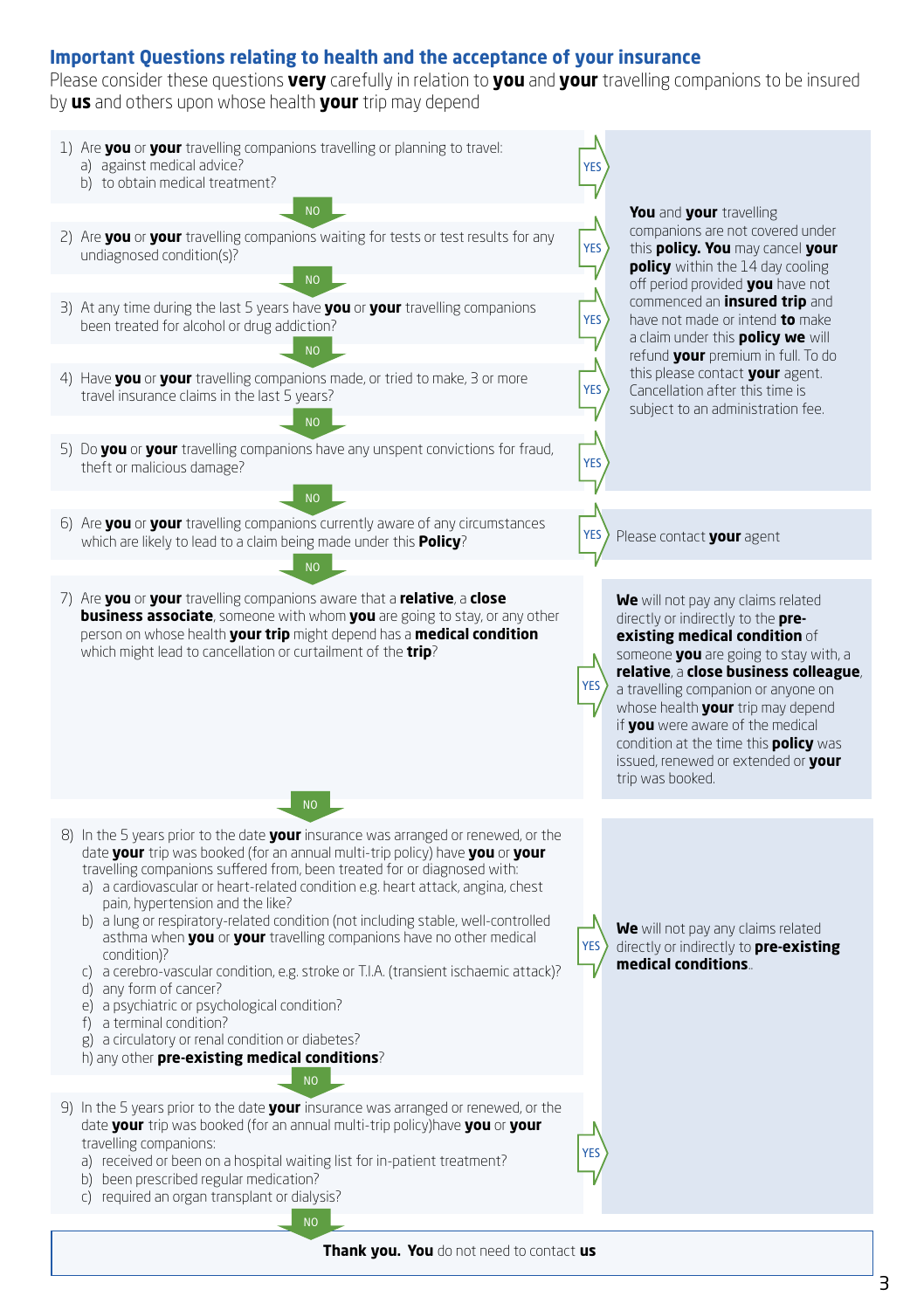# Policy content

| <b>Travel Insurance</b>                                                     | Page 2  |
|-----------------------------------------------------------------------------|---------|
| Useful telephone numbers                                                    | Page 2  |
| Important questions relating to health and the acceptance of your insurance | Page 3  |
| Cover limits and applicable excesses                                        | Page 5  |
| Important notes                                                             | Page 7  |
| Words with special meanings                                                 | Page 9  |
| Policy information                                                          | Page 12 |

| General policy conditions | Page 12 |
|---------------------------|---------|
| General policy exclusions | Page 13 |
| Claims conditions         | Page 15 |
| Complaints procedure      | Page 17 |

| Section 1 - Emergency medical and repatriation expenses | Page 17 |
|---------------------------------------------------------|---------|
| Section 2 - Personal accident                           | Page 20 |
| Section 3 - Withdrawal of services                      | Page 21 |
| Section 4 - Provision of screened blood                 | Page 21 |
| Section 5 - Cancellation                                | Page 22 |
| Section 6 - Curtailment                                 | Page 23 |
| Section 7 - Travel delay and disruption                 | Page 24 |
| Section 8 - Personal effects                            | Page 25 |
| Section 9 - Luggage delay                               | Page 26 |
| Section 10 - Personal liability                         | Page 27 |
| Section 11 - Hijack, kidnap and Mugging                 | Page 28 |
| Section 12 - Catastrophe                                | Page 28 |
| Section 13 - Legal costs and expenses                   | Page 29 |
| Section 14 - Cruise cover                               | Page 34 |
| Section 15 - Golf cover (optional)                      | Page 36 |
| Section 16 - Winter sports (optional)                   | Page 37 |

| Covered leisure activities               | Pages 40&41 |
|------------------------------------------|-------------|
| Excluded hazardous activities and sports | Page 42     |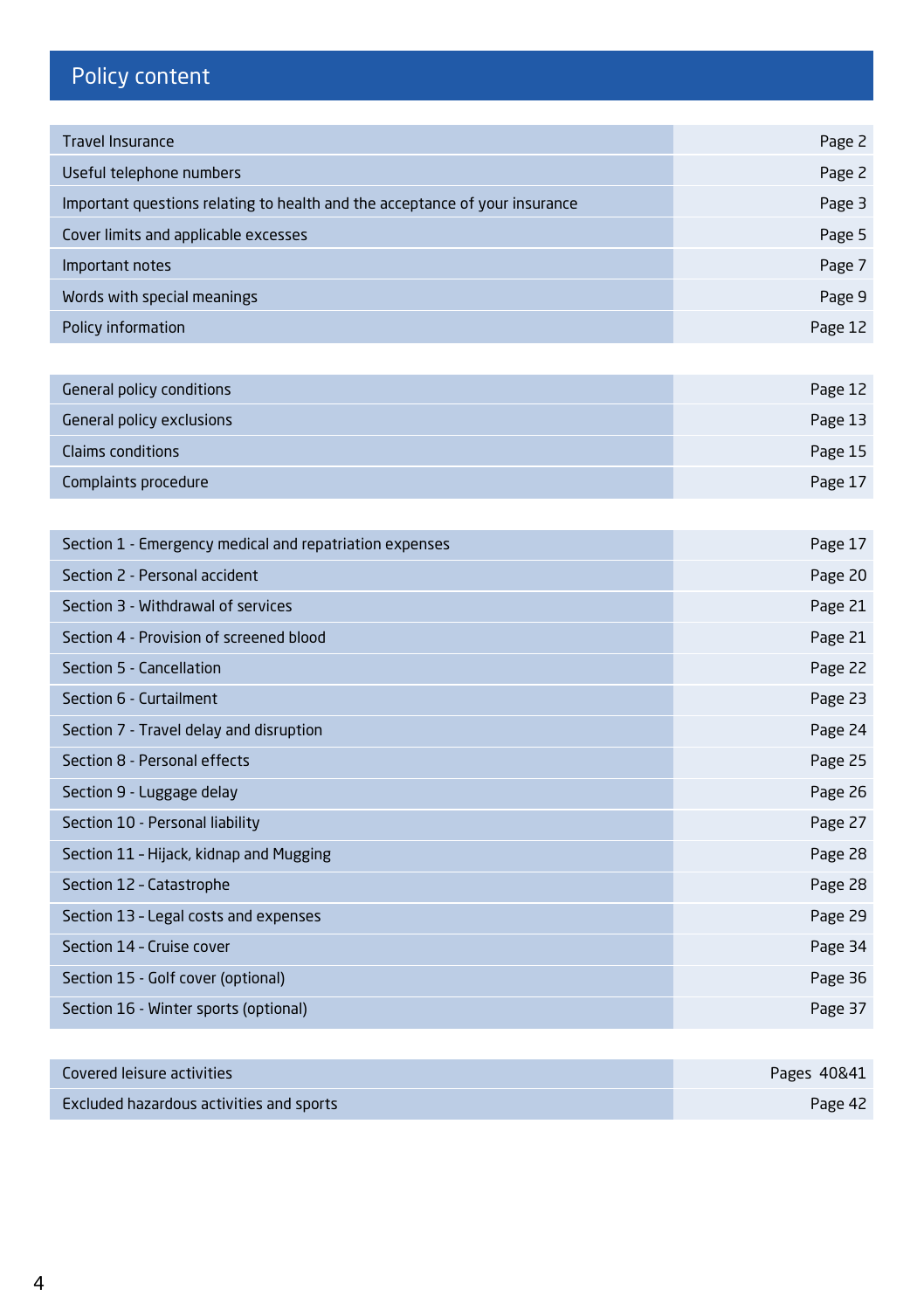# Cover limits and applicable excesses

The main cover limits are listed below. Some sections also have additional inner limits and/or increased excesses for older **insured persons**. For example personal accident benefits vary according to the age of the **insured person** and the **personal effects** section has a **single item limit** and **valuables** limit. Each section of the **policy** will contain variations in limits and excesses – please read this **policy**  booklet carefully.

| <b>Section</b> | Cover                                                                                                     | Sums <b>insured</b> - per person <sup>1</sup>                     | <b>Excesses</b>                |  |
|----------------|-----------------------------------------------------------------------------------------------------------|-------------------------------------------------------------------|--------------------------------|--|
| $\mathbf{1}$   | <b>Emergency medical and repatriation expenses</b>                                                        |                                                                   |                                |  |
|                | A. Emergency medical and transportation expenses<br>Emergency dental treatment                            | Up to €10,000,000<br>Up to €1,200                                 | €150 (€250 if over 65)<br>€150 |  |
|                | B. Hospital confinement benefit                                                                           | Up to €2,400<br>(€50 per 24 hrs)                                  |                                |  |
|                | C. Additional travel and accommodation expenses                                                           | Up to €1,200                                                      | Nil                            |  |
|                | D. Repatriation or evacuation cover in the ROI                                                            | Part of section 1A (ROI €1,200)                                   |                                |  |
|                | E. Funeral expenses                                                                                       | Up to €3,600<br>(ROI €1,200)                                      |                                |  |
| $\overline{c}$ | Personal accident <sup>2</sup>                                                                            |                                                                   |                                |  |
|                | A. Personal accident - Death                                                                              | Up to €30,000<br>(aged 18-64)<br>Up to €3,000 (under 18, over 65) |                                |  |
|                | B. Permanent total disablement                                                                            | Up to €12,000 (aged 18-64)                                        | <b>Nil</b>                     |  |
|                | C. Loss of limb or sight                                                                                  | Up to €1,200 (under 18, over 65)                                  |                                |  |
| З              | <b>Withdrawal of services</b>                                                                             | Up to €360 (€18 per 24 hrs)                                       | Nil                            |  |
| 4              | <b>Provision of screened blood</b>                                                                        | Up to €60,000                                                     | Nil                            |  |
| 5              | <b>Cancellation</b>                                                                                       | Up to €6,000                                                      | €100                           |  |
| 6              | <b>Curtailment</b>                                                                                        | Up to €6,000                                                      | €100                           |  |
| 7              | <b>Travel delay and disruption</b>                                                                        |                                                                   |                                |  |
|                | A. Travel delay (50% if due to terrorism)<br>Abandonment after 12 hrs                                     | Up to €300 (€36 per 12 hrs)<br>Up to €6,000                       | Nil<br>£100                    |  |
|                | B. Missed departure                                                                                       | Up to €6,000                                                      | €100                           |  |
| 8              | <b>Personal effects</b>                                                                                   |                                                                   |                                |  |
|                | A. Accidental loss or theft of personal effects<br>Single item limit<br>$\overline{a}$<br>Valuables limit | Up to €3,000<br>€600<br>€600                                      | €100                           |  |
|                | B. Accidental loss or theft of personal money and<br>travel documents<br>Cash limit                       | Up to €750<br>€600 (€240 under 18)                                |                                |  |
| 9              | <b>Luggage delay</b>                                                                                      | Up to €240 (after 12hrs)                                          | Nil                            |  |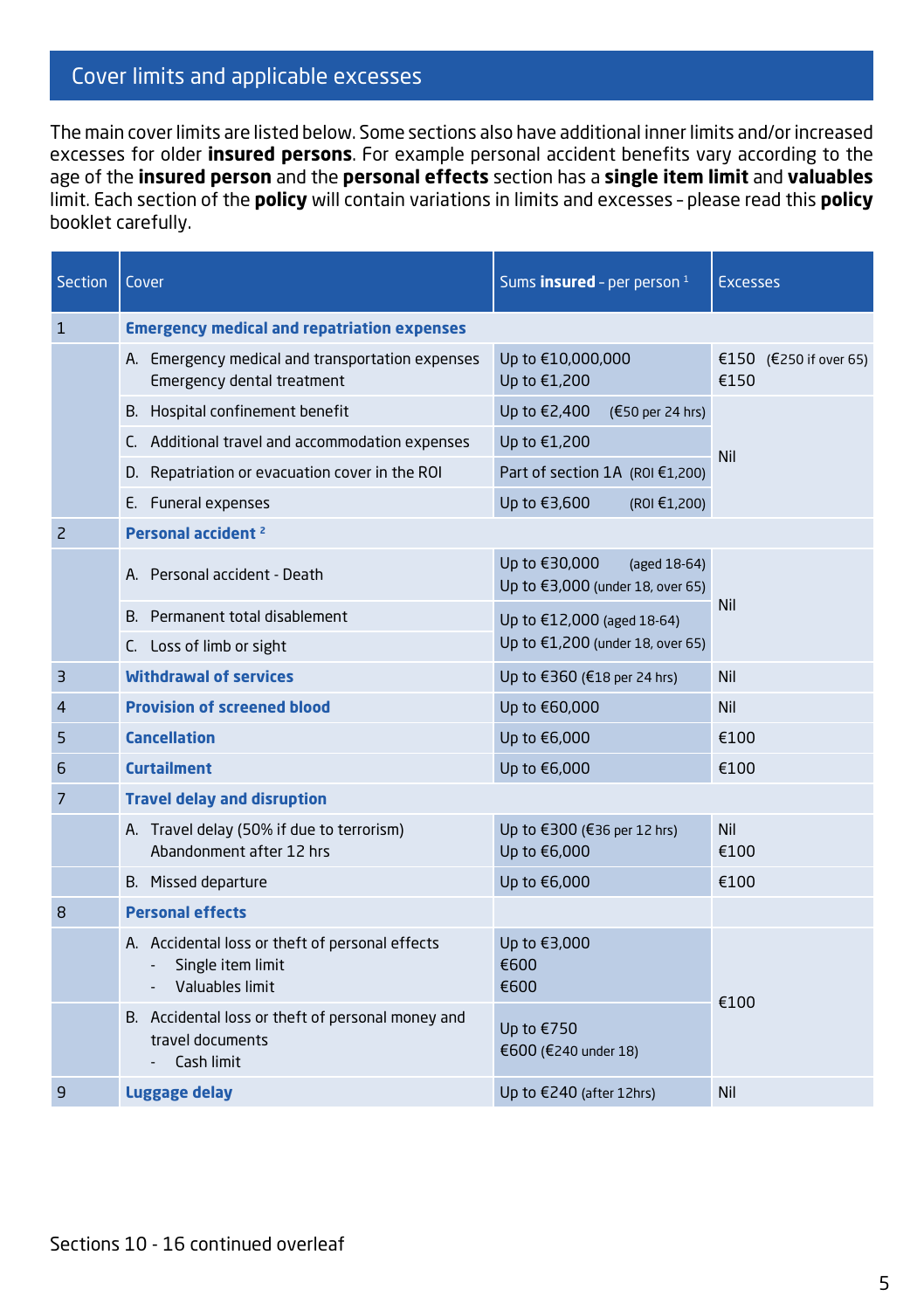| <b>Section</b> | Cover                                            | Sums insured - per person <sup>1</sup>        | <b>Excesses</b>    |
|----------------|--------------------------------------------------|-----------------------------------------------|--------------------|
| 10             | <b>Personal liability</b>                        |                                               |                    |
|                | A. Personal liability<br>Property damage         | Up to €2,500,000<br>Up to €120,000            | <b>Nil</b><br>€300 |
| 11             | <b>Hijack, kidnap and Mugging</b>                |                                               |                    |
|                | A. Hijack and kidnap expenses<br>- Daily benefit | Up to €12,000<br>Up to €600 (€120 per 24 hrs) | Nil                |
|                | <b>B.</b> Mugging                                | Up to €600 (€120 per 24 hrs)                  |                    |
| 12             | <b>Catastrophe</b>                               | Up to €600                                    | <b>Nil</b>         |
| 13             | <b>Legal costs and expenses</b>                  | Up to €30,000                                 | <b>Nil</b>         |
| 14             | <b>Cruise Cover</b>                              |                                               |                    |
|                | A. Missed port departure                         | Up to €300                                    | €100               |
|                | B. Cabin confinement                             | Up to €300 (€50 per 24 hrs)                   | Nil                |
|                | C. Itinerary change                              | Up to €300                                    | <b>Nil</b>         |
|                | D. Unused excursions                             | Up to €300                                    | €100               |
|                | E. Cruise Interruption                           | Up to €300                                    | €100               |
| 15             | Golf cover (optional) <sup>3</sup>               |                                               |                    |
|                | A. Loss of golf equipment<br>- Single item limit | Up to €1,800<br>€300                          | €100               |
|                | B. Hire of golf equipment                        | Up to €450 (€90 per 12 hrs)                   | €100               |
|                | C. Loss of green fees                            | Up to €450 (€90 per 12 hrs)                   | €100               |
|                | D. Hole in one                                   | Up to €60                                     | Nil                |
| 16             | <b>Winter sports (optional) 3</b>                |                                               |                    |
|                | A+B. Winter sports equipment                     | Up to €600                                    | €100               |
|                | Hire of replacement ski equipment<br>C.          | Up to €450 (€90 per 12 hrs)                   | €100               |
|                | Ski Pack<br>D                                    | Up to €900                                    | €100               |
|                | E.<br>Piste closure                              | Up to €360 (€24 per 24 hrs)                   | <b>Nil</b>         |
|                | F.<br>Travel delay due to avalanche              | Up to €120                                    | Nil                |

- 1. Except where specifically varied in the **policy**.
- 2. If several **insured persons** are involved in the same event **our** aggregate limit shall not exceed €2,400,000 unless otherwise agreed in writing. If the aggregate limit is reached this amount will be allocated in proportion to **our** liability to each **insured person**.
- 3. Subject to receipt of an additional premium.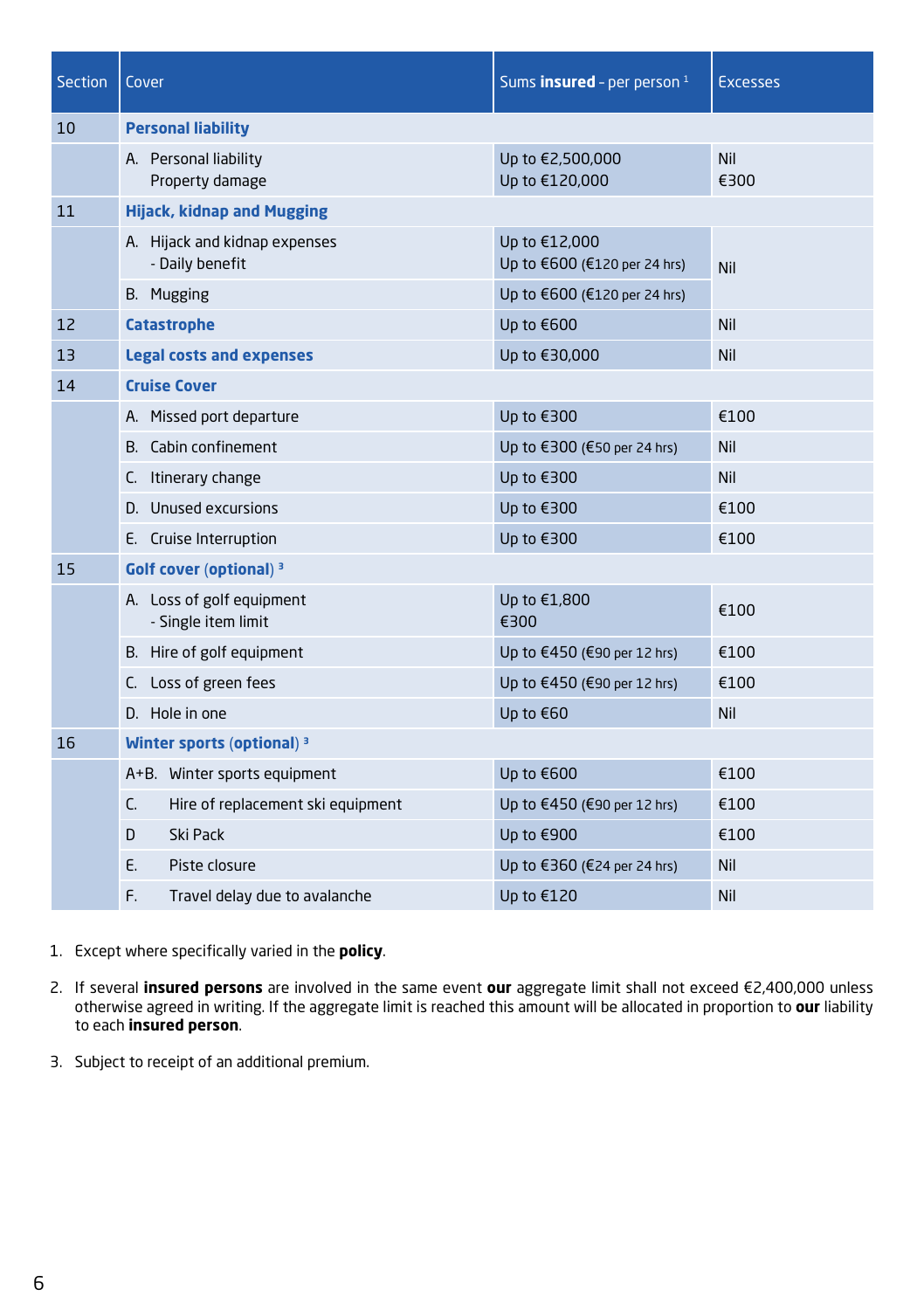## Important notes

The **insurer** wishes to bring to **your** attention some of the important features of **your** travel insurance **policy**. All the words and phrases in bold have special meanings and are defined under **Words with special meanings** (see page 9).

# Important Information - Please read

**We** strongly recommend that **you** keep a record of all information given to **us**, including telephone calls, copies of all letters, emails and the application and claim forms **you** completed whether in hard copy or on-line. A copy of the **policy** is available on request.

#### **Complaints**

The **policy** includes a Complaints Procedure which tells **you** what steps **you** can take if **you** wish to make a complaint.

## **Conditions and exclusions**

There are conditions and exclusions that apply to individual sections and general conditions, exclusions and terms that apply to the whole **policy**.

#### **Cooling off period**

**You** may cancel this **policy** within 14 days of its issue (providing **you** have not commenced an **insured trip**) and, subject to **you** not having made or intending to make a claim, a full refund of premium will be made. If **you** cancel this **policy** after 14 days, no refund of premium will be made.

#### **Data Protection Notice**

In this notice **we**, **us** and **our** means KennCo Underwriting Ltd, and the **insurers** who underwrite **your policy** – each a separate data controller in respect of **your** personal data. **Your** personal data means any information **we** hold about **you**, and any information **you** give **us** about anyone else, including, identification details, financial information, policy information, credit and anti-fraud data and information about previous and current claims. Personal data processed may include sensitive personal data (e.g. health data) and criminal convictions data. Please read this notice carefully as it contains

important information about **our** use of **your** personal data. Please note that if **you** decline to provide information when requested or **you** give **us** false or inaccurate information this could give **us** the right to void **our** insurance with **you** or it could impact **your** ability to claim.

Security of **your** data is very important to **us**. **We** will ensure that **your** data is processed with appropriate security measures in place. **We** will collect and process data about **you** and any other persons insured under the **policy**, as necessary for performance of the insurance, or at **your** request prior to entering into the insurance, or in order to provide **you** with **our** services in accordance with **our** legitimate interests. These interests include but are not limited to administering **your policy**, improving **our** service, preventing financial crime, general risk modelling and analysis and transferring books of business.

In some circumstances, **we** may need to collect and use sensitive personal data (e.g. health data) or information relating to criminal convictions and offences. Where this is required, unless another ground applies, **we** may need **your** consent to this processing. **You** may withhold or withdraw **your** consent, or ask **us** not to continue processing at any time by contacting **us** using the details below. However if **you** do this, **we** may be unable to process **your** enquiry or claim or continue to provide **you** with insurance.

**We** will exchange data about **you** with other parties in order to provide **you** with and administer this insurance and any claims. This may include **your** intermediary (if **you** used one), their supplier, the insurers, service suppliers, underwriting agents, credit reference agencies, anti-fraud databases, solicitors, claims administrators and their suppliers and agents, public and regulatory bodies. Depending on the circumstances, this may involve a transfer of data outside the UK and the European Economic Area ("EEA") to countries that have data protection laws not equivalent to those in the UK or the EEA. Any such transfer will be made with appropriate contractual safeguards in place and **you** can obtain a copy of these by contacting **us** using the details below. **We** will not use **your** data or pass it to any other party for marketing products or services to **you** unless **you** have given consent.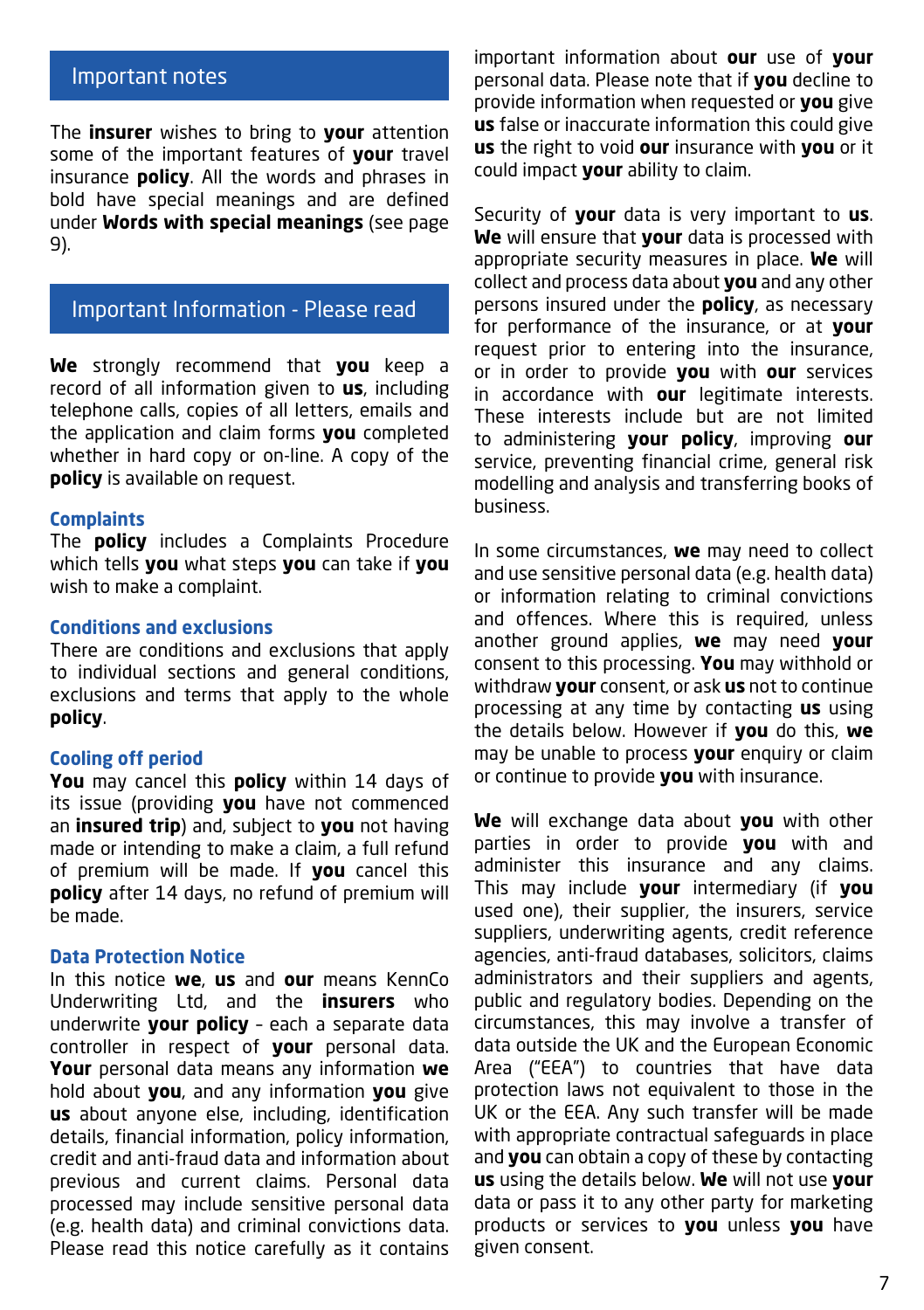**We** will not keep **your** data for longer than necessary, **We** will delete data about **you** within eight years after **your** cover ends, though for some types of insurance, **we** may be required to retain data for longer due to **our** legal or regulatory obligations.

**You** have the right to access a copy of **your** personal data held by **us** (and have this transferred to a third party) or request rectification of **your** personal data if it is inaccurate or incomplete. In certain circumstances, **you** also have the right to object to the processing of **your** personal data, to request erasure of **your** personal data or to restrict **our** use of **your** personal data. If **you** wish to exercise **your** rights about how **we** process **your** data please write to:

The Data Protection Officer, KennCo Underwriting Ltd. Suites 5-7, Grange Road Office Park, Grange Road, Rathfarnham, Dublin 16 E-mail: compliance@kennco.ie Tel: 01 4994600

Please advise **us** of as much details as possible to enable **us** to deal with **your** request.

If **you** are not satisfied with the way **we** have managed **your** personal data, **you** may complain to the Office of the Data Protection Commissioner, Canal House, Station Road, Portarlington, Co. Laois, Ireland, Tel +353 57 868 4800.

## **Fraudulent claims**

The making of a fraudulent claim is a criminal offence.

## **Full and accurate disclosure**

It is **your** responsibility to provide complete and accurate information in response to **our**  questions when **you** take out **your** insurance policy, and throughout the life of **your policy**. See **important questions relating to health and the acceptance of your insurance**. It is important that **you** ensure that all statements **you** make on the application form, claim forms and other documents are full and accurate. Please note that if **you** fail to provide complete and accurate information in response to **our** questions or fail to inform **us** of any change in circumstances **your policy** may be invalidated and part or all of a claim may be not be paid.

## **Law and jurisdiction**

This **policy,** including any non-contractual disputes arising in respect of it, shall be governed by and construed in accordance with Irish laws. **We** and **you** have agreed that any legal proceedings between **us** in connection with this **policy** will only take place in the Irish courts.

## **Hazardous activities and sports**

The **policy** will not cover **you** when **you** take part in any **hazardous activities and sports**. (Please refer to pages 40 and 41 for information about which leisure activities are covered and excluded.)

## **Health**

The **policy** contains conditions relating to the health of the people travelling and others upon whose well-being the **insured trip** may depend. **Medical expenses**

This **policy** does not provide private healthcare unless specifically approved by the **assistance company**.

## **Personal effects claims**

These are settled on an indemnity basis: i.e. a deduction will be made for wear, tear and depreciation. **We** do not settle these claims on a new for old or replacement cost basis

## **Policy excess**

Claims under most sections of the **policy** will be subject to a **policy excess**. Where there is a **policy excess you** will be responsible for paying the first part of each claim.

## **Policy limits**

Most sections of the **policy** have limits on the amount the **insurer** will pay under that section. Some sections also include inner limits e.g. for one item or for **valuables** in total.

#### **Reasonable care**

**You** are required to take all reasonable care to protect yourself and **your** property and to act as though **you** are not insured.

## **Pre-existing medical conditions**

It is very important that **you** read and understand the following exclusions as they affect all **insured persons** and the cover provided by this **policy**.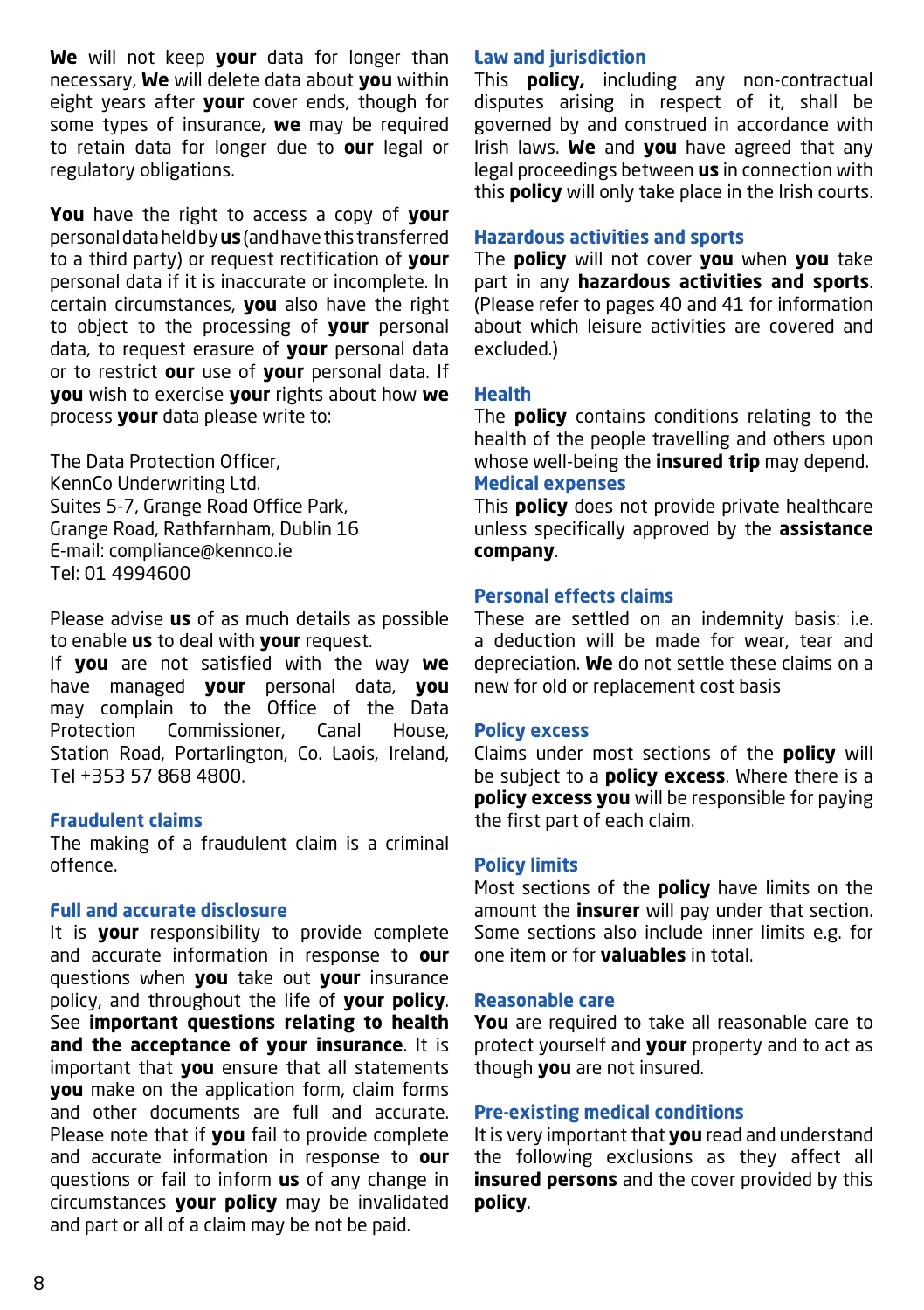## **This policy does not cover any claim:**

- 1. arising from any disease, illness or injury for which:
	- (a) **you** have received medication, advice or treatment; or
	- (b) **you** have experienced symptoms whether the condition has been diagnosed or not.
- 2. arising from a **pre-existing medical condition** of someone **you** were going to stay with, a **relative,** a **close business colleague**, a travelling companion or anyone on whose health **your** trip may depend, if **you** were aware of the medical condition at the time this **policy** was issued, renewed or extended or **your** trip was booked.

# Words with special meanings

The words and phrases shown in bold have the same meaning wherever they appear. They are either defined below or more specifically elsewhere in this **policy**.

## **Assistance company**

The company appointed by the **insurer** for the purpose of handling 24/7 emergency assistance.

## **Bodily injury**

An injury caused solely by sudden accidental violent and visible means which, on its own, within 12 months results in **your** death or disablement.

## **Cash**

Valid coins, bank and currency notes.

## **Catastrophe**

Avalanche, explosion, earthquake, fire, flood, hurricane, lightning, storm, tempest, tsunami and volcanic activity.

## **Close business colleague**

Any person whose absence from business for one or more complete days at the same time as **your** absence prevents the effective continuation of that business.

## **Cruise**

A trip involving a sea or river voyage of more than 3 days duration where transportation and accommodation is primarily on an ocean or river going passenger ship.

## **Curtailment**

Returning to **your** home or place of business in the Republic of Ireland before the scheduled return dates of the **insured trip**.

## **Cyber-terrorism**

The use of disruptive activities, or the threat thereof, against computers and/or networks, with the intention to cause real-world harm or severe disruption of infrastructure.

## **Europe**

Republic of Ireland; Continent of Europe west of the Ural Mountains; any other country or island with a Mediterranean coastline; the Azores, Canary Islands, United Kingdom, Iceland and Madeira.

## **Family and couple**

The **insured** and married spouse or civil partner or couples (including same sex) who have been cohabiting partners for more than 6 months and their unmarried dependent children (including adopted, foster and step-children) under 18 or, if still in full-time education, under 23. Children are only covered when travelling with **you** or **your** husband, wife or partner (other than unmarried dependent children aged 17 years and under who can travel independently of their parent(s) provided the **insured trip** does not exceed 21 days duration).

## **Golf equipment**

Golf Clubs, bags, trolleys, apparel and clothing.

## **Hazardous activities and sports**

Any pursuit or activity where it is recognised there is an increased risk of serious injury or which can be reasonably expected to aggravate any existing disability or infirmity. (See page 42 for a list of excluded **hazardous activities and sports**.)

## **Hijack**

The unlawful seizure or wrongful exercise of control of the aircraft or ship (or the crew thereof) or other conveyance in which the **insured person** is travelling as a fare-paying passenger.

## **Illness**

A sudden and unexpected deterioration in health not caused by **bodily injury**.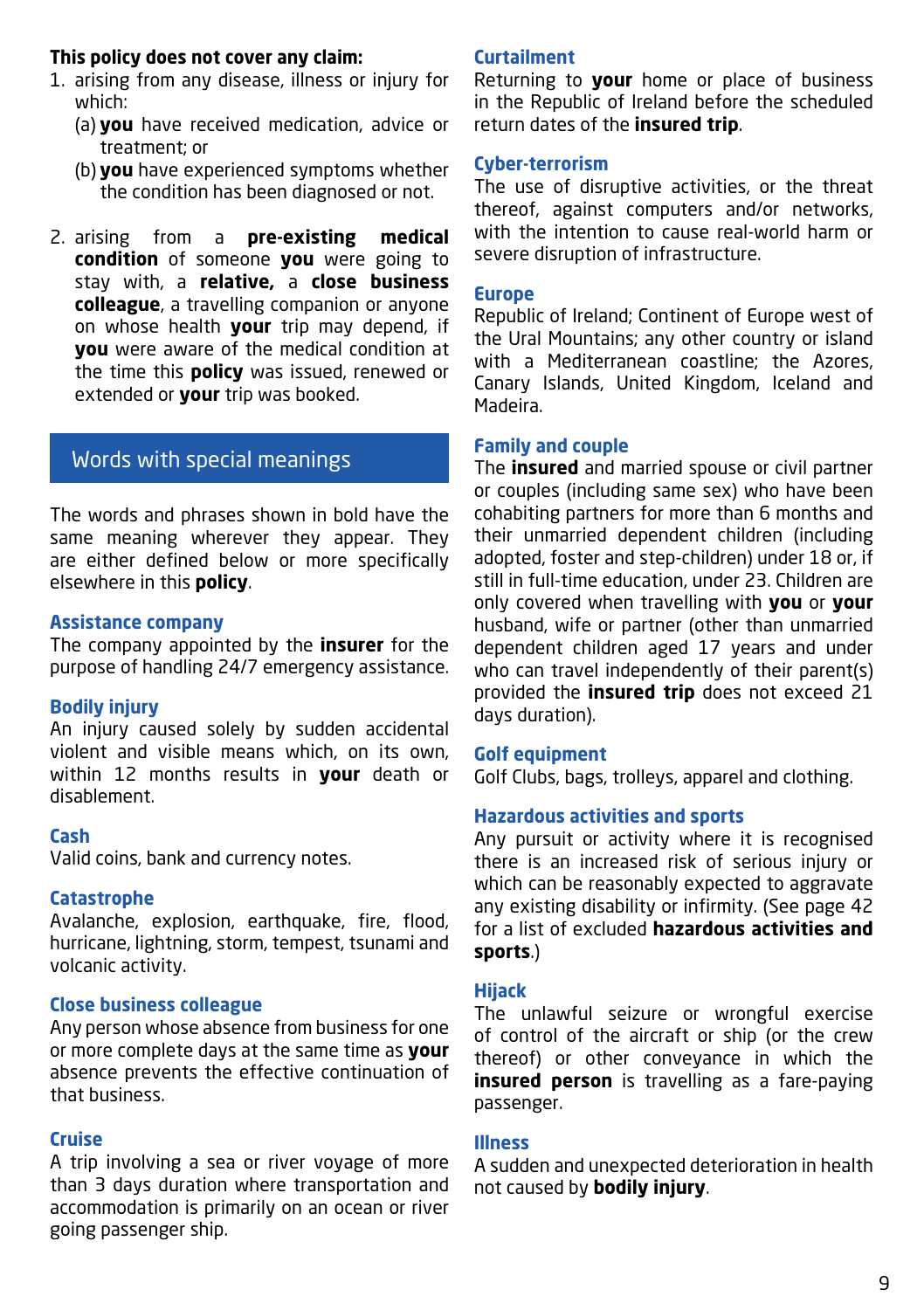#### **Insurance event**

One occurrence, or all occurrences of a series, consequent on or attributable to one source or originating cause, which may give rise to a claim.

## **Insured**/**insured person**/**you**/**your**

Any person named on the **policy schedule** who is eligible to be covered by this **policy** and for whom premium has been paid.

#### **Insured trip**

A trip commenced and ended from or within the Republic of Ireland during the **policy period** and which includes pre-booked travel arrangements and overnight accommodation away from the **insured person**'**s** normal place of residence.

For an Annual Multi Trip policy a trip that is started within the **policy period** is only covered until the end of the **policy period** unless the **policy** is renewed prior to expiry.

#### **Insurer**/**we**/**our**/**us**

Sections 1-12 and 14-16 means Arch Insurance (EU) dac.

Section 13 is administered by MIS Underwriting Ltd and underwritten by AmTrust International Underwriters DAC, Registered in Ireland. Company No. 169384 is authorised and regulated by the Central Bank of Ireland. Registered office: 6-8 College Green, Dublin 2, Ireland.

#### **Kidnap**

The unlawful holding of an **insured person** by a third party without the **insured person**'**s** consent and whose release is subject to the fulfilment of certain conditions.

## **Loss of limb or sight**

Permanent loss by physical severance of hand or foot at or above the wrist or ankle or permanent loss of use of an entire hand or arm or of an entire foot or leg or total and irrecoverable loss of all sight in one or both eyes.

#### **Medical practitioner**

A qualified medical physician, not being an **insured person** or a **relative** of the **insured person**.

## **Mugging**

A violent attack on **you** with a view to theft by person(s) not previously known to **you**.

#### **Nuclear, chemical or biological terrorism act**

The use of any nuclear weapon or device or the emission, discharge, dispersal, release, or escape of any chemical agent and/or biological agent during the period of this insurance. "Chemical" agent shall mean any compound which when suitably disseminated produces incapacitating, damaging or lethal effects on people, animals, plants or material property. "Biological" agent shall mean any pathogenic (disease-producing) micro-organism(s) and/or biologically produced toxin(s) (including genetically modified organisms and chemically synthesised toxins) which cause **illness** and/or death in humans, animals or plants.

#### **Permanent total disablement**

Disablement resulting in an **insured person**'**s** permanent and absolute inability to attend any profession, business or gainful occupation of any kind.

#### **Personal effects**

Baggage, clothing, other articles normally worn used or carried by **you**, suitcases and other containers taken on, or acquired during, an **insured trip** by an **insured person** (but excluding **personal money**) and which are owned by **you** including **valuables** and gifts purchased outside the Republic of Ireland.

#### **Personal money**

Credit, debit or charge cards, cheques, travellers cheques, **cash**, bonds, money orders, negotiable instruments, pre-paid phone cards, petrol coupons, or other securities belonging to the **insured person**.

#### **Policy excess**

The amount of money that will be deducted by the **insurer** from a claims settlement under certain sections of the **policy**. If **you** use the EHIC (European Health Insurance Card) when incurring medical costs in an EU member state then no **policy excess** will apply under Section 1, Cover A (Emergency medical and repatriation expenses).

## **Policy period**

The period to which the **policy** applies, between and inclusive of the dates shown as "Cover start date" and "Cover end date" on the **policy schedule** starting at 00.01 hours on the Cover start date and ending at midnight on the Cover end date.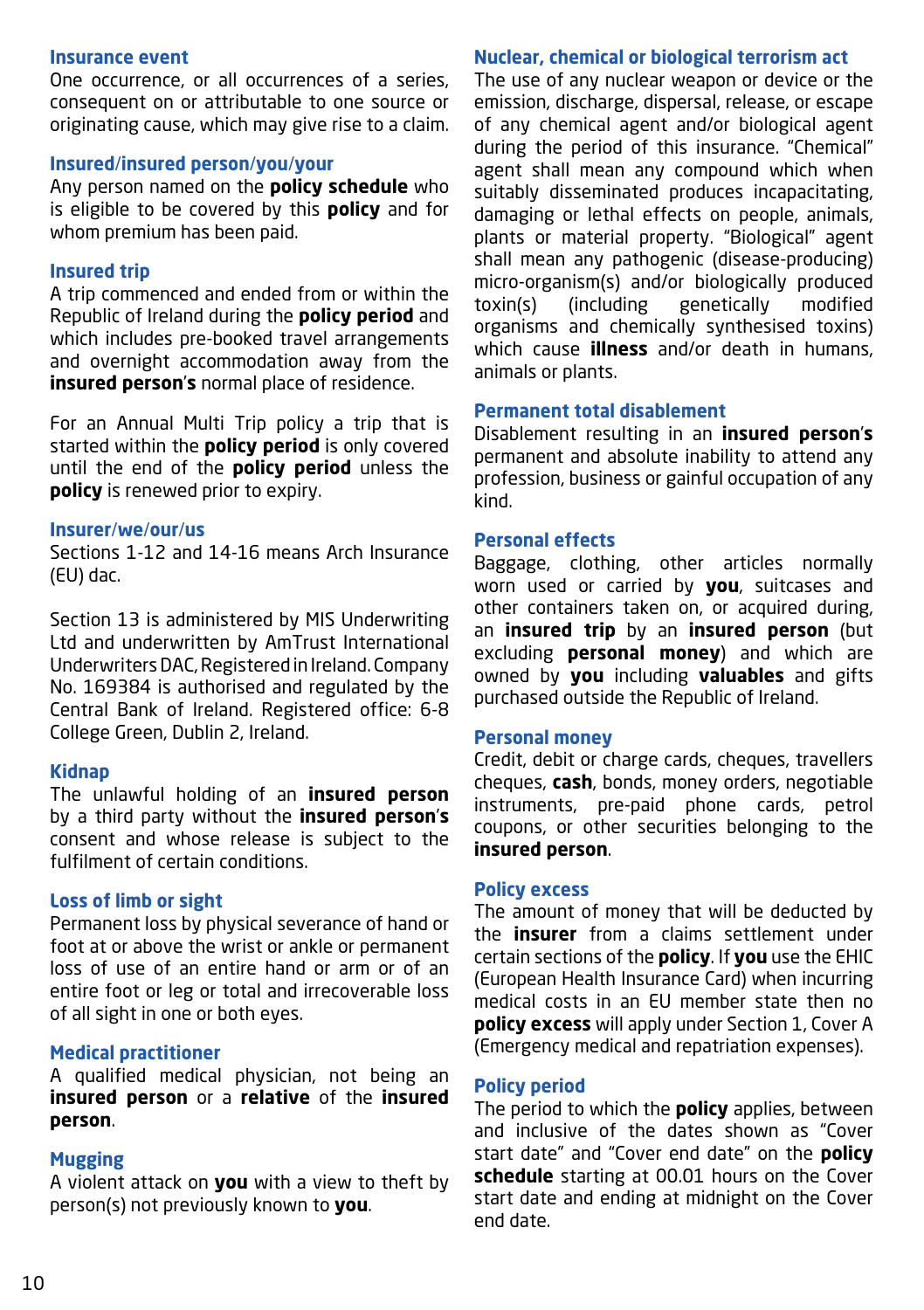## **Policy schedule**

The document which gives details of the **insured person**(**s**), **policy period**, premium payable, **policy excess**(**es**), endorsements applicable and the cover provided in the geographical area by this **policy**.

#### **Policy/policy wording**

This document, containing full details of the cover provided plus the conditions and exclusions that apply. The **policy** must be read in conjunction with the **policy schedule**. Please read all the documents carefully.

## **Private Accommodation**

Private accommodation within a permanent building with a securely lockable room or connected series of rooms including sleeping quarters for **your** sole private use or the sole private use of **your** travelling party.

#### **Pre-existing medical condition**

Any disease, **illness** or injury for which:

- **you** have received medication, advice or treatment; or
- **you** have experienced symptoms whether the condition has been diagnosed or not.

## Please see **important questions relating to health and the acceptance of your insurance.**

## **Relative**

**Family and couple**, mother, father, brother, sister, son, daughter, grandmother, grandfather, grandchild, niece, nephew, relation in law or fiancé(e).

## **Single item limit**

The maximum amount the **insurer** will pay for any one article, pair or set belonging to **you**. A pair or set is any number of items that belong together or can be used together.

## **Ski Pack**

Winter sports lessons, hired **winter sports equipment** and winter sports lift pass.

## **Sports equipment**

Those articles which are usually worn, carried or held in the course of participation in a recognised sport.

## **Strike or industrial action**

Any form of industrial action taken by workers which is carried on with the intention of preventing, restricting, or otherwise interfering with the production of goods or the provision of services.

#### **Terrorism**

An act of Terrorism means an act including but not limited to the use of force or violence and/ or the threat thereof, of any person or group(s) of persons, whether acting alone or on behalf of or in connection with any organisation(s) or government(s), committed for political, religious, ideological or ethnic purposes or reasons including the intention to influence any government and/or to put the public, or any section of the public, in fear.

## **Valuables**

Jewellery, antiques, articles made of gold or silver or other precious metals, precious or semiprecious stones, musical instruments, furs or leather clothing, watches, binoculars, telescopes, photographic equipment, electronic audio or video equipment including tapes, CDs, DVDs and other digital media, games consoles, e-readers, laptop, tablet and other computer equipment and hand-held electronic devices including but not limited to smart phones, iPods, iPads, Kindles and the like and associated software.

#### **Withdrawal of services**

The withdrawal of all water or electrical services in **your** prepaid accommodation or waiter/ waitress service at meals or of kitchen services of such nature that no food is served or room cleaning services provided.

#### **Winter sports equipment**

Ski boots, bindings, skis, snowboards and ski poles.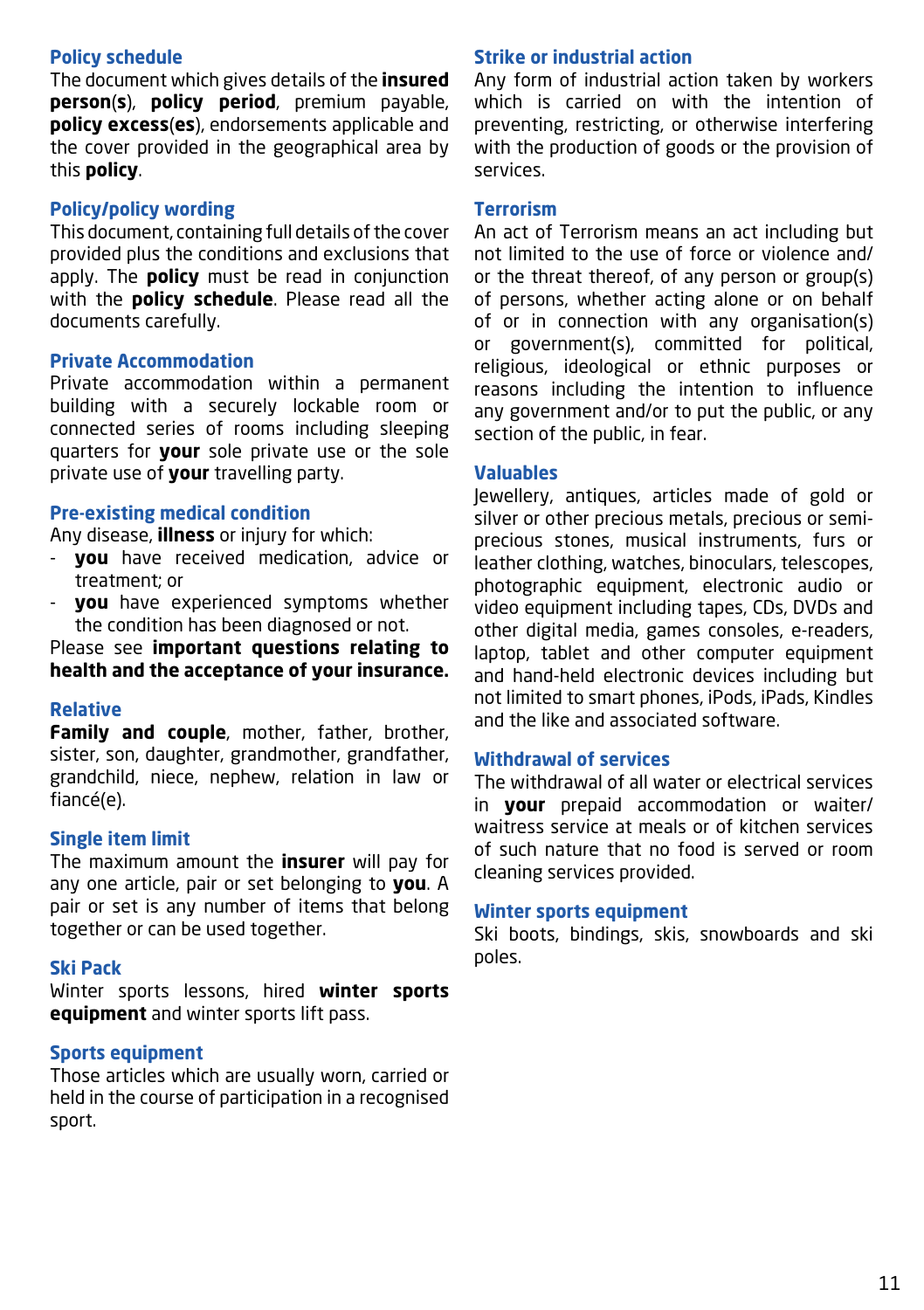# Policy information

#### **The policy documents**

The **policy** documents tell **you** exactly what is and is not covered, how to make a claim and other important information.

## **Policy schedule**

The **policy schedule** shows important details including **your** premium amount and details of **insured persons** who are covered by this **policy**. Please keep it with the **policy** booklet.

## **Your Duty of Disclosure**

It is **your** responsibility to provide complete and accurate information in response to **our** questions when **you** take out **your** insurance policy, and throughout the life of **your policy**. See **important questions relating to health and the acceptance of your insurance**.

It is important that **you** ensure that all statements **you** make verbally to **us** or **your** broker and on the application form, claim forms and other documents are full and accurate.

Please note that if **you** fail to provide complete and accurate information in response to **our** questions or fail to inform **us** of any change in circumstances, **your policy** may be invalidated and part or all of a claim may not be paid.

#### **Reciprocal health agreements**

If **you** are travelling to a European Union country **you** are strongly advised to obtain a European Health Insurance Card. **You** can find full details and how to apply on the HSE website at www.hse.ie. This will entitle **you** to benefit from the reciprocal health agreements, which exist between EU countries. Should **you** require medical treatment in Australia or New Zealand reciprocal arrangements may also apply.

# General policy conditions

These are the conditions of the insurance **you** will need to meet as **your** part of this contract. Certain sections of cover have additional conditions, which must also be complied with.

#### **Age limitation**

Cover does not extend to any person aged 71 years or over (80 years or over for Single Trip) at the start of the **policy period**.

#### **Cancelling the policy**

**You** may cancel this **policy** within 14 days of its issue (provided **you** have not started an **insured trip**) and, subject to **you** not having made or intending to make a claim, a full refund of premium will be made. If **you** choose to cancel

- **•** more than 14 days after issue of the **policy**;
- a claim has been made, or;
- an **insured trip** has started,

then, **you** will not be entitled to any premium refund.

**We** may cancel this **policy** by giving **you** at least 30 days' notice (or in the event of nonpayment of premium, seven days' notice) in writing at **your** last known address. If **we** do, the premium **you** have paid for the rest of the current **policy period** will be refunded pro rata. **We** will only do this for a valid reason.

Examples of valid reasons include:

- **•** non-payment of premium;
- a change in risk occuring which means that **we** can no longer provide **you** with insurance cover;
- non-co-operation or failure to supply information or documentation requested by **us**,
- threatening or abusive behaviour or the use of threatening or abusive language.

No refund of premium will be made to **you**  if any claim has been paid or is outstanding under the **policy**.

#### **Start of cover**

Cover for cancellation, (see Section 5) starts on the "Cover Start Date" (issue date for single trip policies) shown on **your policy schedule** or from the date the **insured trip** is booked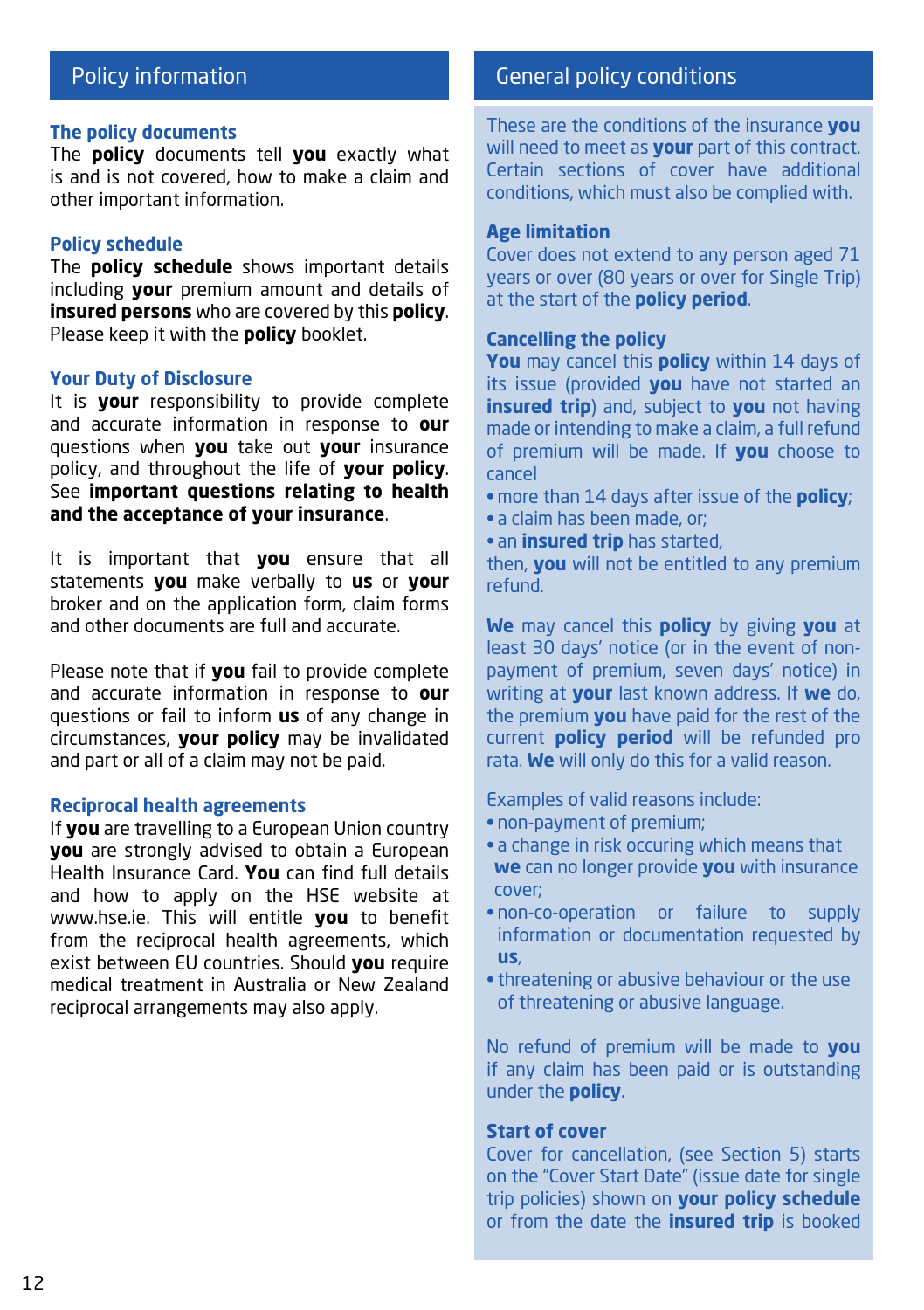(whichever is later) and terminates with the start of the **insured trip**. In respect of all other cover in the **policy**, cover starts from the effective date when **you** leave **your** usual place of residence to start the **insured trip**, and continues until the time of **your** return to **your** usual place of residence or business on completion of the **insured trip**.

## **Family members**

**Family** members are only insured under this **policy** if they are named on the **policy schedule** and the appropriate premium has been paid. Children are only covered when travelling with **you** or **your** spouse or partner (other than unmarried dependent children aged 17 years and under who can travel independently of their parent(s) provided the **insured trip** does not exceed 21 days duration).

#### **Maximum duration**

The maximum duration of any one **insured trip** is 31 days on an Annual Multi Trip Policy and 180 days on a Single Trip Policy. (increasing to 60 days where stated in **your policy schedule** and where the appropriate additional premium has been paid).

No cover shall be provided for any part of any trip under an Annual Multi Trip Policy where **your** intended trip exceeds the maximum permitted duration.

## **Medical examination**

In the event of a claim **you** may be required to submit yourself to a medical examination and/or deliver or arrange delivery of a medical declaration / copy of a medical report issued by the **medical practitioner**.

## **Sanctions**

**We** will not provide any benefit under this **policy** to the extent of providing cover, payment of any claim or the provision of any benefit where doing so would breach any sanction, prohibition or restriction imposed by law or regulation.

#### **Third party contracts act**

A person or company who is not a party to this **policy** has no right under the Contracts (Rights of Third Parties) Act 1999 to enforce any term of this **policy** but this does not affect any right

or remedy of a third party which exists or is available from that Act.

**Transferring your interest in the policy You** cannot transfer **your** interest in this **policy** to anyone else.

## General policy exclusions

These exclusions apply to all sections of **your policy**. The sections of cover in this **policy** have additional specific exclusions, which apply only to those sections of cover in which they are expressly referred to.

**We** will not pay for a loss of any kind that does not arise as a direct and forseeable result of an **Insurance Event i**ncluding, without limitation, loss of profit, business contracts or anticipated savings. In addition **we** will not pay for liabilities, losses, costs, claims or expenses directly or indirectly occasioned by, happening through or as a consequence of:

## **Active service**

Active service in any of the armed forces of any nation or as a hired or voluntary part of a terrorist group, a revolutionary force or as part of a voluntary peacekeeping force.

#### **Aviation**

Flying or aerial activity of any kind other than as a fare-paying passenger in a fully licensed commercial passenger-carrying aircraft.

#### **Criminal acts**

Any criminal act deliberately or intentionally committed by an **insured person**.

## **Cyber-terrorism**

Any consequences of **Cyber-terrorism** including but not limited to the delay or cancellation of flights due to the failure of critical systems.

#### **Decompression**

Any claim arising as result of flying less than 24 hours after a scuba dive.

**Default:** the negligence, error or omission of:

- (a) the **Insured Person**; or
- (b) any provider of transport or accommodation; or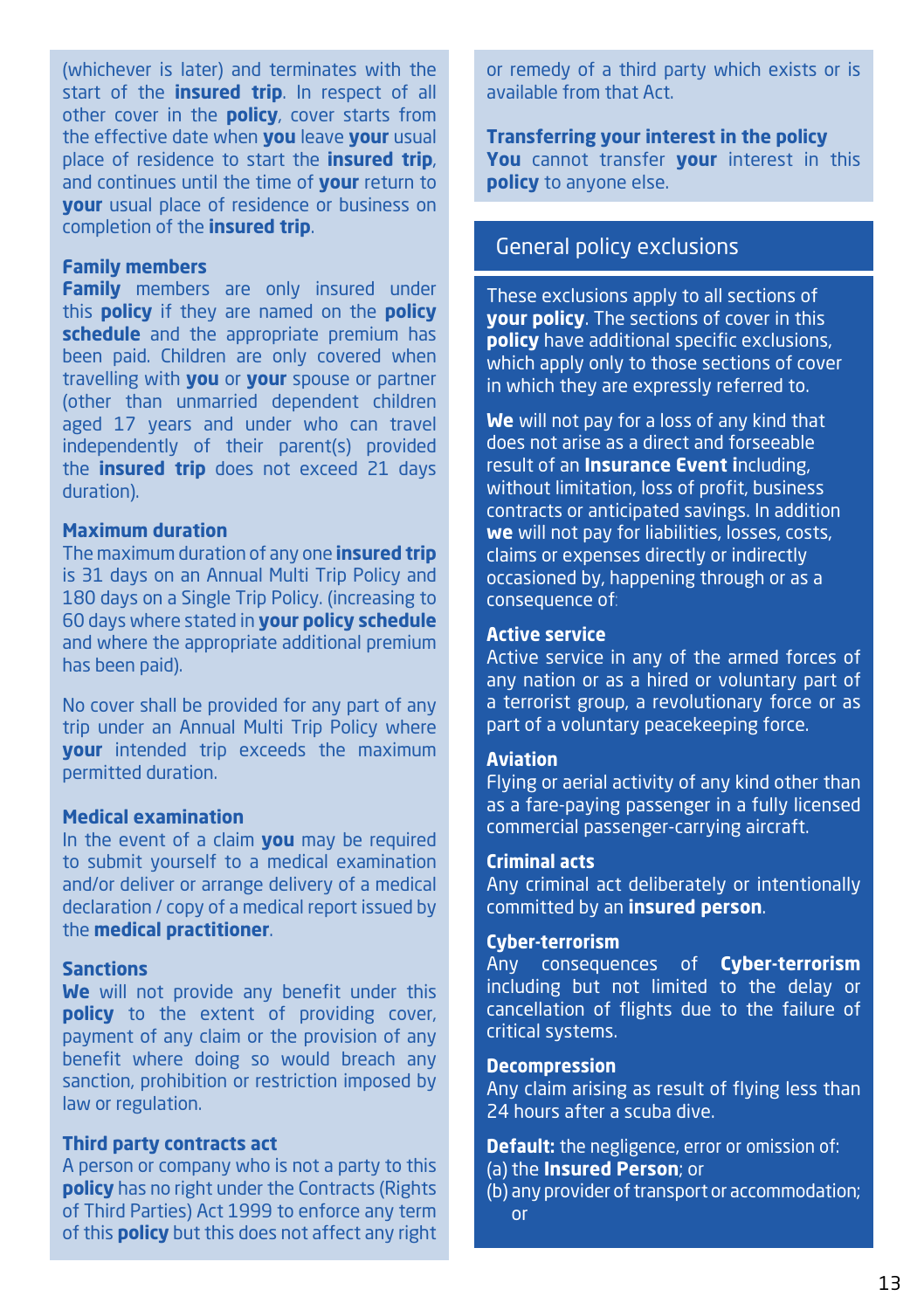- (c) any agent or online booking service through whom travel arrangements were made; or
- (d) any **close business colleague**
- (e) any relative.

## **Department Of Foreign Affairs (Dfa) Advice**

No cover is provided under any section of this **policy** in respect of travel to a destination which the Department of Foreign Affairs (DFA) has issued advice to avoid non-essential travel or advised do not travel prior to the commencement of **your insured trip**. Travel advice can be obtained from the DFA website www.dfa.ie/travel/travel-advice.

## **Depreciation**

Depreciation, wear and tear and currency exchange losses.

## **Disinclination**

Unwillingness or refusal to travel.

#### **Epidemic or Pandemic**

Any claim directly or indirectly related to a pandemic and/or epidemic as announced by the World Health Organisation (WHO), including but not limited to Coronavirus (COVID-19), including any related and/or similar condition(s) or any mutation or variation of these.

This General Exclusion applies to all sections of cover with the exception of:

- (i) Section 1 Emergency Medical and Repatriation Expenses
- (ii) Section 5 Cancellation, sub-section A5. only,

provided prior to **your insured trip** commencing the Department of Foreign Affairs (DFA) have not issued advice to avoid non-essential travel or advised do not travel to **your** intended destination(s) including any country or area **you** are travelling through.

## **Hazardous Activities**

Any claim arising out of participation in a hazardous activity.

#### **Manual work**

Manual work involving:

(a) lifting

- (b) the repair, maintenance, operation or use of plant machinery, power tools or motor vehicles.
- (c) construction

#### (d) any work above or below ground level.

## **Mental illness**

Incidents arising out of psychological or psychiatric disorder or whilst suffering from any condition of anxiety, stress or depression diagnosed prior to an **insured trip**.

## **Other indirect loss**

Any other loss connected to the event **you** are claiming for, unless **we** provide cover as detailed in this **policy**.

## **Pre-existing medical conditions**

Any disease, **illness** or injury for which:

- **you** have received medication, advice or treatment;or
- **vou** have experienced symptoms whether the condition has been diagnosed or not.

#### **Pressure waves**

The transmission of an energy pulse through the atmosphere caused by aircraft and other aerial devices travelling at sonic or supersonic speeds.

#### **Radiation and explosives**

Ionising radiation or contamination by radioactivity from any nuclear fuel or from any nuclear waste from the combustion of nuclear fuel or the radioactive toxic, explosive or other hazardous properties of any explosive nuclear assembly or nuclear component of such assembly.

#### **Rescue**

Air and/or sea search and rescue.

#### **Self-injury**

Any intentional self-injury, suicide, attempted suicide, injury from deliberate or wilful exposure to needless peril (except in an attempt to save human life), the influence of alcohol or of a drug or drugs (including "legal highs"), other than those medically prescribed (but excluding those prescribed in the treatment of drug addiction), or substance or solvents abuse or venereal disease.

## **Terrorism**

- a. when the incident is covered by government or public authority compensation
- b. leading to cancellation or **curtailment** due to fear of travelling.
- c. in the form of a nuclear, chemical or biological **terrorism** act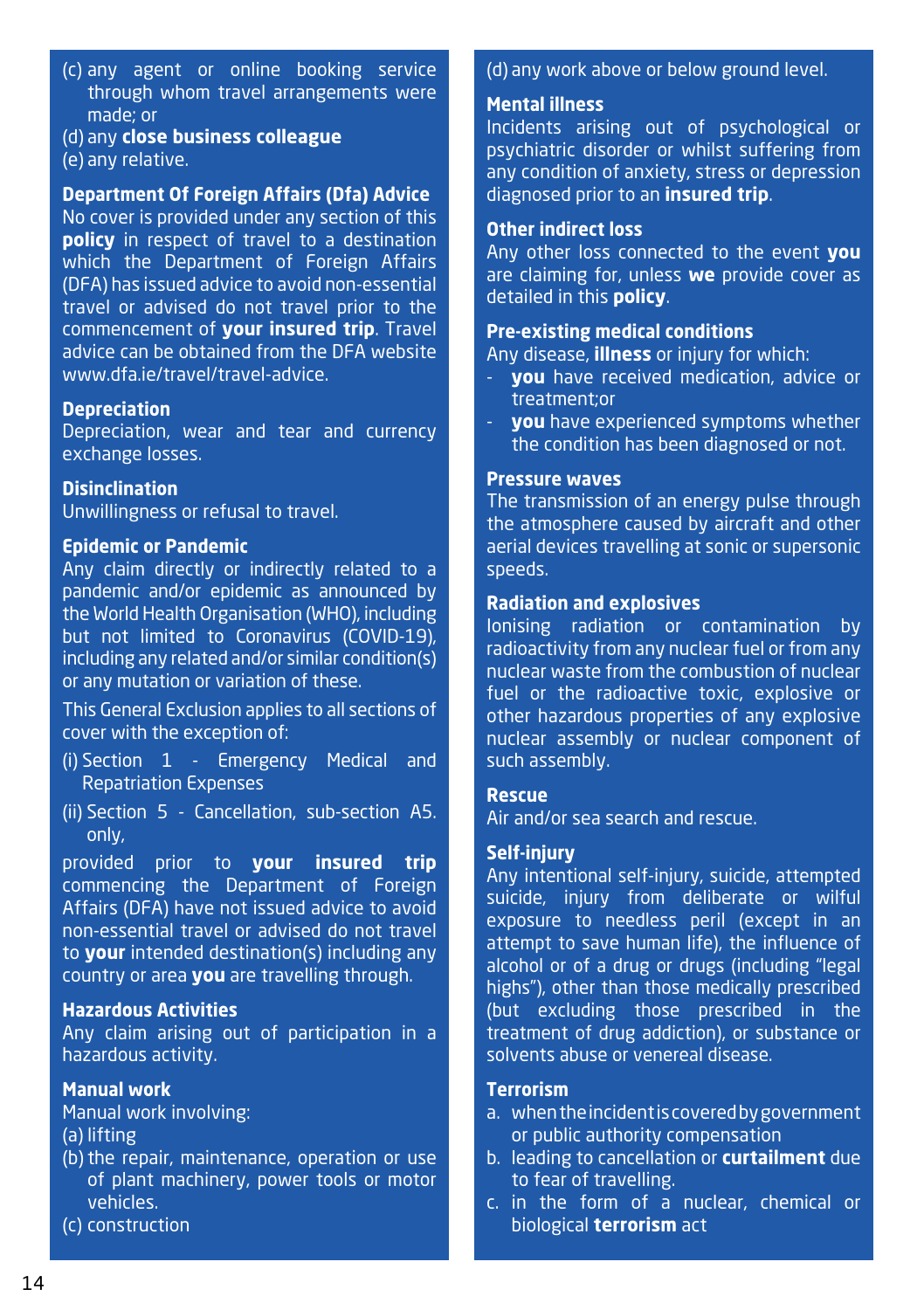#### **War risks**

War, invasion, acts of foreign enemies, hostilities (whether war be declared or not), civil war, rebellion, revolution, insurrection, military or usurped power or confiscation or nationalisation or requisition or destruction of or damage to property by or under the order of any government or public or local authority.

#### **Winter Sports**

Any claim arising out of participation in winter sports unless optional winter sports cover has been purchased, is shown on **your policy schedule** and the appropriate additional premium has been paid.

## Claims conditions

## **Fraud**

If **you** or anyone acting on **your** behalf

- 1. makes or gives **us** any
	- a. fraudulent, falsified, inaccurate, intentionally inflated, misrepresented or exaggerated statements or information and/or
	- b. false or forged documents in support of a claim, or
- 2. makes a claim for loss, damage or injury caused by **your** wilful act or with **your** connivance then
	- (i) **we** will not pay that claim or any other claim which has been or may be made under the **policy**
	- (ii) **we** may treat the **policy** as if never existed (declare the **policy** void)
	- (iii) **we** will be entitled to recover from **you** the amount of any claim paid under the **policy** since inception or the last renewal date
	- (iv) **we** will not return any premiums **you** have paid
	- (v) **we** will inform the Gardai and take legal action against **you**.

## **Making a claim**

1. Before making a claim, please check the **policy schedule** and **policy wording** to see whether **you** have cover.

- 2. Please remember to keep relevant original receipts and reports (not photocopies), as they will be required for any claim. **You** must be able to account for all expenses incurred.
- 3. Remember to quote **your** policy number.

## **Claims Forms (Non-emergency)**

Call 01 499 8388 or write to: KennCo Travel Claims Department, Suite 7, Grange Road Office Park, Grange Road, Rathfarnham, Dublin 16.

## **Medical and medical-related expenses and repatriation**

- 1) For outpatient claims request a claim form from KennCo Travel Claims, which **you** should fill in and return to them, together with receipts for any medical costs **you** may have had to pay yourself such as prescription charges and the like. If **you** receive treatment as an outpatient **you** can wait until **you** return home to send **us your** claim. **You** must obtain and provide **us** with original receipts.
- 2) If **you** are admitted to a hospital or clinic as an in-patient, **our Assistance Company** must be notified immediately on  $+$  44 (0)1243 621078, before incurring expenses and in any event within 48 hours. **You** should provide them with:
	- (i) **Your** name, age and Policy number
	- (ii) A contact telephone number for **you**
	- (iii) The name and contact details of the hospital or clinic including telephone
	- (iv) A description of the medical problem
- 3) If **you** are travelling within the European Economic Area and carrying the European Health Insurance Card, **you** should use the Card to reduce the claim. If **you** do so the **policy excess** will not apply.

## **Cancellation or curtailment**

If **you** cancel **your** trip for medical reasons, obtain a claim form from KennCo Travel Claims. **Your** own **medical practitioner** (GP) should complete the certificate/declaration on the claims form. If the holiday is curtailed for medical reasons, obtain a medical certificate from the treating **medical practitioner** in the locality where the incident occurred.

- 1) Keep receipts and account for all expenses incurred.
- 2) Notify the tour operator or travel agency where **your** trip was booked, if applicable.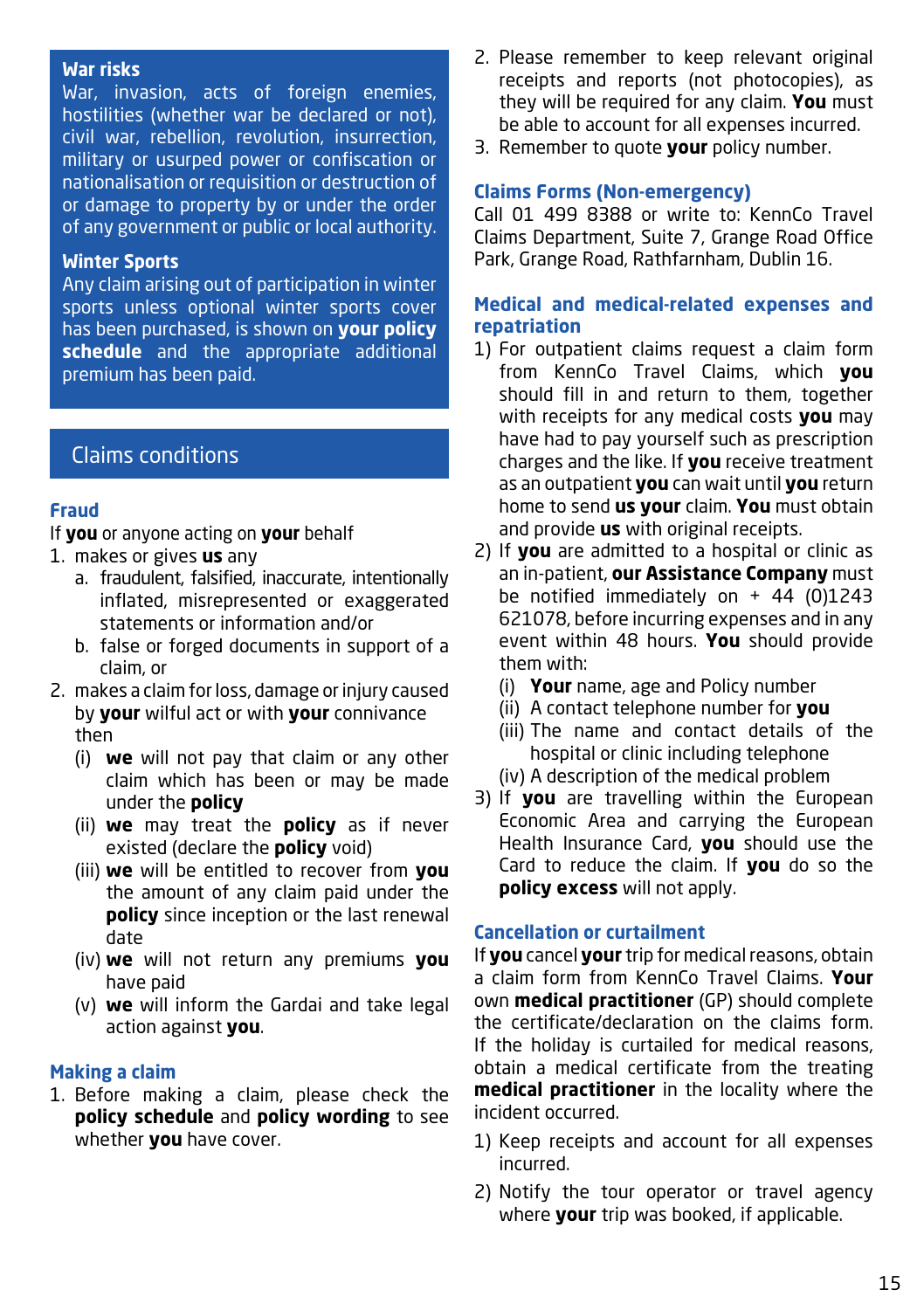- 3) Contact KennCo Travel Claims as soon **you** know that there is a possibility of **your** journey not taking place.
- 4) Obtain authorisation from **our Assistance Company** before incurring any expenses in curtailing **your** trip.

## **Travel delay and disruption**

- 1) **You** must apply in a timely manner in the event of flight delay, to the airline or their handling agent for compensation **you** are entitled to under EU Regulation No. 26112004 "Air Passengers Rights". If **you** fail to do so **your** claim may be denied.
- 2) To make a claim under the **policy**, **you** must obtain a letter from the airline, carrier, or handling agent confirming the reason for the delay and detailing the scheduled and actual departure times.
- 3) Contact KennCo Travel Claims on **your** return to obtain a claims form.

## **Personal Effects/Possessions**

- 1) For all loss or damage in transit claims, including delayed Personal Effects/Possessions, report to the airline, railway company or shipping line, or their handling agent and obtain a written Property Irregularity Report from them before leaving the baggage reclaim area.
- 2) For all damage claims obtain an estimate for repairs.
- 3) In the event of baggage delay, retain receipts for the purchase of essential replacement items.
- 4) **You** must report all theft or losses to the police within 24 hours of discovery and obtain a written police report.
- 5) Contact KennCo Travel Claims on **your** return to obtain a claims form.
- 6) **You** must retain and produce at **your** own expense all receipts, reports and documentary evidence required by **us** to support **your** claim.

## **Legal costs and expenses claims**

Please telephone +44 (0)344 770 1053 and quote "Arch Insurance Travel Legal Expenses"

## **For all other claims**

Please contact KennCo Travel Claims weekdays between 9.00am and 5.00pm KennCo Travel Claims Department, Suite 7, Grange Road Office Park, Grange Road, Rathfarnham, Dublin 16. Tel 01 499 8388

Claims should be notified as soon as possible and, in any event, no later than 30 days after the **insurance event**.

## **No interest**

No interest shall be added to any claims payments.

## **Other insurance**

If any **insured person** claims under this **policy** for something which is also covered by another insurance policy or by credit card insurance, the **insured person** must provide **us** with full details of the other insurance policy. **We** will only pay **our** proportional share of any claim apart from a personal accident claim, which will be paid in full.

## **Rights and responsibilities**

**We** will be entitled to take over and conduct in **your** name (at **our** expense) the defence or settlement of any claim or to prosecute in **your** name to **our** own benefit in respect of any claim for indemnity or damage or otherwise, and will have full discretion in the conduct of any proceedings or in settlement of any claim and **you** will give all such information and reasonable assistance as **we** require. This will include legal action to get compensation from anyone else and/or legal action to get back from anyone else any payments that have already been made. **You** may not settle, reject or negotiate any claim without written permission to do so from **us.**

In case of **illness** or **bodily injury we** may approach any **medical practitioner** who may have treated **you** during the period of three years prior to the claim and **we** may at **our** own expense, and upon reasonable notice to **you** or **your** legal personal representative, arrange for **you** to be medically examined as often as required, or, in the event of death, have a post mortem examination of **your** body. **You** will supply, at **your** own expense, a **medical practitioner**'s certificate in the form required by **us** in support of any medical-related claim under the **policy**.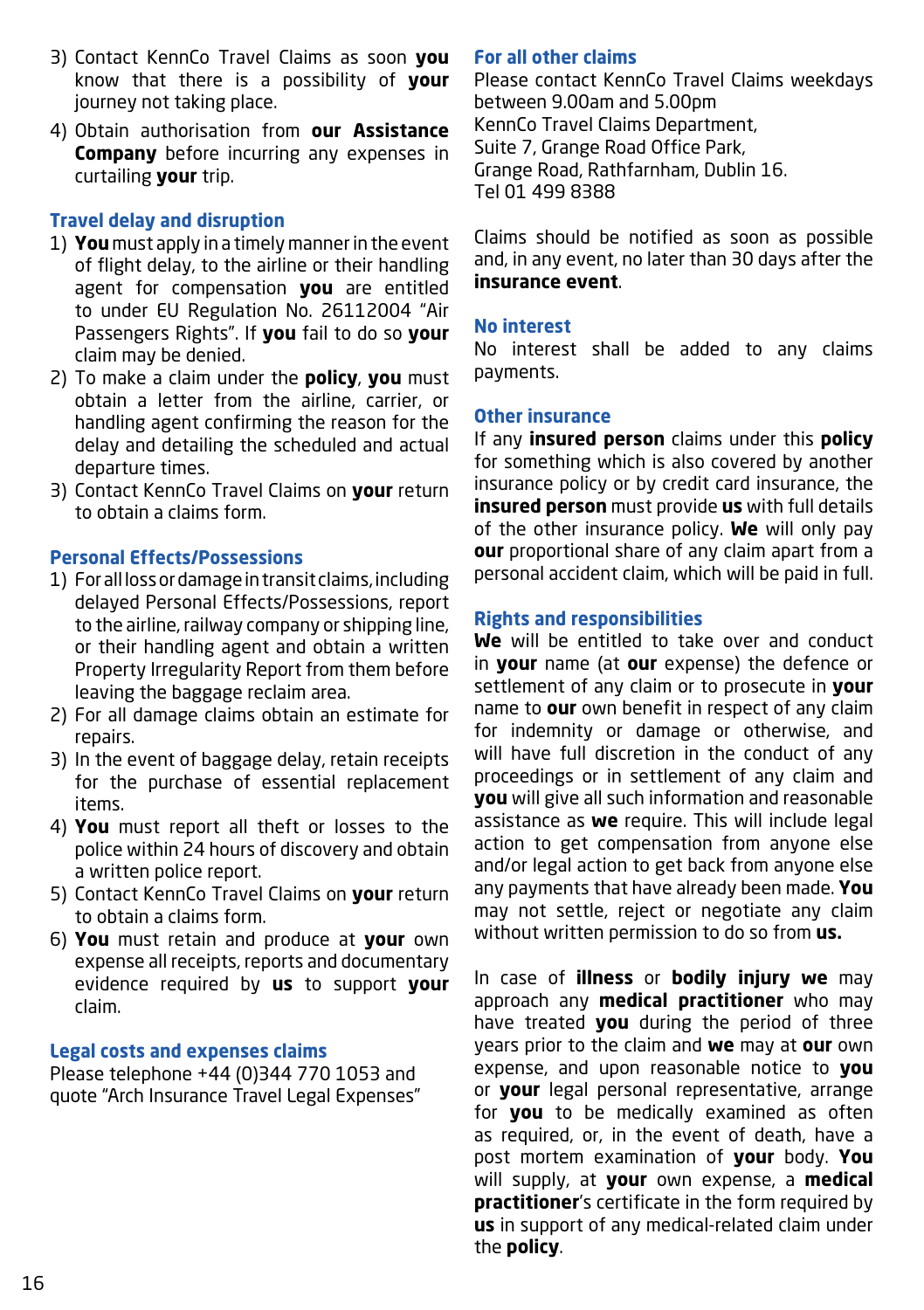# **Complaints**

**We** aim to provide the highest service standards at all times however, if for any reason **you** are not satisfied, **we** would like to hear from **you**. The procedure below has been put in place to ensure that **your** concerns are dealt with promptly and fairly. Please remember to quote **your** name as shown on **your** current **policy schedule** and the policy number or the claims number in all correspondence and telephone calls.

#### **Complaint relating to the sale of your insurance:**

If **you** are dissatisfied with any aspects of the sale of **your** insurance **you** should contact The Complaints Manager, KennCo Underwriting Ltd, Suites 5-7, Grange Road Office Park, Grange Road, Rathfarnham, Dublin 16.

## complaints@kennco.ie

#### **All other complaints:**

For all other complaints, including complaints relating to the terms of **your** insurance and/or complaints relating to **your** claim the following Complaints Procedure is available to **you** to contact the **insurer** directly.

#### **Complaints Procedure Sections 1-12, 14-16**

Any complaint should be addressed to:

Complaints, Arch Insurance (EU) dac 2nd Floor, Block 3 The Oval, 160 Shelbourne Road, Ballsbridge, Dublin 4

Email: complaints@archinsurance.com

Should **you** remain dissatisfied, **you** may be eligible to refer **your** complaint to the Financial Services and Pensions Ombudsman (FSPO).

The Contact details are as follows:

Financial Services and Pensions Ombudsman Lincoln House Lincoln Place Dublin 2 D02 VH29 Republic of Ireland Tel: +353 1 567 7000 Email: info@fspo.ie Website: www.fspo.ie

In addition, if **you** purchased **your policy** online **you** may be eligible to refer **your** complaint via the European Commission's Online Dispute Resolution (ODR) platform.

Full details can be found at the following website address http://ec.europa.eu/odr

The complaints handling arrangements above are without prejudice to **your** right to commence a legal action or an alternative dispute resolution proceeding in accordance with **your** contractual rights.

#### **Section 13 legal Costs and Expenses**

Please forward details of **your** complaint to:

MIS Underwriting Limited 14a Jocelyn Street Dundalk Co Louth A91 XNY2 Tel: 01 872 0179 Email: underwriting@misgroup.com

If the matter still cannot be resolved to **your** satisfaction, **you** have the right to refer to:

The Financial Services and Pensions Ombudsman, Lincoln House, Lincoln Pl, Dublin 2, D02 VH29

Tel: +353 1 567 7000

The Financial Services and Pensions Ombudsman can only deal with **your** claim after **you** have followed the full complaints procedure.

## Section 1 - Emergency medical and repatriation expenses

This section of the **policy** sets out the cover provided if an **insured person** sustains actual **bodily injury** or suffers **illness** on an **insured trip** outside the Republic of Ireland (unless specifically covered below). The **insurer** will indemnify/pay the reasonable and/or customary costs/expenses up to but not exceeding the sum insured per **insured person** in total per **insured trip** as shown in the **policy schedule** which are necessarily incurred in respect of the following: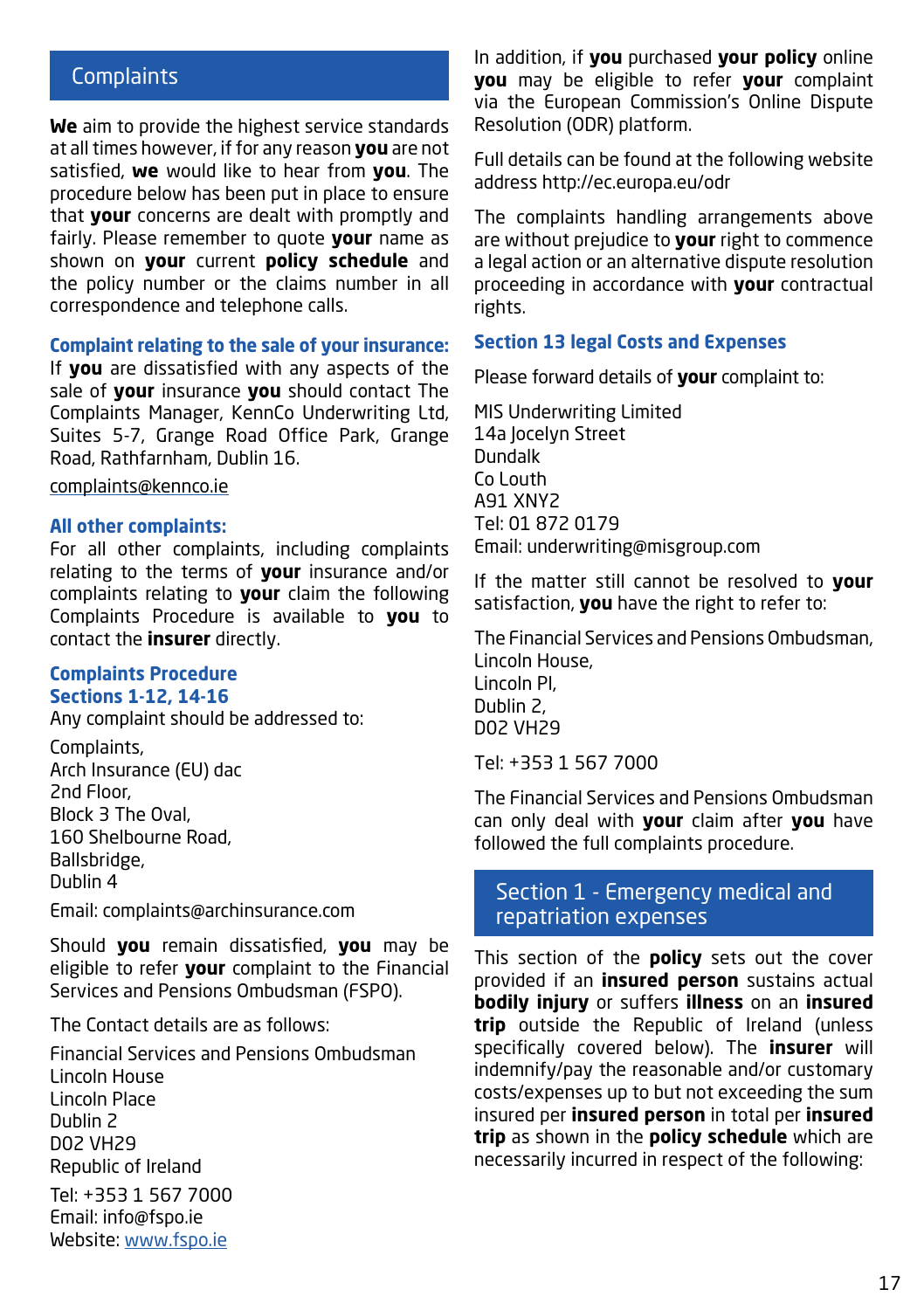## **A. Emergency medical and transportation expenses as a direct result of bodily injury or illness**

- 1. Medical and surgical treatment expenses.<br>2 Prescribed medicine
- Prescribed medicine.
- 3. Hospitalisation charges, nursing home and additional accommodation during recuperation.
- 4. Emergency (or doctor-ordered) ambulance charges for conveyance to a hospital.
- 5. Emergency dental treatment expenses only for the alleviation of sudden pain, up to €1,200.

## **Exclusions applying to Section 1**

- **A. What is not covered**
- 1. Admission to a private hospital/clinic unless approved by the **assistance company**.
- 2. Private room accommodation in a hospital/clinic.
- 3. Any expense that **you** incur more than 12 months after the occurrence of the **bodily injury** or **illness**.
- 4. Any expenses not usual, reasonable or customary for the medical services and/ or supply.
- 5. Any costs arising from **your** normal pregnancy, without any accompanying **bodily injury**, **illness**, disease or complication. This section provides cover for unforeseen events, accidents, illnesses and diseases and normal childbirth would not constitute an unforeseen event except as specifically described.
- 6. Cost of medical treatment provided and covered under a state insurance or private health scheme.
- 7. Costs of medications that were known to be required or continued during the **Insured trip**.
- 8. Costs of medical treatment provided in the Republic of Ireland.
- 9. Cost of non-essential or ongoing treatment or where treatment can be reasonably delayed until **your** return to the Republic of Ireland.
- 10. Cost of any form of cardiac or organ transplant surgery unless authorised

by the **insurer** in advance of being performed.

- 11. Cost of the service of a chiropractor, chiropodist or osteopath.
- 12. Non-medical costs such as telephone, fax and internet use.
- 13. Psychological counselling.
- 14. Cost of dental treatment related to the and work involving the use of precious material.
- 15. Repair/replacement of prosthetic limbs and/or hearing aids.
- 16. The **policy excess** except in the case of **you** having used the European Health Insurance Card to reduce the claim. Please refer to **your policy schedule**.
- 17. Anything mentioned in the General Exclusions.

## **B. Hospital confinement benefit**

Cover is provided for each 24-hour period that **you** are admitted to a hospital as an inpatient or held in compulsory quarantine outside the Republic of Ireland, payable at €60 per complete 24 hours up to a maximum of €2,400.

- **C. Additional travel and accommodation expenses**
- 1. As a result of the hospitalisation of an **insured person**, additional travel and accommodation expenses of a person summoned to travel to, stay with, or escort such **insured person** or similar expenses for a travel companion staying with **you**. Cover limit applicable to sub section C 1 - C 5 up to €1,200.
	- (a) Reasonable transport and accommodation expenses (room only) of one **relative** or friend required on medical advice and authorised by the **assistance company** to travel to **you** and/or remain with **you**, up to €120 per day.
	- (b) The **insurer**'s travel insurance for a person summoned or a travel companion staying with **you**.
	- (c) Reasonable additional travelling expenses incurred by **you** in returning to **your** home address.
	- (d) Reasonable additional accommodation expenses (room only) incurred by **you** beyond the number of days pre-booked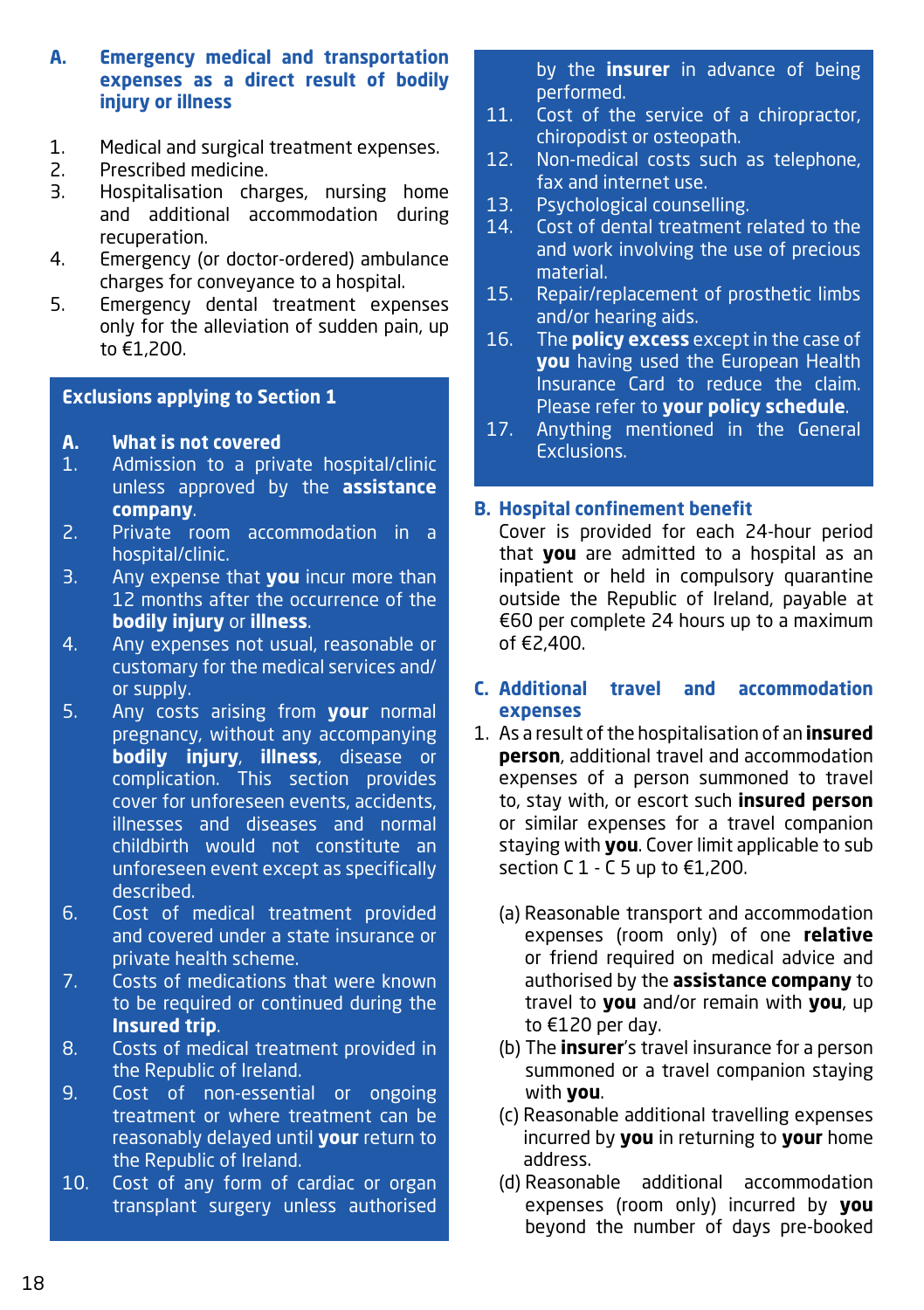in the event of serious injury or **illness** for which a claim is admitted under A "Emergency medical and repatriation expenses" above.

- (e) Cover in the Republic of Ireland applies but is limited to €1,200.
- 2. In the event of a positive diagnosis of Coronavirus (COVID-19) whilst on an **insured trip** outside the Republic of Ireland, reasonable additional travel and/or accommodation (room only) expenses incurred up to the standard of **your** original booking if it is necessary for **you** to extend **your** stay, up to €1,200.

## **Exclusions applying to Section 1**

## **C. What is not covered**

- 1. Any expense incurred by an escort summoned under this **policy** if the **insured person** is to be repatriated or released from the hospital/clinic within three days unless the hospitalised **insured person** is less than 19 years of age.
- 2. Any expense that **you** incur more than 12 months after the occurrence of the **bodily injury** or **illness** to which the claim refers.
- 3. The **policy excess** as shown in the **policy schedule**.
- 4. Anything mentioned in the general exclusions.
- **D. Repatriation or evacuation of the insured person as a consequence of a sudden illness, an accident or serious assault.**  Cover limit applicable to sub section D 1 - D 3 up to €10,000,000.
- 1. Costs of **your** repatriation to the Republic of Ireland or nearest qualified medical facility as determined by the **insurer** provided **you** are fit to travel from a medical perspective.
- 2. The expense of a qualified medical attendant or other person authorised by the **insurer** required on medical advice to escort **you** back to the Republic of Ireland.
- 3. Repatriation to the Republic of Ireland of accompanying **Family and couple** members where an **insured person** has been hospitalised or has died.
- 4. Cover in the Republic of Ireland applies but is limited to €1,200.

## **Exclusions applying to Section 1**

## **D. What is not covered**

- 1. Any costs of repatriation or evacuation as a result of **your** taking part in any excluded **hazardous activities and sports** including dangerous expeditions.
- 2. Any expense that **you** incur more than 12 months after the occurrence of the **bodily injury** or **illness** to which the claim refers.
- 3. Anything mentioned in the general exclusions.

## **E. Funeral expenses and body repatriation**

- 1. Cost of returning **your** body or ashes to **your** home address and/or the cost of cremation or burial in the country where death occurs, up to €3,600.
- 2. Return travel and reasonable accommodation (room only) expenses for one **relative** to travel out and accompany the remains, up to  $E1,200$ .
- 3. Cover in the Republic of Ireland applies but is limited to €1,200.

## **Exclusions applying to Section 1**

- **E. What is not covered**
- 1. Any expense that **you** incur more than 12 months after the occurrence of the **bodily injury** or **illness** to which the claim refers.
- 2. Anything mentioned in the general exclusions.

## **Additional conditions applying to Section 1**

a. All coverage under this section must be prescribed or recommended by a **medical practitioner**. If **you** are admitted as an in-patient in a hospital/ clinic **you** must notify the **assistance company** immediately and prior to incurring any medical costs. If costs are incurred without notification, then the **insurer** is only liable for such costs. as they would have incurred had such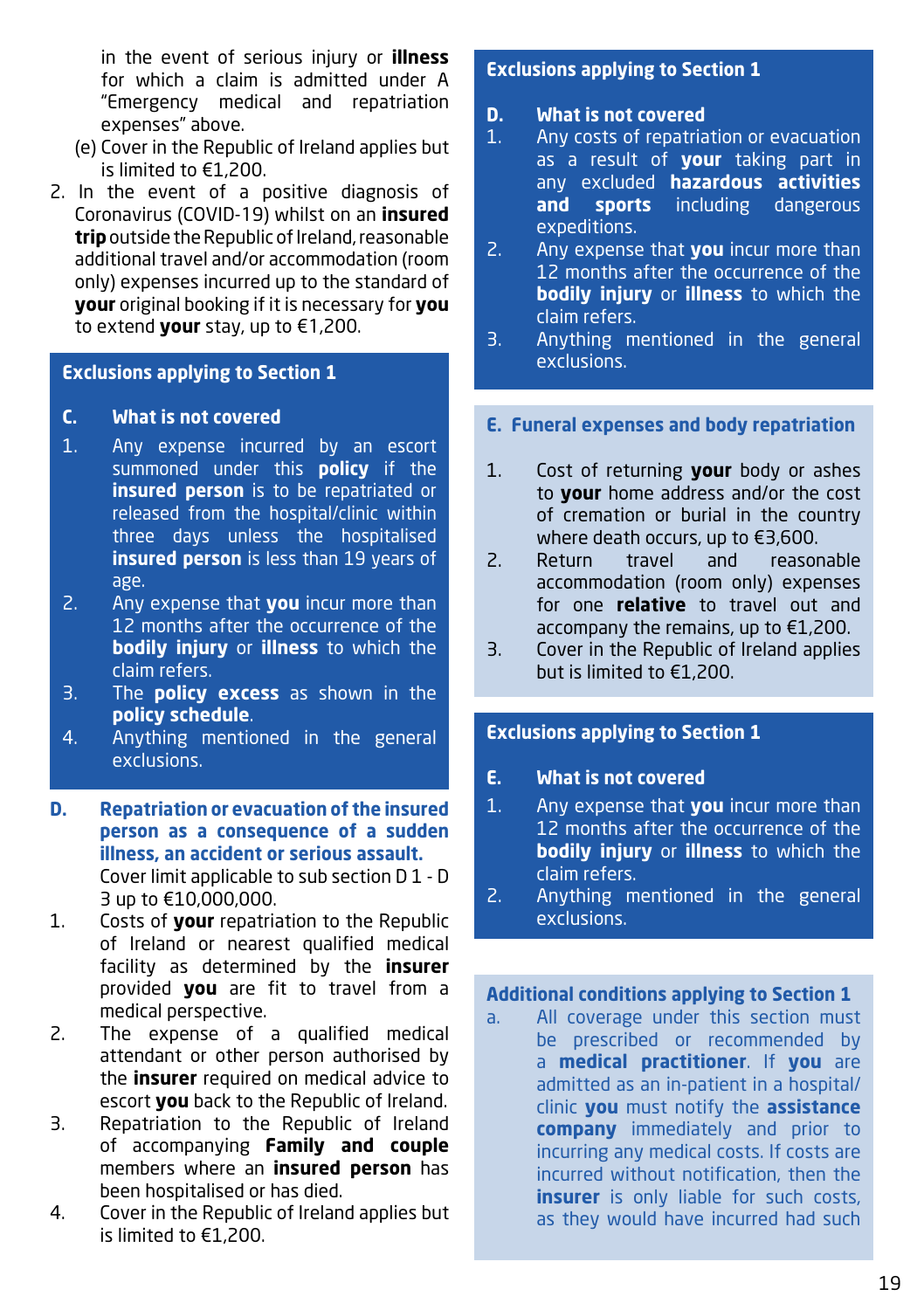a notification taken place based on existing price agreements and provided the claim is valid.

- b. The **assistance company**'s doctors have the authority on behalf of the **insurer** to decide whether or not a repatriation is preferable based on an evaluation of the medical condition of the **insured person**.
- c. Where repatriation/evacuation is required, the **insurer** will decide on the mode of transport taking into consideration the medical condition and requirements of the **insured person** and location accessibility. The transport can be carried out by air ambulance,<br>helicopter, scheduled or charter scheduled or charter aeroplane, train, taxi and/or with other persons e.g. on scheduled or charter flights(economy class).
- d. **You** are required to ensure that **vou** have received the vaccinations recommended by the World Health Organisation (WHO) or Republic of Ireland public health authority prior to **your** travel including malaria medication. If **you** fail to take such precautions and it is determined that the **illness** is a result of **your** negligence, **your** cover under Section 1 may be void.

# Section 2 - Personal accident

This section of the **policy** sets out the cover the **insurer** provides in total per **insured trip** to each **insured person** up to the sum insured shown in the **policy schedule**, who sustains **bodily injury** as a sole and direct result of an accident during the **insured trip** giving rise within 12 months of the accident to:

- **A. Death**
- 1. Persons aged 18 to 64 years 100%
- 2. Persons under the age of 18 years or over the age of 64 - 10%

## **B. Permanent Total Disablement**

- 1. Persons aged 18 to 64 years 100%
- 2. Persons under the age of 18 years or over the age of 64 - 10%
- **C. Loss of Limb or Sight**
- 1. Persons aged 18 to 64 years 100%<br>2. Persons under the age of 18 years of
- Persons under the age of 18 years or over the age of 64 - 10%

## **Additional conditions applying to Section 2**

- a. Compensation for **permanent total disablement** or **loss of limb or sight** will be paid to the **insured person**. Compensation for death will be paid to the deceased's personal representatives (next of kin).
- b. Disablement is determined as soon as the final consequences of the accident can be medically determined although not later than 12 months after the date of the **insurance event** causing **bodily injury**.
- c. It is a condition for payment of disablement compensation under B and C above that the **insured person** is alive on the date of payment.
- d. **We** will not pay any benefits solely because the **insured person** is unable to take part in sports or pastimes.
- e. If an **insured person** disappears but no death certificate has been issued, **we** will wait for a suitable period of time during which **we** will consider all available evidence and if **we** have no reason to suppose other than that death has occurred as a result of an accident, **we** will pay the sum insured. If the belief is subsequently found to be wrong, such amount shall be refunded to **us**.
- f. Any disablement compensation that has been paid in connection with an **insurance event** resulting in death will be deducted from the sum insured for death.
- g. The degree of disablement for loss of several parts of the body cannot exceed 100% of the sum insured for **permanent total disablement**.
- h. A pre-existing disablement does not entitle the **insured person** to any higher assessment of compensation than if such disablement had not previously existed.
- i. If several **insured persons** are involved in the same **insurance event**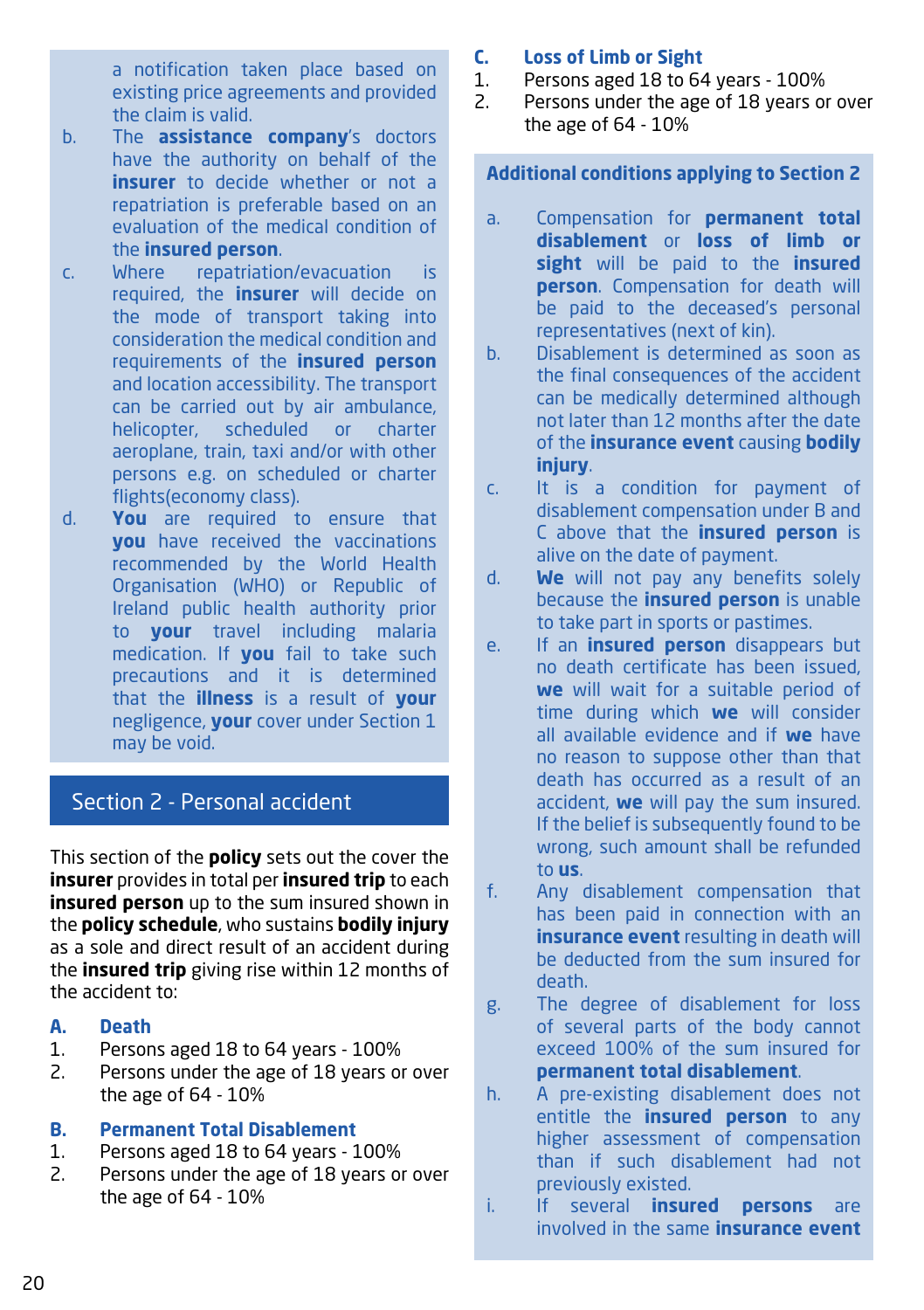**our** aggregate limit shall not exceed €2,400,000 unless otherwise agreed in writing. If the aggregate limit is reached this amount will be allocated in proportion to **our** liability to each **insured person**.

j. The **insured person** (or in the case of death, the deceased's personal representatives or next of kin) must provide the **us** with satisfactory medical and other information or allow **us** access to full medical records and/or death certificates as requested.

## **Exclusions applying to Section 2**

## **What is not covered**

- a. Any **insurance event** arising as a consequence of a nuclear, chemical or biological **terrorism** act
- b. Any **insurance event** arising from **your**:
	- i. being the driver, rider or passenger of a quad bike, all terrain vehicle or motorcycle when **you** are not wearing a crash helmet, whether legally required locally or not
	- ii. **your** participation in any excluded **hazardous activities and sports**.
- c. Anything mentioned in the general exclusions.

# Section 3 - Withdrawal of services

This section of the **policy** sets out the cover the **insurer** provides in total per **insured trip** to an **insured person**, not exceeding the sum insured shown in the **policy schedule**.

**A. Where a withdrawal of services has occurred continuously for more than 24 hours during your insured trip and an alternative arrangement has not been made by the accommodation or service provider, we will make a payment for each complete 24 hour period during which services are withdrawn in accordance with the policy schedule.** 

## **Exclusions applying to Section 3**

- **A. What is not covered**
- 1. **Strike or industrial action** which existed, had been announced or could have been known about on the date this insurance was purchased or renewed or the **insured trip** was booked.
- 2. Services that were not part of **your** pre-paid package unless supported by written confirmation from the tour operator or hotel to substantiate **your** claim.
- 3. Anything mentioned in the general exclusions.

# Section 4 - Provision of screened blood

This section of the **policy** sets out the cover the **insurer** provides in total per **insured person**, not exceeding the sum insured shown in the **policy schedule** in total per **insured trip** in the event of the emergency medical need of screened blood to be forwarded for the treatment of an **insured person** during an **insured trip**.

- **A. The provision of screened blood, resuscitating fluids and sterile medical equipment to the nearest airstrip used by scheduled carriers and the onward transportation of such supplies to the place of treatment by the fastest means reasonably available.**
- 1. Cost and charges of such provision up to the sum insured of €60,000.

## **Exclusions applying to Section 4**

- **A. What is not covered**
- 1. Supplies needed as a result of elective surgery, chronic blood disorders, or selfinjury.
- 2. Anything mentioned in the general exclusions.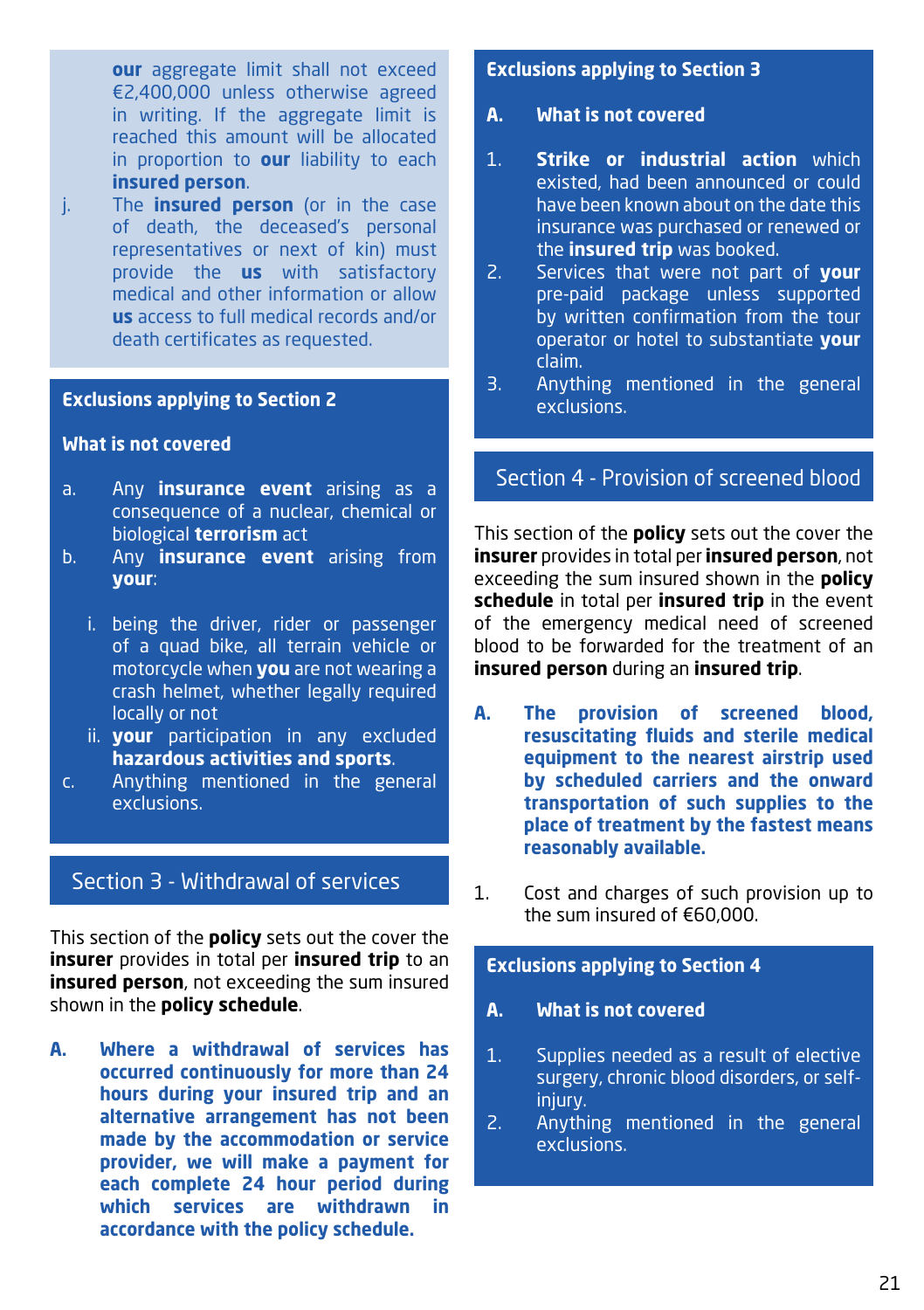## **Additional conditions applying to Section 4**

The existence of any medical emergency necessitating screened blood will be determined by the treating **medical practitioner** in conjunction with the authorised **medical practitioner** of the **assistance company** taking into account the medical condition of the **insured person** and the safety of local supplies.

## Section 5 - Cancellation

This section of the **policy** sets out the cover the **insurer** provides to each **insured person** in total per **insured trip**, not exceeding the sum insured shown in the **policy schedule**, following necessary and unavoidable cancellation of an **insured trip**.

- **A. All travel charges that you have paid and**/**or are contracted to pay before the departure date and cannot recover in respect of any part of the insured trip that you are necessarily required to cancel as a result of**:
- 1. **Your** accidental **bodily injury** or **illness** or death (or that of a **relative**, a **close business colleague** or a friend with whom **you** have arranged to travel or stay).
- 2. **You** or any person with whom **you** have arranged to travel or stay, having being subject to compulsory quarantine or being summoned for non-foreseeable compulsory military and/or jury service or as a witness in a court of law (except as an expert witness in a professional capacity) during the period of the **insured trip**.
- 3. **Your** redundancy (qualifying **you** to claim for payment under current Redundancy Payment Legislation) and that of any person with whom **you** intend to travel provided that such notice of redundancy is advised to **us** within 14 days of its announcement.
- 4. **Your** private dwelling becoming uninhabitable following fire, storm or flood, or **your** presence being required by the police following burglary at such private dwelling occurring at any time after **we** have accepted this insurance.
- 5. **You** or any person with whom **you** have arranged to stay or travel testing positive for Coronavirus (COVID-19) within 14 days of the departure date of an **insured trip**.

6. **Your relative** or **close business colleague** being admitted to hospital with Coronavirus (COVID-19) within 7 days of the departure date of an **insured trip** or, the death of a **relative** or **close business colleague** due to Coronavirus (COVID-19) within 7 days of the departure date of an **insured trip**.

## **Exclusions applying to Section 5**

- **A. What is not covered**
- 1. Any cancellation arising from circumstances that could reasonably have been anticipated at the time **you** booked **your insured trip**.
- 2. Any costs arising from **your** normal pregnancy, without any accompanying **Bodily Injury, Illness**, disease or complication. This section provides cover for unforeseen events, accidents, illnesses and diseases and normal childbirth would not constitute an unforeseen event except as specifically described.
- 3. Any cancellation following **your** disinclination to travel or to continue with the **insured trip** or **your** loss of enjoyment of the **Insured trip**.
- 4. Any cancellation as a consequence of **terrorism** including **your** fear of travelling.
- 5. Any cancellation of an **insured trip**:
	- i. due to the fear of an epidemic or pandemic
	- ii. by the travel organiser
	- iii. where **your** carrier has refused to allow **you** to travel.
- 6. Any additional costs or expenses due to **your** failure to notify the travel agent, tour operator or provider of transport immediately it is found necessary to cancel **your insured trip**.
- 7. Any charges in respect of the **insured trip**:
	- i. for which there is no contractual liability; or
	- ii. which are recoverable elsewhere.
- 8. Any costs of expenses arising from a **catastrophe**.
- 9. Any costs or expenses arising by virtue of the liquidation, administration or receivership of the carrier or travel organiser.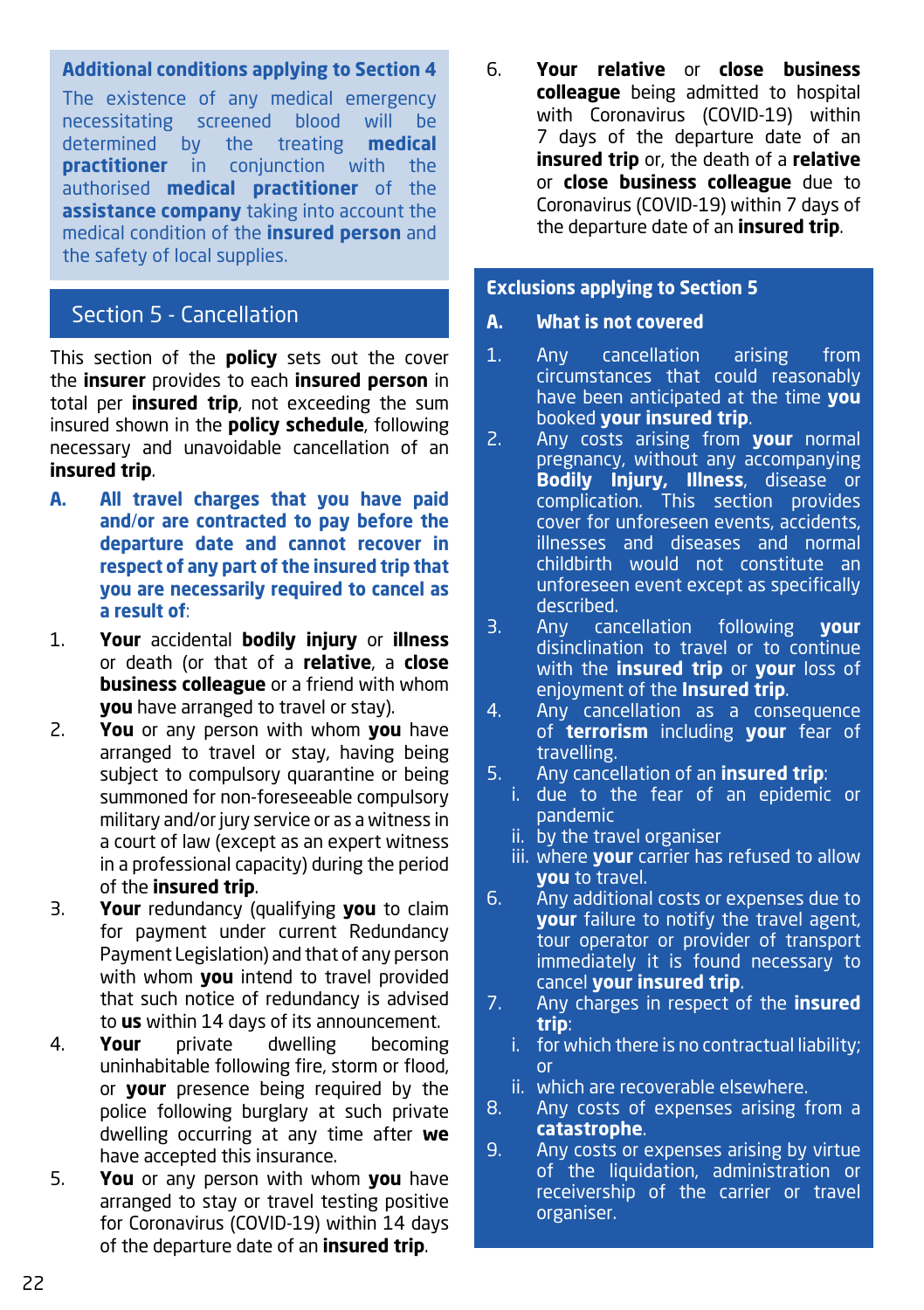- 10. Any additional costs or expenses arising by virtue of failure to check in or comply with the itinerary supplied.
- 11. Any failure to obtain the required passport, visa, vaccine certificate, tests/documentation or ESTA (Electronic System for Travel Authorisation for travellers to the U.S.A) in time for the **insured trip**.
- 12. Any claim due to a change in the Department of Foreign Affairs (DFA) advice for travel to **your** intended destination(s) including any country or area **you** are travelling through.
- 13. Any claim arising from a psychological/ mental **illness** suffered by **you** or a **relative** whether travelling or not.
- 14. The **policy excess** as shown in the **policy schedule**.
- 15. Anything mentioned in the general exclusions.

**Additional conditions applying to Section 5** 

1. **You** are obliged to immediately advise **us** of any changed circumstances which become apparent after the date of issue of the **policy** and before the start of any **insured trip** during the **policy period** which **you** could reasonably foresee as likely to give rise to a claim under the **policy**. The **insurer** reserves the right to alter the terms of insurance in the light of such changed circumstances. The **insurer** will, subject to the terms, conditions and exceptions, indemnify **you** in respect of loss of deposits or charges that **you** have necessarily incurred up to the date **you** advise **us** of such changed circumstances.

2. In the event of a claim due to **you** testing positive for Coronavirus (COVID-19), **you** must provide at **your** own expense a copy of the positive test result for Coronavirus (COVID-19) **you** received from the HSE, **your** GP or a private test provider. The test must be an approved PCR test reported to the HSE as showing a positive result for Coronavirus (COVID-19).

## Section 6 - **Curtailment**

This section of the **policy** sets out the cover the **insurer** provides to each **insured person** in total per **insured trip**, not exceeding the sum insured shown in the **policy schedule**, following necessary and unavoidable **curtailment** of an **insured trip**.

- **A. All reasonable additional travel expenses incurred by you in returning to your home address in the Republic of Ireland where such return is urgently necessitated by**
- 1. The death, serious **illness** or severe injury of **your relative** or **close business colleague**, where such **relative** or **close business colleague** is resident in the Republic of Ireland.
- 2. **Your kidnap** or the **hijack** of the scheduled public transport in which **you** are travelling.
- 3. **Your** redundancy (qualifying **you** to claim for payment under current Redundancy Payment Legislation) and that of any person with whom **you** intend to travel provided that such notice of redundancy is advised after **your** departure.
- 4. **Your** private dwelling becoming uninhabitable following fire, storm or flood, or **your** presence being required by the police following burglary at such private dwelling occurring at any time after the start of the **insured trip**.
- 5. **You** or any person with whom **you** are travelling or staying, being subject to serious assault/rape or witnessing a traumatic event requiring hospitalisation or psychological counselling.
- 6. **You** or any person with whom **you** are travelling or have arranged to stay testing positive for Coronavirus (COVID-19) within 14 days of **your** departure from the Republic of Ireland.
- 7. The death of a **relative** or **close business colleague** in the Republic of Ireland due to Coronavirus (COVID-19) within 7 days of **your** departure from the Republic of Ireland.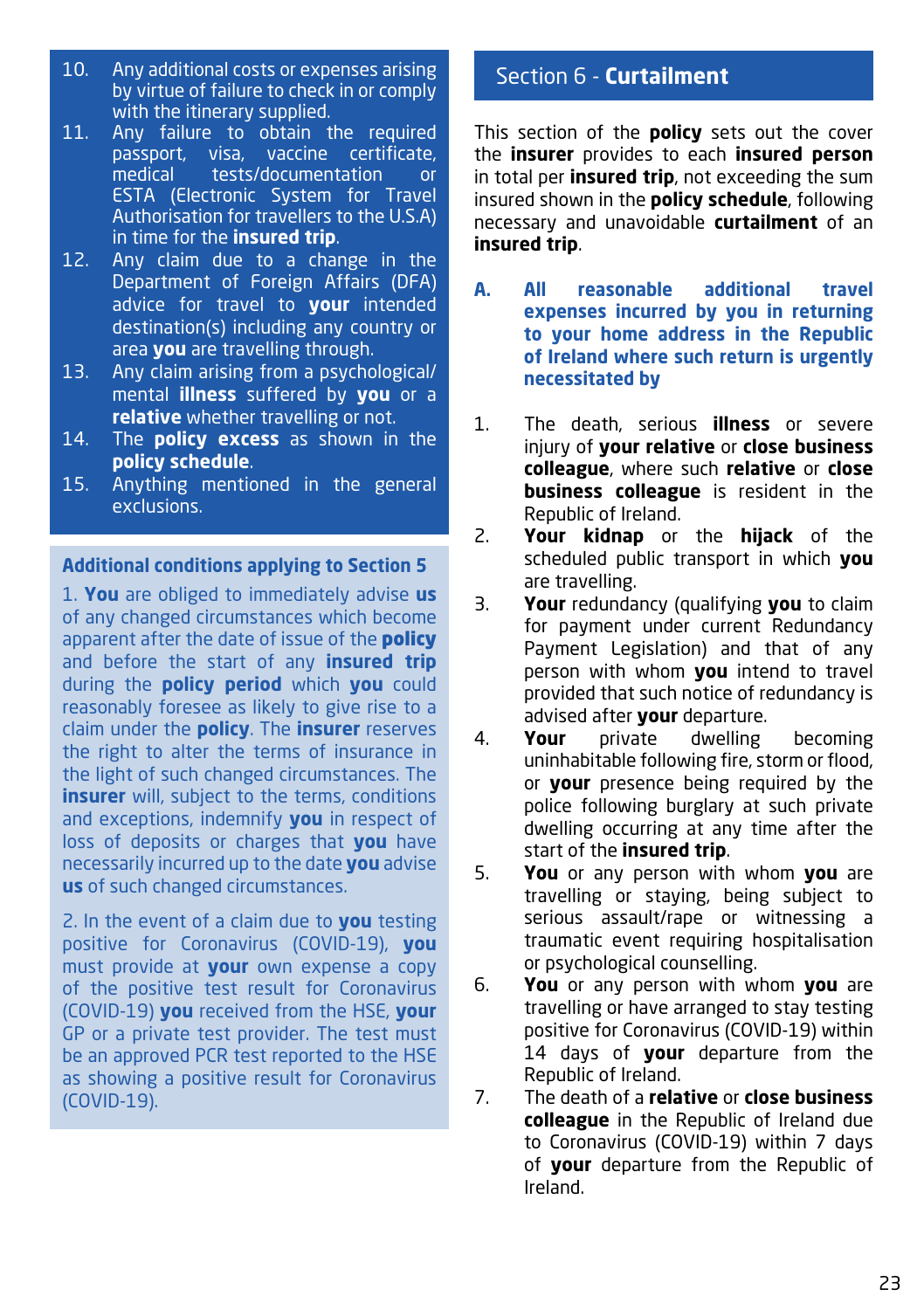## **Exclusions applying to Section 6**

## **A. What is not covered**

- 1. Any **curtailment** of a **insured trip** that was started prior to the **policy period** unless declared to and accepted by **us**.
- 2. Any **curtailment** as a consequence of **terrorism** including **your** fear of travelling
- 3. Any **curtailment** of a trip due to the risk of contracting an epidemic or pandemic virus/illness.
- 4. Any costs arising from **your** normal pregnancy, without any accompanying bodily injury, illness, disease or complication. This section provides cover for unforeseen events. accidents. illnesses and diseases and normal childbirth would not constitute an unforeseen event except as specifically described.
- 5. Any expense following **your** disinclination to travel or to continue with **your insured trip** or **your** loss of enjoyment of the **insured trip**.
- 6. Any expense arising from circumstances that could reasonably have been anticipated at the time **you** booked or started **your insured trip**.
- 7. Any additional costs or expenses due to **your** failure to notify the travel agent, tour operator or provider of transport immediately it is found necessary to curtail the **insured trip**.
- 8. Any charges in respect of the **insured trip**:
	- i. for which there is no contractual liability; or
	- ii. which are recoverable elsewhere.
- 9. Any costs or expenses arising by virtue of the liquidation, administration or receivership of the carrier or travel operator.
- 10. Any additional costs or expenses arising by virtue of failure to check in or comply with the itinerary supplied.
- 11. Any claim due to a change in the Department of Foreign Affairs (DFA) advice for travel to **your** intended destination(s) including any country or area **you** are travelling through.
- 12. The **policy excess** as shown in the **policy schedule**.
- 13. Anything mentioned in the general exclusions.

## **Additional conditions applying to Section 6**

- a. If the **insured trip** is curtailed due to **your** accident or **illness**, a **medical practitioner** at the resort or the nearest town must confirm that the **curtailment** was medically necessary.<br>All **curtailment** costs must be
- b. All **curtailment** costs must be authorised in advance by the **assistance company**.

# Section 7 - Travel delay and disruption

This section of the **policy** sets out the cover the **insurer** provides to each **insured person** in total per **insured trip**, not exceeding the sum insured shown in the **policy schedule**.

**A. Travel delay on the outward and return journey** 

> Delay to departure of at least 12 hours due to failure or delay of pre-booked public means of transport on which the **insured person** is scheduled to travel

- 1. The amount as shown on **your policy schedule** for each full twelve-hour period that **you** are delayed or
- 2. The full deposit or cancellation charges (non-recoverable) if, after 12 hours delay to **your** outward journey from the Republic of Ireland, **you** choose to abandon the **insured trip**. Such compensation cannot exceed the sum insured for Section 5 - Cancellation.
- 3. Travel delay as a consequence of an act of **terrorism** in the resort **you** were staying. Cover will be limited to 50% of the sum insured.

## **B. Missed departure and catching up with your scheduled itinerary**

Disruption of an **insured person**'**s** scheduled travel itinerary due to the failure or delay of any pre-booked public transport, to the trip destination point.

This section does not apply to trips within the Republic of Ireland.

- 1. Reasonable additional accommodation and travel expenses of an equivalent standard (up to the sum insured) as stated in the **policy schedule** to the original booking, necessarily incurred to reach the booked destination.
- 2. Any travel delay as a consequence of **terrorism** will be limited to 50% of the sum insured.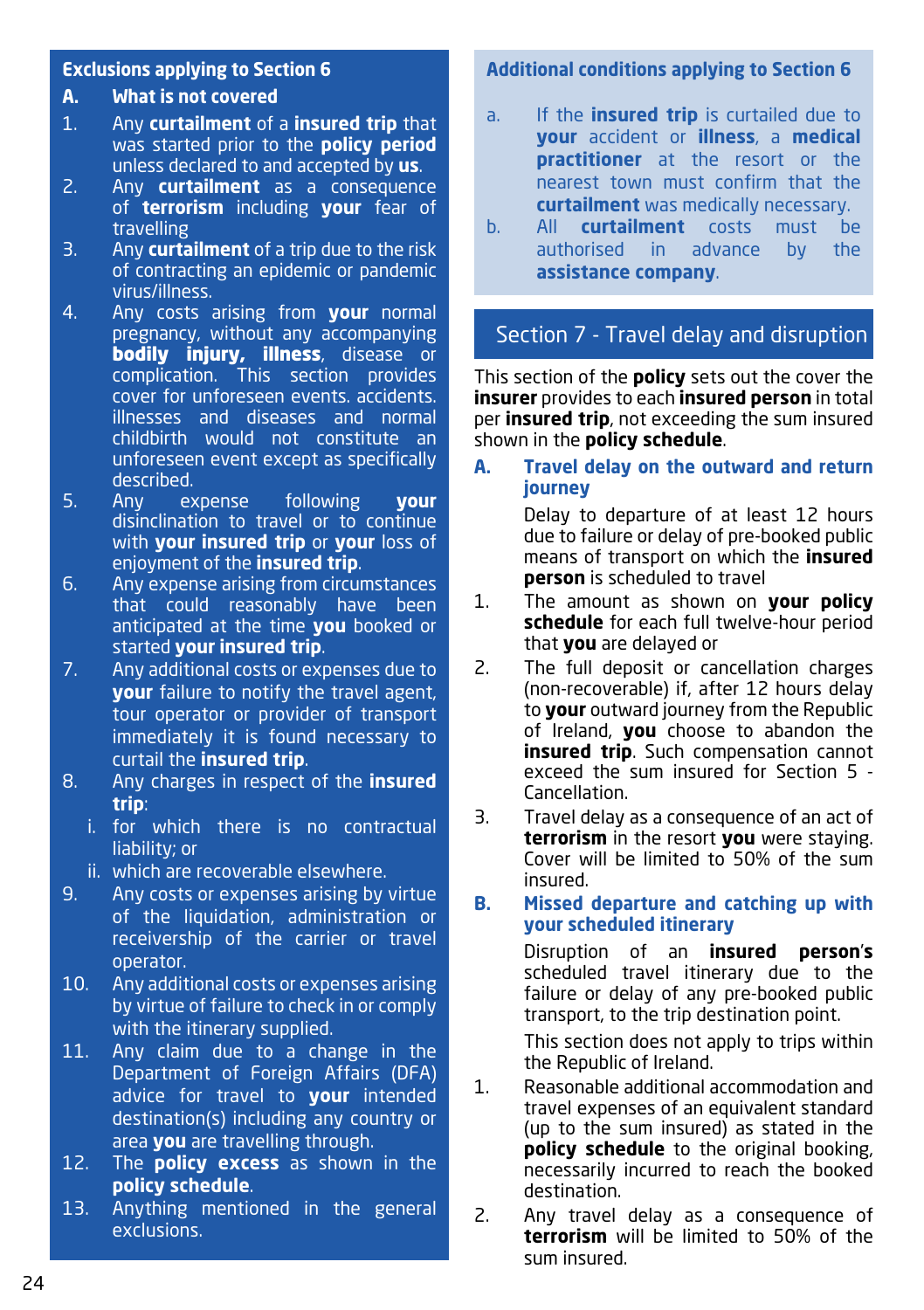## **Exclusions applying to Section 7**

## **A&B What is not covered**

- 1. Travel delay caused by **strike or industrial action** that started or had been announced or could have been known about before the purchase of this insurance or before **your insured trip** was booked.
- 2. Any costs of expenses arising from a **catastrophe**.
- 3. Costs or charges for which the airline or the provider of transport or accommodation will compensate **you**. **You** should seek compensation for flight delay in the first instance from the airline under Protection for Airline Passengers - Regulation 261/2004/EC
- 4. Circumstances that could reasonably have been anticipated at the date the **policy** was purchased or renewed or the **insured trip** was booked.
- 5. The **policy excess** is payable in respect of abandonment after 24hrs of delay.
- 6. Anything mentioned in the general exclusions.

## **Additional conditions applying to Section 7**

#### Each **insured person** must:

- a. take all reasonable steps to complete the scheduled journey on time.
- b. check-in according to the itinerary provided by the tour operator or carrier and obtain a signed statement or certificate from the tour operator, carrier, agent or transport provider confirming the period of delay or disruption.
- c. comply with minimum check-in and connecting times.
- d. allow sufficient time to reach any airport, station, port or terminus with reasonable expectation of meeting the scheduled check-in time.
- e. obtain written confirmation from the public transport provider if **you** miss **vour** departure due to the failure or delay of the means of public transport on which **you** were travelling.
- f. apply in a timely manner to the airline or carrier for compensation **you** are entitled to under EU Regulation No. 261/2004 "Air Passengers Rights".

# Section 8 - **Personal effects**

This section of the **policy** sets out the cover the **insurer** provides to each **insured person** in total per **insured trip** not exceeding the sum insured and limits shown in the **policy schedule**, for the loss, damage or theft of **personal effects**.

The **insurer** will settle claims on an indemnity basis i.e. a deduction will be made for wear, tear and depreciation.

## **A. Accidental loss, damage or theft of personal effects**

The **insurer** will, pay the market value of items at the time the loss occurred, subject to the **insurer** not paying more than the sum insured in total or more than any **single item limit** and **valuables** limits set out in the **policy schedule**. The cover is limited to €60 for spectacles.

## **Exclusions applying to Section 8**

- **A. What is not covered**
- 1. Items delayed or confiscated by any government or public authority.
- 2. Depreciation in value.<br>3. Any loss or damage or
- 3. Any loss or damage occurring:
	- a. due to normal wear and tear, superficial marks and scratches, dents or defacement of suitcases or other packaging
	- b. due to atmospheric or climatic conditions
	- c. during any process of cleaning, dyeing, repairing or restoring
	- d. to **sports equipment** while in use
	- e. due to mechanical or electrical breakdown or derangement
	- f. to any items being shipped as freight or under a bill of lading
	- g. to **personal effects** whilst in the custody of an airline or other carrier unless a Property Irregularity Report has been obtained
	- h. to prosthetic limbs and/or hearing aids.
	- i. to any **valuables**, fragile articles or electronic equipment in baggage or in transit outside **your** personal control.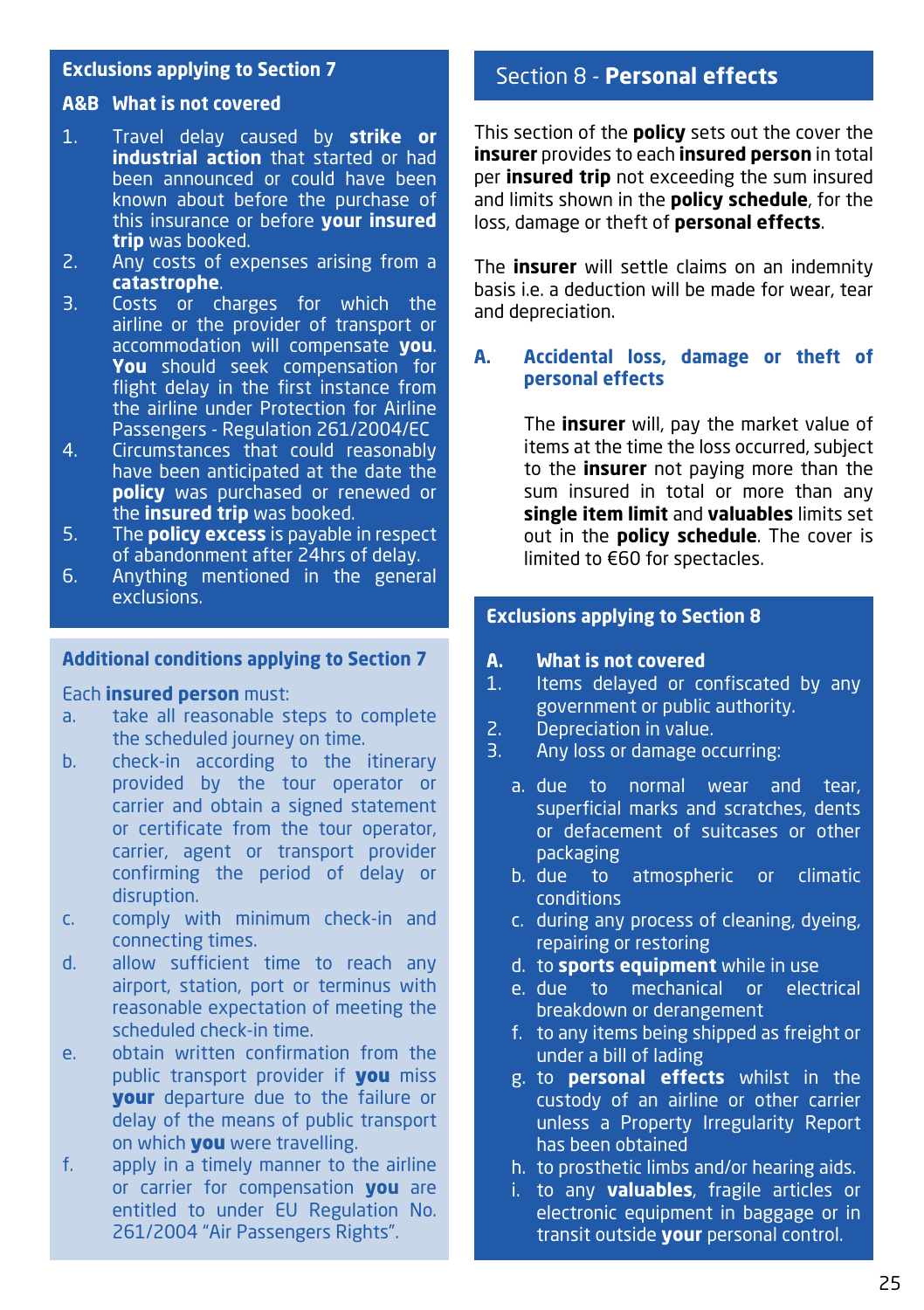- 4. Any loss of unattended items left in a public place, or at your lodgings unless in securely locked **private accommodation**, or loss from an unattended vehicle unless all items are kept out of sight in a locked glove or boot compartment and the vehicle shows signs of forced entry..
- 5. Losses not reported to the police or appropriate authority within 24 hours of discovery and a written report obtained.
- 6. The **policy excess** as shown in the **policy schedule**.
- 7. Anything mentioned in the general exclusions.

## **B. Accidental loss or theft of personal money and travel documents**

The **insurer** will pay up to the sum insured shown in the **policy schedule**, subject to the cash limit, for accidental loss or theft of personal money, passport, flight tickets and other travel documents belonging to the **insured person** whilst on your person, in a safety deposit box within a hotel or bank or whilst in securely locked private accommodation.

- 1. If the **insured person** is under the age of 18, the **insurer** will not pay more than the amount for **cash** shown in the **policy schedule**.
- 2. Reasonable additional costs incurred in obtaining replacement travel documents.

## **Exclusions applying to Section 8**

- **B. What is not covered**
- 1. Items delayed or confiscated by any government or public authority.
- 2. Losses:
	- a. occurring as a result of **personal money** being packed in suitcases or similar receptacles whilst in transit outside an **insured person's** personal control
	- b. arising due to non-compliance with any of the terms of issue of any **personal money**
- c. not reported to the police or appropriate authority within 24 hours of discovery and a written police report obtained.
- 3. Any loss of **personal money** or travel documents left unattended in a public place or at **your** lodgings unless in securely locked **private accommodation**, or loss from an unattended vehicle unless all items are kept out of sight in a locked glove or boot compartment and the vehicle shows signs of forced entry.
- 4. The **policy excess** as shown in the **policy schedule**.
- 5. Anything mentioned in the general exclusions.

## **Additional conditions applying to Section 8**

- a. Claims for **personal money** lost by or stolen from an **insured person** will only be paid if the **insured person** reports such loss or theft to the relevant card issuer, bank or other security provider as soon as possible.
- b. The **insurer** will only be responsible for losses of **personal money** or **cash** to the extent **you** are not covered by any other insurance or any other form of indemnity or reimbursement by the card issuer, bank or other security provider.
- c. Original purchase receipts will be required for items of luggage, clothing and **personal effects** where these are less than one year old.

# Section 9 - Luggage delay

The **insurer** will pay up to the sum insured shown in the **policy schedule**, for a delay of more than 12 hours after the actual arrival time of the **insured person** for:

- **A. Luggage delay**
- 1. Reimbursement of reasonable costs for the purchase of necessary emergency replacement clothing, toilet requisites and similar items, up to  $\epsilon$  240.
- 2 In the event that no emergency purchases are made a cash benefit of €60 is available per **Insured Person.**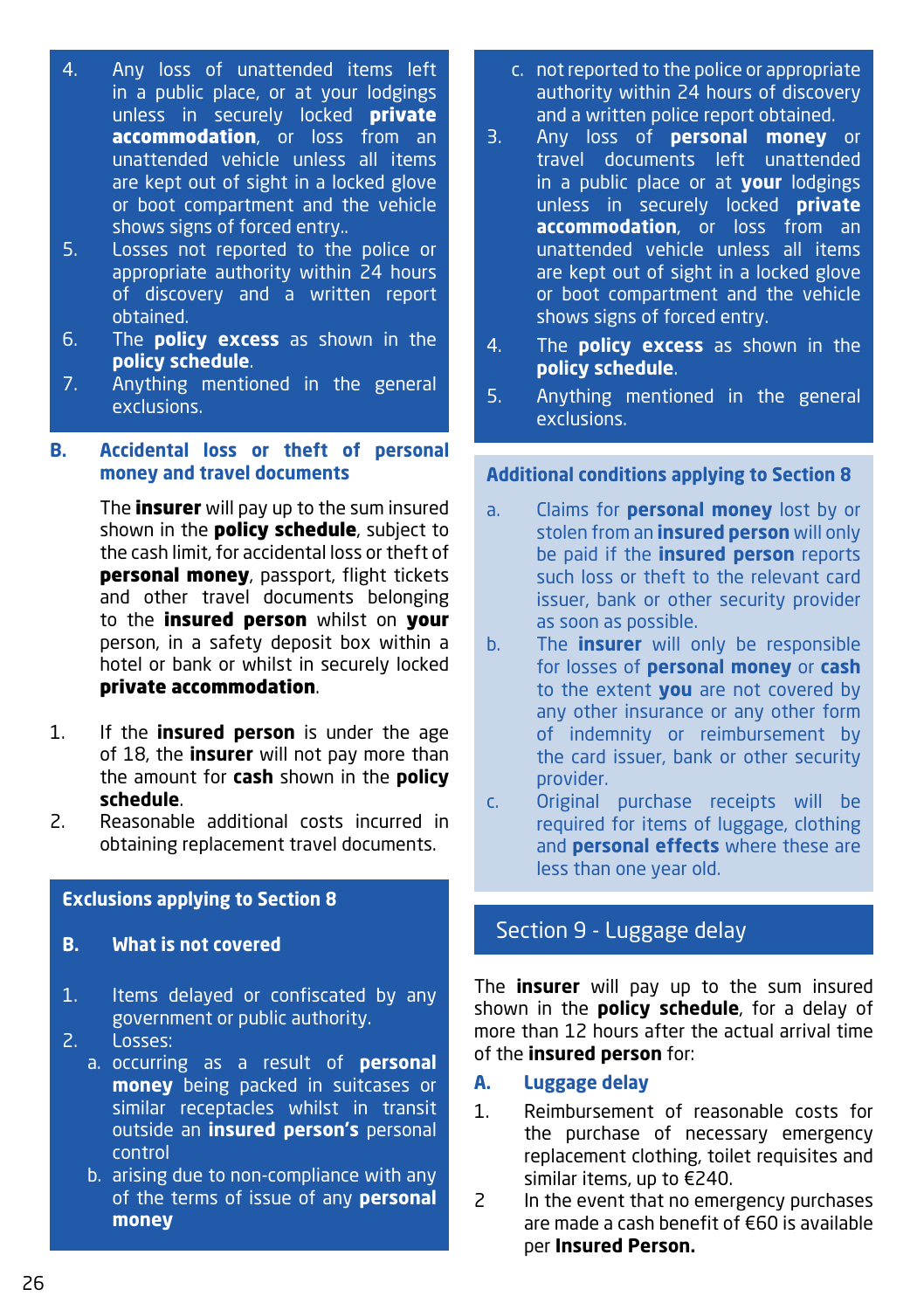## **Exclusions applying to Section 9**

## **A. What is not covered**

- 1. Losses in respect of any **personal effects** delayed on a return journey to the **insured person**'**s** usual place of residence.
- 2. Delay in the arrival of **personal effects** whilst in the custody of an airline or other carrier unless a property irregularity report has been obtained.
- 3. Any payment made under this section will be deducted from any subsequent payment made under Section 8 - **Personal effects**.

# Section 10 - Personal liability

This section of the **policy** sets out the cover the **insurer** provides in total, per **insured trip**, not exceeding the sum insured shown in the **policy schedule**, in relation to personal liability.

- **A. Costs and expenses for which an insured person is legally liable in a personal capacity in respect of accidents happening during the insured trip resulting in**:
- 1. loss of or damage to material property not belonging to **you** or in the charge of or under the control of **you** or a member of **your** family or household or of a person in **your** employ or service.
- 2. **bodily injury**, death or disease to any third party who is not an **insured person**,a member of **your** family or household or in **your** employ or service.

The indemnity provided by this section extends to cover costs and expenses recoverable by any claimant, provided they were incurred before the date on which **we** paid or offered to pay either the full amount of the claim or the total amount recoverable, in respect of any one occurrence and also to costs and expenses incurred by **you** with **our** written consent.

In the event of **your** death **your** personal representative will receive the benefit of the cover provided by this section.

## **Exclusions applying to Section 10**

## **A. What is not covered**

- 1. Legal liability arising directly or indirectly out of:
	- a. the **insured person**'**s** trade profession or business
	- b. contractual liability unless such liability would have attached in any event in the absence of such contract
	- c. ownership, possession or use (other than as a passenger having no right of control) of any motor vehicle, caravans, trailers, aircraft, model aircraft or watercraft other than manually propelled craft, mechanically or electrically propelled vehicles and lifts
	- d. the **insured person** having transmitted disease to other persons via infection or otherwise
	- e. wilful, malicious or criminal acts
	- f. ownership, possession or use of animals or firearms
	- g. ownership of any land or buildings.
- 2. Any fines or other penalties.
- 3. Legal liability in respect of loss or damage to any property owned or held in trust by or in the custody or control of the **insured person** other than use of an hotel and other similar temporary accommodation.
- 4. Personal liability as a consequence of participation in a **hazardous activity and sport** unless shown as covered on page 40 and 41.
- 5. The **policy excess** of €300 in respect of property damage. Please refer to **your policy schedule**.
- 6. Anything mentioned in the general exclusions.

## **Additional conditions applying to Section 10**

- a. If **you** know of any **insurance event**, which may result in a claim under this section **you** must:
	- i. inform **us** in writing without delay
	- ii. send all correspondence and legal documents to **us** unanswered
	- iii. refrain from discussing liability with any third party.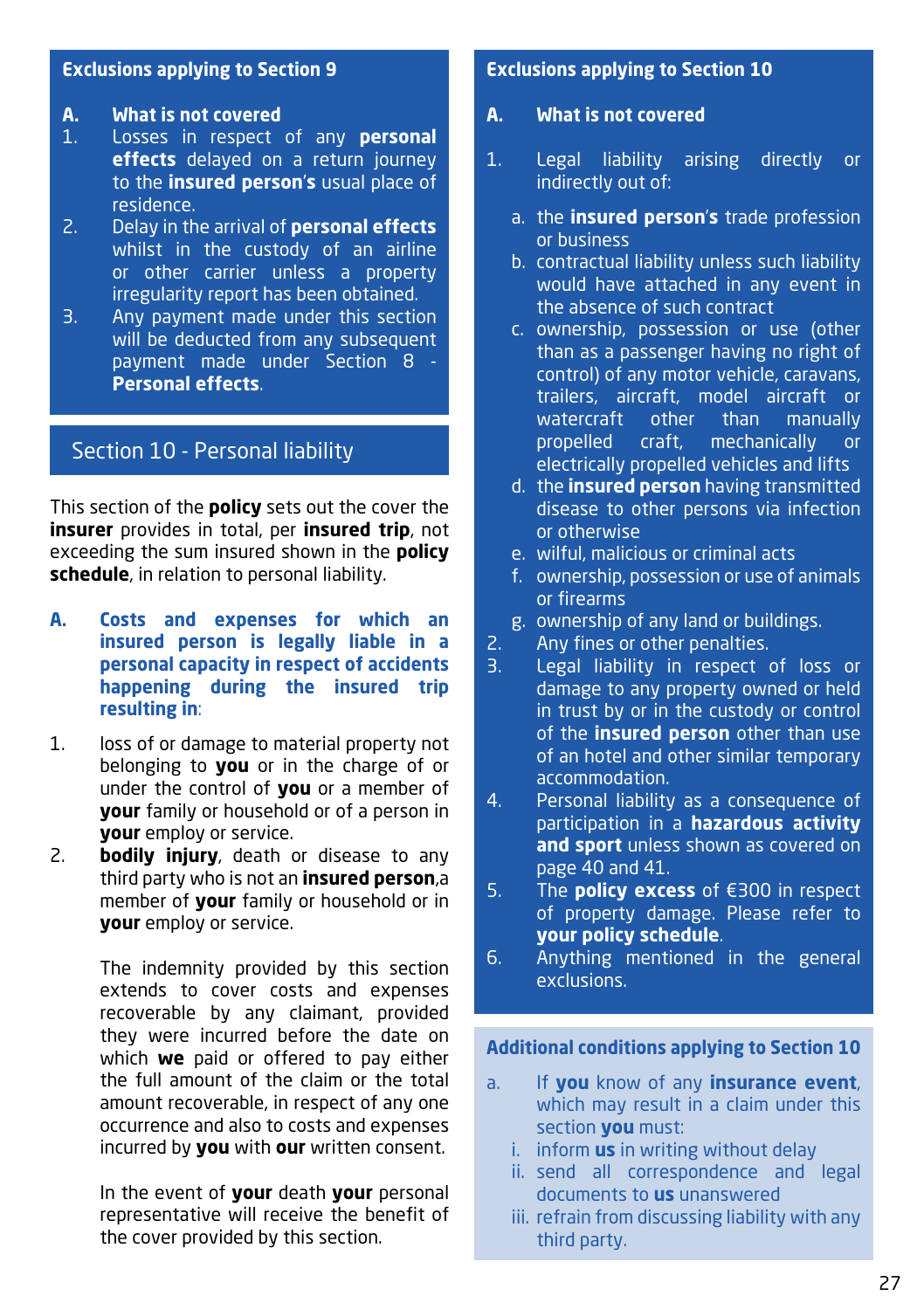- b. No admission, offer, promise, payment or indemnity may be made by **you** without **our** prior written agreement.
- c. **We** are entitled to take over the defence and settlement of any claim against **you** in **your** name and have full discretion in the conduct of any proceedings and the settlement of any claim.
- d. **We** may at **our** own expense take proceedings in **your** name with full discretion to recover compensation or indemnity from any third party in respect of any loss, damage or expense.
- e. Where more than one **insured person** is involved in the same **insurance event**, the maximum **we** will pay is €2,500,000 in the case of liability for personal injury and €120,000 in the case of liability for property damage unless otherwise agreed. If this limit is reached, this amount will be allocated in proportion to each **insured person**.

# Section 11 - Hijack, kidnap and Mugging

This section of the **policy** sets out the cover the **insurer** will provide to each **insured person** in total, per **insured trip**, not exceeding the sum insured shown in the **policy schedule**, in respect of

## **A. The kidnap of an insured person or the hijack of the means of transport on which an insured person is travelling**

Reasonable costs of up to €12,000 in respect of:

- 1. Negotiating or attempting to negotiate **your** release.
- 2. Security counselling from specialist professional advisers.
- 3. Psychological counselling for all **insured persons**.
- 4. Travel and accommodation cost (room only) incurred by up to two family members when travelling to a destination near the location of the **kidnap** and/or **hijack** incident, when such incident has lasted more than seven days.
- 5. **Hijack**/**kidnap** benefit per day of €120 for each full 24 hours up to a maximum of €600 that an **insured person** is detained.

## **B. The hospitalisation of an insured person following a Mugging.**

1. Mugging benefit of €120 per day up to €600 for each day spent in hospital.

## **Exclusions applying to Section 11**

## **A&B What is not covered**

- 1. Any ransom or other amount or property paid in relation to the release of a kidnapped or hijacked **insured person**.
- 2. **Mugging** that does not necessitate hospitalisation.
- 3. Any claim not supported by a written police report.
- 4. Anything mentioned in the general exclusions.

# Section 12 - **Catastrophe**

This section of the **policy** sets out the cover the **insurer** provides to each **insured person** in total, per **insured trip**, not exceeding the sum insured shown in the **policy schedule**, in respect of

- **A. The disruption of your insured trip by a catastrophe**
- 1. Reasonable additional accommodation and travel expenses necessarily incurred to return home, go to an alternative destination or continue to the booked destination via an alternative route in the event that **your insured trip** is disrupted by a **catastrophe**.

## **Exclusions applying to Section 12**

- **A. What is not covered**
- 1. Circumstances already known at the time of buying or renewing this **policy** or booking the **insured trip**.
- 2. Claims not supported by a written report from the appropriate authorities.
- 3. Claims that are not justifiable given the circumstances, for example, the fear of an event happening or not taking place.
- 4. **Your** decision not to remain in **your** booked accommodation or to continue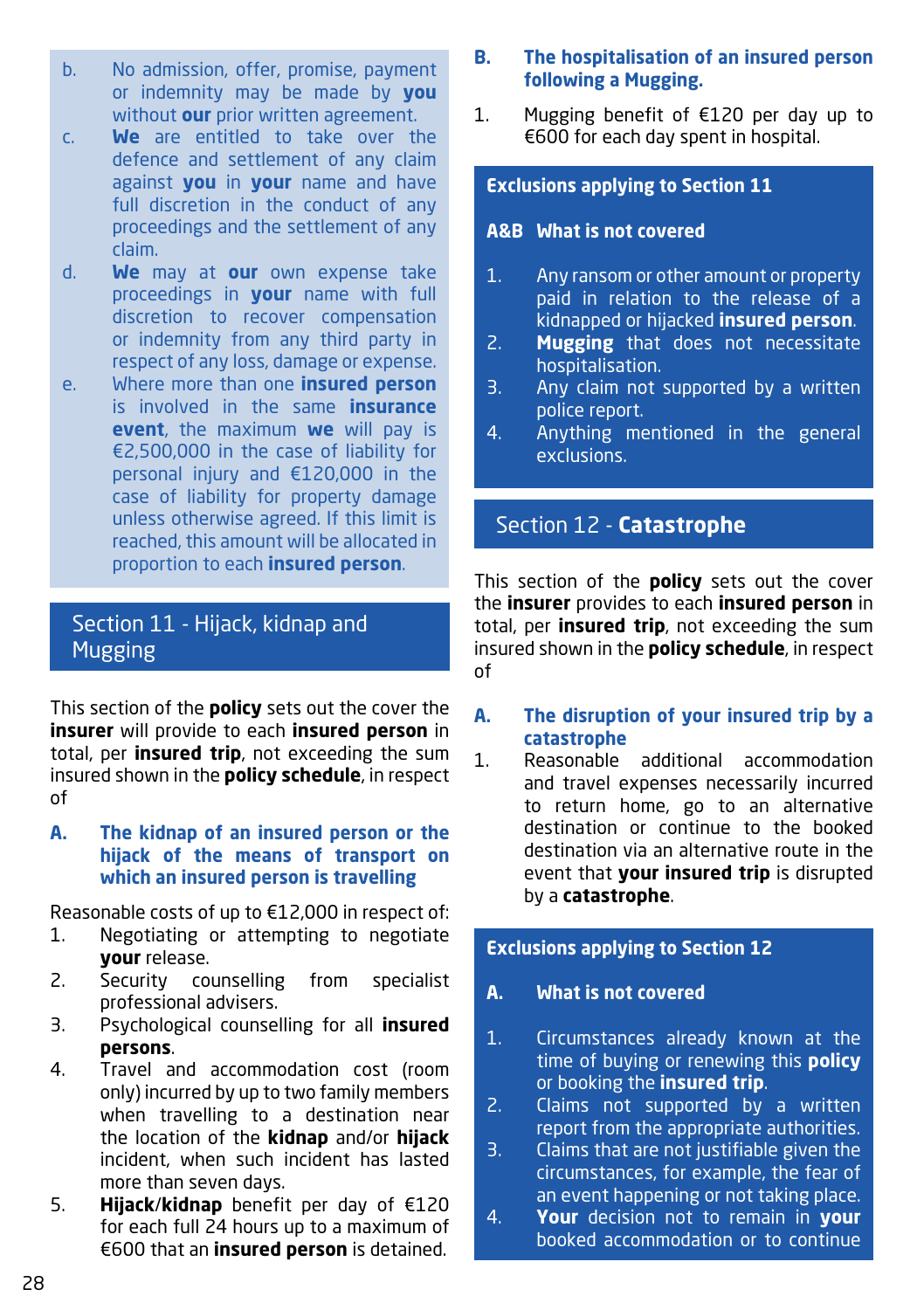**your** planned itinerary when official directives from local authorities state that it is acceptable to do so.

- 5. Any expense recoverable from the tour operator, airline, hotel, provider of services or elsewhere.
- Note In the event of a **catastrophe**, **your** travel insurance **policy** will be automatically extended to cover the period until **your** return to the Republic of Ireland.

## Section 13 - Legal costs and expenses

Important- cover under this Section is underwritten by AmTrust International Underwriters DAC. The legal advice service is provided by MIS Underwriting Ltd and or a preferred law firm on behalf of MIS.

## **MIS UNDERWRITING LIMITED & AMTRUST INTERNATIONAL UNDERWRITERS DAC**

MIS Underwriting Limited is registered as an insurance intermediary to undertake insurance distribution under the European Union (Insurance Distribution) Regulations, 2018 (IDR) in respect of General Insurance, registration no: C190040.

You can check our status on the insurance distribution register by clicking here: http:// registers.centralbank.ie/

This insurance is administered by MIS Underwriting Ltd and underwritten by AmTrust International Underwriters DAC, Registered in Ireland. Company No. 169384 is authorised and regulated by the Central Bank of Ireland. Registered office: 6-8 College Green, Dublin 2, Ireland.

**MIS** agrees to provide the insurance described in this Section, in return for payment of the premium and subject to the terms, conditions, exclusions and limitations set out in this Section, provided that

- 1. **reasonable prospects** exist for the duration of the claim
- 2. the **date of occurrence** of the **insured incident** is during the **policy period**
- 3. any legal proceedings will be dealt with by a court, or other body which **MIS** agree to, within the **countries covered** and

4. the **insured incident** happens within the **countries covered**.

## **What MIS will pay**

**MIS** will pay an **appointed representative**, on the **Insured Persons** behalf, **costs and expenses** incurred following an **insured incident**, provided that:

- a. the most **MIS** will pay for all claims resulting from one or more event arising at the same time or from the same originating cause is €30,000
- b. the most **MIS** will pay in **costs and expenses**  is no more than the amount **MIS** would have paid to a **preferred law firm**. The amount **MIS** will pay a law firm (where acting as an appointed representative) is currently €120 per hour. This amount may vary from time to time.
- c. in respect of an appeal or the defence of an appeal, the **insured person** must tell **MIS** within the time limits allowed that the **insured person** wants to appeal. Before **MIS** pay the **costs and expenses** for appeals, **MIS** must agree that **reasonable prospects** exist
- d. for an enforcement of judgment to recover money and interest due to the **Insured person** after a successful claim under this section, **MIS** must agree that **reasonable prospects** exist, and
- e. where an award of damages is the only legal remedy to a dispute and the cost of pursuing legal action is likely to be more than any award of damages, the most **MIS** will pay in **costs and expenses** is the value of the likely award.

## **What MIS will not pay**

In the event of a claim, if the **insured person**  decides not to use the services of a **preferred law firm**, the **Insured person** will be responsible for any costs that fall outside the **MIS Standard Terms of Appointment** and these will not be paid by **MIS**.

## **Definitions applicable to this Section**

The following words have these meanings wherever they appear in this section in **bold**:

## **Appointed representative**

The **preferred law firm** or law firm **MIS** will appoint to act on behalf of the **Insured Person**.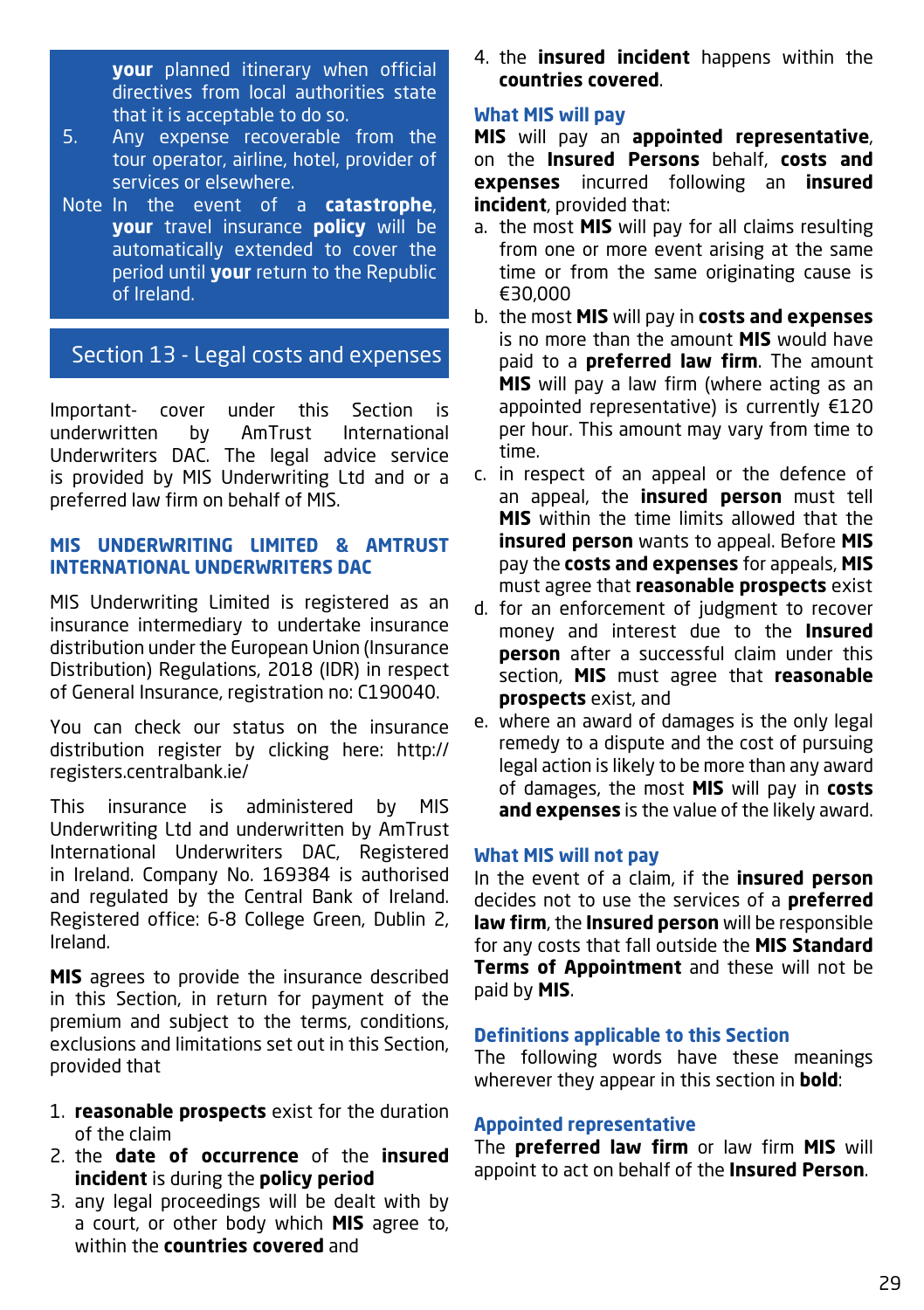## **Costs and expenses**

- a. All reasonable and necessary costs chargeable by the **appointed representative** and agreed by **MIS** in accordance with the **MIS Standard Terms of Appointment**.
- b. The costs incurred by opponents in civil cases if the **insured person** has been ordered to pay them, or the **insured person** pays them with **MIS**'**s** agreement.

## **Countries covered**

Worldwide.

## **MIS Standard Terms of Appointment**

The terms and conditions (including the amount **MIS** will pay to an **appointed representative**) that apply to the relevant type of claim, which could include a conditional fee agreement (no win, no fee). Where a law firm is acting as an **appointed representative** the amount is currently €120 per hour. This amount may vary from time to time.

## **Data Protection Legislation**

The relevant data protection legislation in force within the territorial limits where this cover applies at the time of the insured incident.

## **Date of occurrence**

The date of the event that leads to a claim. If there is more than one event arising at different times from the same originating cause, the **date of occurrence** is the date of the first of these events. (This is the date the event happened, which may be before the date the **Insured person** first became aware of it.)

## **Insured person**

The person stated on the **Policy Schedule** as being insured.

## **Preferred law firm**

A law firm or barristers' chambers **MIS** choose to provide legal services. These legal specialists are chosen as they have the proven expertise to deal with the **insured person**'**s** claim and must comply with **MIS**'**s** agreed service standard levels, which **MIS** audit regularly. They are appointed according to the **MIS Standard Terms of Appointment**.

#### **Reasonable prospects**

The prospects that the Insured person will recover losses or damages (or obtain any other legal remedy that **MIS** have agreed to, including an enforcement of judgment), makes a successful defence or make a successful appeal or defence of an appeal, must be at least 51 %. **MIS**, or a **preferred law firm** on **MIS**'**s** behalf, will assess whether there are **reasonable prospects**.

## **MIS**

**MIS** Legal assistance Limited.

## **Insured incident**

A specific or sudden accident that causes death or **Bodily Injury** to the **insured person**.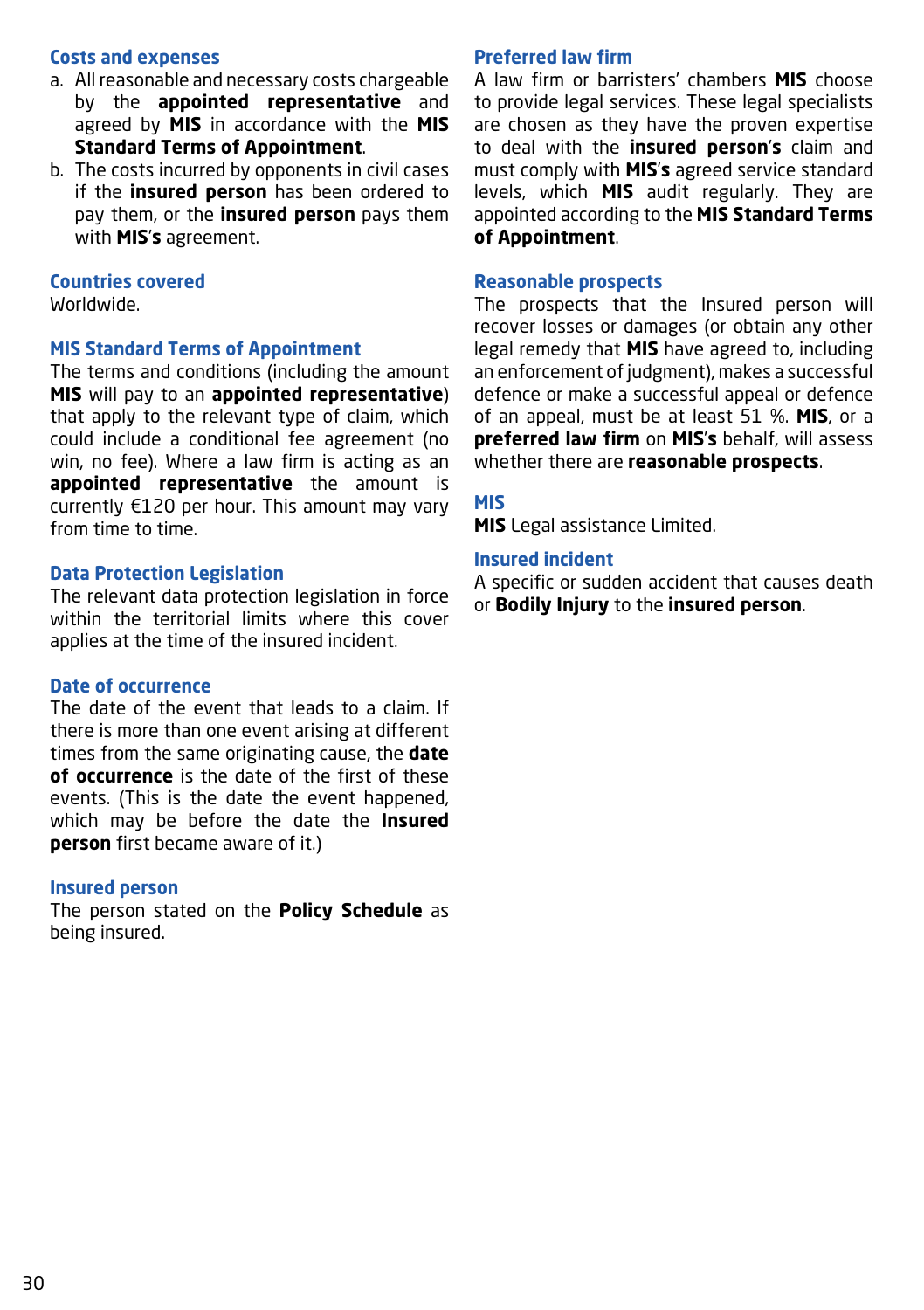## **Exclusions applying to Section 13 Also see General Exclusions**

What is not covered **MIS** will not pay for the following:

- 1. any claim relating to any **illness** or **bodily injury** that happens gradually or is not caused by a specific or sudden accident.
- 2. Any claim relating to psychological injury or mental illness unless the condition follows a specific or sudden accident that has caused physical **Bodily Injury** to an **insured person**.
- 3. Defending an **insured person's** legal rights, but **MIS** will cover defending a counter-claim.
- 4. Any claim relating to clinical negligence.
- 5. A claim where an **Insured Person** has failed to notify **MIS** of the **insured Incident** within a reasonable time of it happening and where this failure adversely affects the **reasonable prospects** of a claim or **MIS** consider their position has been prejudiced.
- 6. An incident or matter arising before the start of this cover.
- 7. **Costs and expenses** incurred before **MIS**'**s** written acceptance of a claim.
- 8. Fines, penalties, compensation or damages that a court or other authority orders an **insured person** to pay.
- 9. Any legal action an **insured person** takes that **MIS** or the **appointed representative** have not agreed to, or where an **insured person** does anything that hinders **MIS** or the **appointed representative**.
- 10. A dispute with **MIS** not otherwise dealt with under section condition 7.
- 11. **Costs and expenses** arising from or relating to judicial review, coroner's inquest or fatal accident inquiry.
- 12. Any **costs and expenses** that are incurred where the **appointed representative** handles the claim under a contingency fee arrangement.
- 13. A claim against insurers, insurers' agent, **MIS**, tour operator or travel agent.
- 14. Any claim where **you** are not represented by a law firm or barrister.

## **Conditions applying to Policy Section 13** 1.

- a. On receiving a claim, if legal representation is necessary, **MIS** will appoint a **preferred law firm** as the **insured person's appointed representative** to deal with the **insured person's** claim. They will try to settle an **insured person's** claim by negotiation without having to go to court
- b. If the appointed **preferred law firm** cannot negotiate settlement of the **insured person's** claim and it is necessary to go to court and legal proceedings are issued or there is a conflict of interest, then the **insured person** may choose a law firm to act as the **appointed representative**.
- c if the **insured person** chooses a law firm as their **appointed representative** who is not a **preferred law firm**, **MIS** will give the **insured person's** choice of law firm the opportunity to act on the same terms as a **preferred law firm**. However if they refuse to act on this basis, the most **MIS** will pay is the amount **MIS** would have paid if they had agreed to the **MIS Standard Terms of Appointment**. The amount **MIS** will pay a law firm (where acting as the appointed representative) is currently €120 per hour. This amount may vary from time to time.
- d. The **appointed representative** must cooperate with **MIS** at all times and must keep **MIS** up to date with the progress of the claim.
- 2.
- a. An **insured person** must co-operate fully with **MIS** and the **appointed representative**.
- b. An **insured person** must give the **appointed representative** any instructions that **MIS** ask an i**nsured person** to.
- 3.
- a. An **insured person** must tell **MIS** if anyone offers to settle a claim. An **insured person** must not negotiate or agree to a settlement without **MIS**'**s** written consent.
- b. if an **insured person** does not accept a reasonable offer to settle a claim, **MIS** may refuse to pay further **costs and expenses**.
- c. **MIS** may decide to pay an **insured person**  the reasonable value of the **insured person's** claim, instead of starting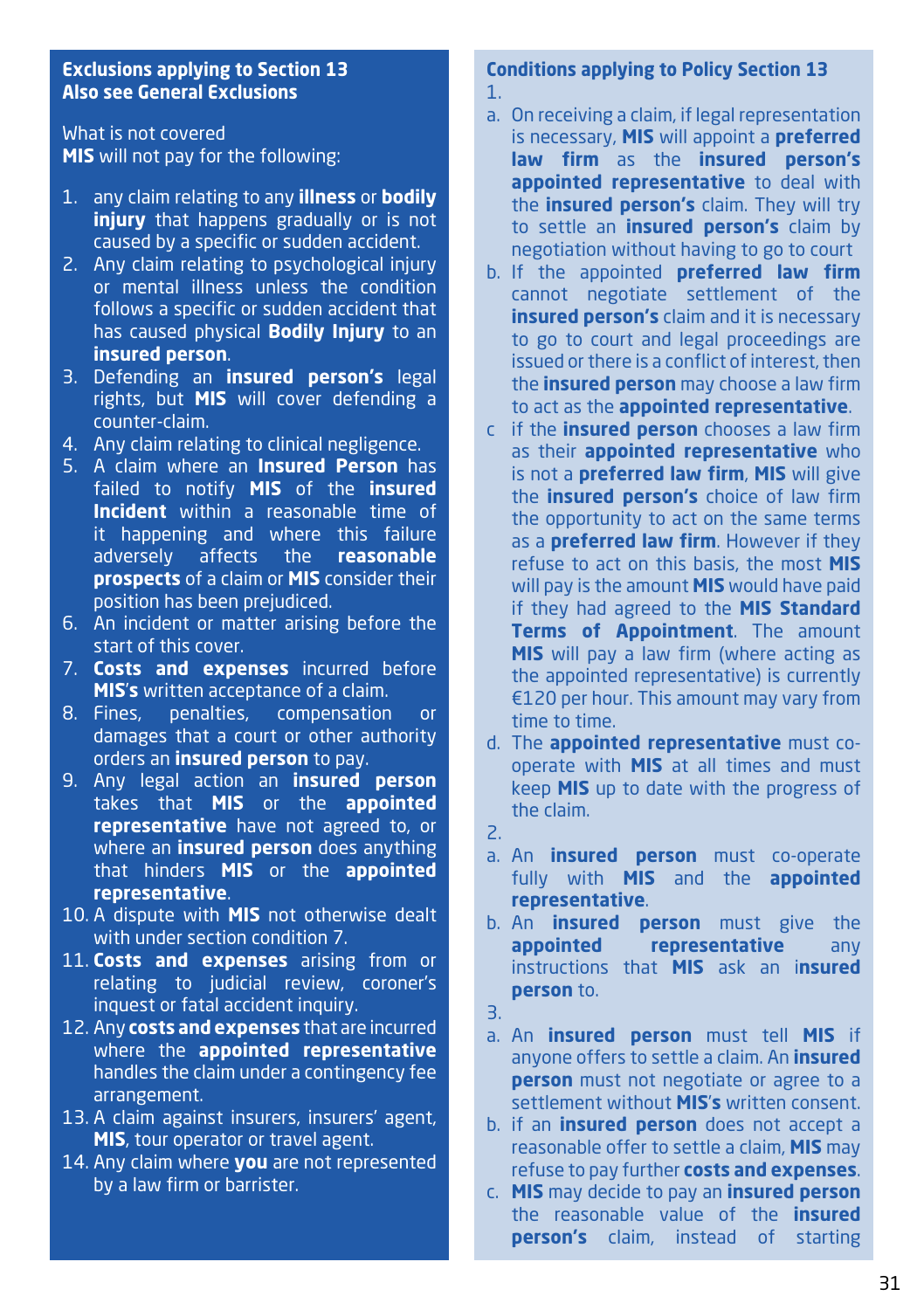or continuing legal action. In these circumstances an **insured person** must allow **MIS** to take over and pursue or settle any claim. An **insured person** must also allow **MIS** to pursue at their own expense and for their own benefit, any claim for compensation against any other person and an **insured person** must give **MIS** all the information and help **MIS** need to do so.

- 4.
- a. An **insured person** must instruct the **appointed representative** to have **costs and expenses** taxed, assessed or audited if **MIS** ask for this.
- b. An **insured person** must take every step to recover **costs and expenses** and court attendance expenses that **MIS** have to pay and must pay **MIS** any amounts that are recovered.
- 5. If the **appointed representative** refuses to continue acting for an **insured person** with good reason, or if an **insured person** dismisses the **appointed representative**  without good reason, the cover **MIS** provide will end immediately, unless **MIS** agree to appoint another **appointed representative**.
- 6. if an **insured person** settles or withdraws a claim without **MIS**'**s** agreement, or does not give suitable instructions to the **appointed representative**, **MIS** can withdraw cover and will be entitled to reclaim from an **insured person** any **costs and expenses MIS** has paid.
- 7. If there is a disagreement between the **insured person** and **MIS** about the handling of a claim and it is not resolved through **MIS**'**s** internal complaints procedure the Insured person can contact the Financial Services and Pensions Ombudsman for help. This is a free arbitration service for eligible consumers, small businesses, charities and trusts. (Details available from **www.fspo.ie**). If the dispute is not covered by the Financial Service and Pension Ombudsman there is a separate arbitration process. The arbitrator will be a barrister, solicitor or other suitably qualified person chosen jointly by the **insured person** and **MIS**. If there is a disagreement over the choice of

arbitrator, **MIS** will ask the Bar Council of Ireland to decide. The arbitrator will decide who will pay the costs of the arbitration. For example, costs may be split between the **insured person** and **MIS** or may be paid by either you or **MIS**.

- 8. **MIS** may require an **insured person** to get, at the **insured person's** expense, an opinion from an expert that **MIS** considers appropriate on the merits of the claim or proceedings, or on a legal principle. The expert must be approved in advance by **MIS** and the cost agreed in writing between the **insured person** and **MIS**. Subject to this, **MIS** will pay the cost of getting the opinion if the expert's opinion indicates that it is more likely than not that the **insured person** will recover damages (or obtain any other legal remedy that **MIS** have agreed to) or makes a successful defence.
- 9. An **insured person** must:
	- a. keep to the terms and conditions of this section
	- b. take reasonable steps to avoid and prevent claims
	- c. take reasonable steps to avoid incurring unnecessary costs
	- d. send everything **MIS** asks for, in writing, and
	- e. report to **MIS** full and factual details of any claim as soon as possible and give **MIS** any information **MIS** need.
- 10.**MIS** will, at **MIS**'**s** discretion, void this section (make it invalid) from the date of claim, or alleged claim, and/or **MIS** will not pay the claim if:
	- a. a claim an **insured person** has made to obtain benefit under this policy is fraudulent or intentionally exaggerated, or
	- b. a false declaration or statement is made in support of a claim.
- 11.Apart from **MIS**, an **insured person** is the only person who may enforce all or any part of this policy and the rights and interests arising from or connected with it This means that section 62 of the Civil Liability Act 1961 does not apply to this section in relation to any third-party rights or interest.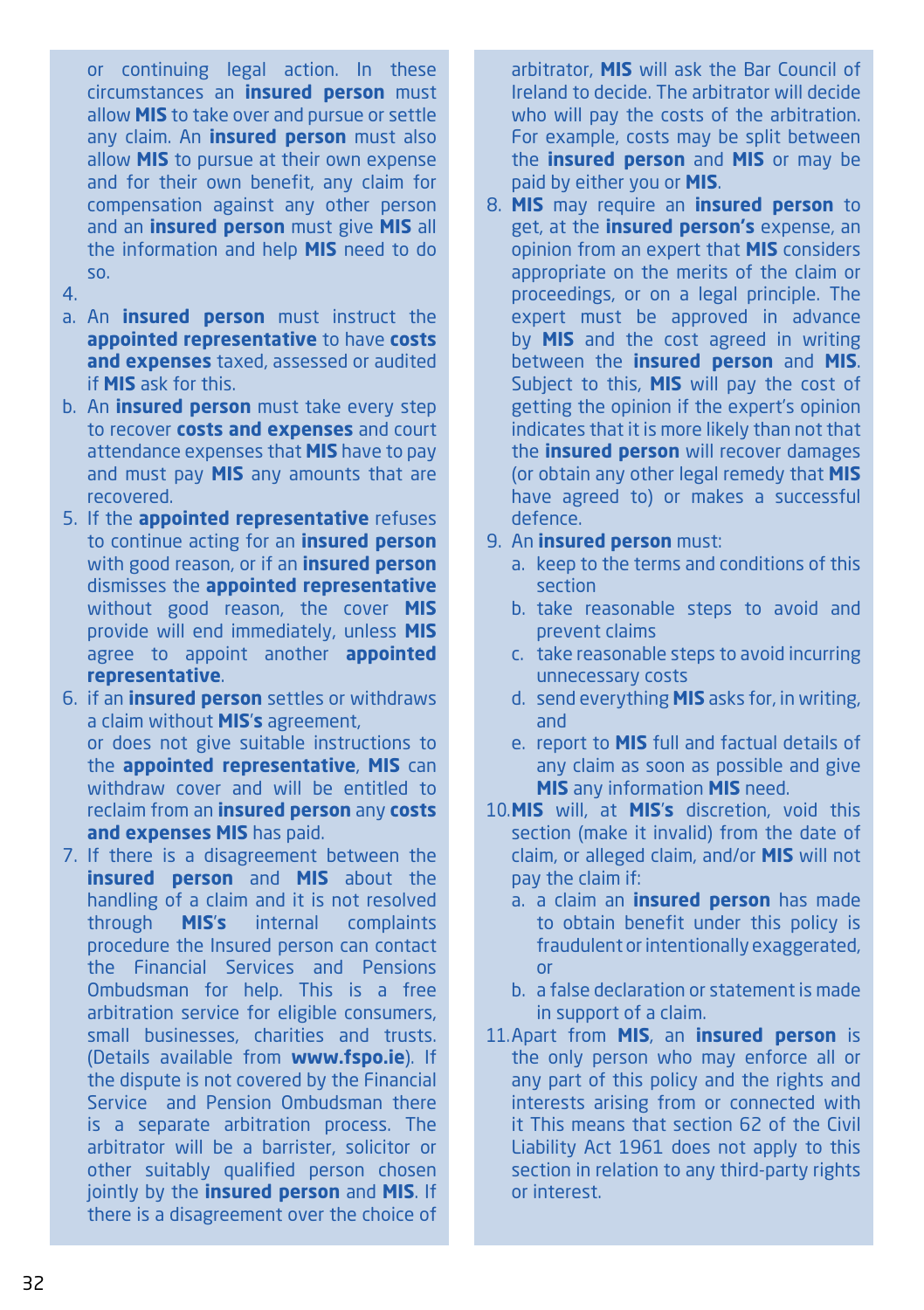- 12.If any claim covered under this section is also covered by another policy, or would have been covered if this section did not exist, **MIS** will only pay their share of the claim even if the other insurer refuses the claim.
- 13.This section is governed by the law that applies in the Republic of Ireland.

## **Legal Advice**

You can use the helpline service to discuss any legal problem arising during the period of this policy. Simply telephone **+44 (0) 344770 1053** and quote "**Arch Insurance Travel Legal Expenses**".

For our joint protection telephone calls may be recorded and/or monitored.

## **Data Protection MIS Underwriting Who we are**

In this notice, 'we', 'us' and 'our' refers to MIS Underwriting Ltd. For full information concerning MIS Underwriting Ltd please visit www.misunderwriting.com We may record and monitor telephone calls for training, regulatory compliance, quality evaluation and verifications of information provided and received.

## **Our approach to Privacy**

The privacy and security of your personal information is very important to us. We protect your information with security measures under the laws that apply. We keep our computers, files and buildings secure.

## **The information you provide MIS Underwriting Ltd**

We may receive personal information about you, when you contact MIS Underwriting Ltd for example by doing either of the following:

- Reporting an incident involving your Home
- Reporting an incident involving your Vehicle

This Information may include:

- Basic personal information such as your name, address, email address, telephone number, date of birth or age, gender and marital status, your car, your home, your household or your travel arrangements
- Information about your other policies, Claims history, Claims data

• Sensitive personal information such as criminal convictions, motoring offences and about your health (current state of health or existing conditions)

We may use your information to allow us to detect and prevent fraudulent applications and claims, for details relating to information held about you on the Claims Underwriting and Exchange Register and Motor Insurance Anti-Fraud and Theft Register please visit www.insurancedatabases.co.uk

## **How your data is used and shared by Insurers and Databases in relation to insurance**

The data you provide will be used by us and shared with other insurers as well as certain statutory and other authorised bodies.

#### **Security**

We are committed to protecting the confidentially and security of the information that you provide to us and we put in place appropriate technical, physical and organisational security measures to protect against any unauthorised access or damage to, or disclosure of loss of your information.

## **Insurance Administration**

Your information may be used for the purposes of insurance administration by the insurer, its associated companies and agent and by reinsurers. It may be disclosed to regulatory bodies for the purposes of monitoring and/or enforcing the insurers compliance with regulatory rules/ codes. Your information may also be used for offering renewal, research and statistical purposes and crime prevention. Information may also be shared with other insurers either directly or via those acting for the insurer, such as Investigators or Loss Adjusters.

## **Update your information, request to erase your data, subject access request**

If you wish to contact us regarding this notice you can contact us at: - Data Protection Officer, 14a Jocelyn Street, Dundalk, Co Louth, A91 XNY2. Telephone: 01 872 0179. Email underwriting@ misgroup.online – Please put your request in the subject line.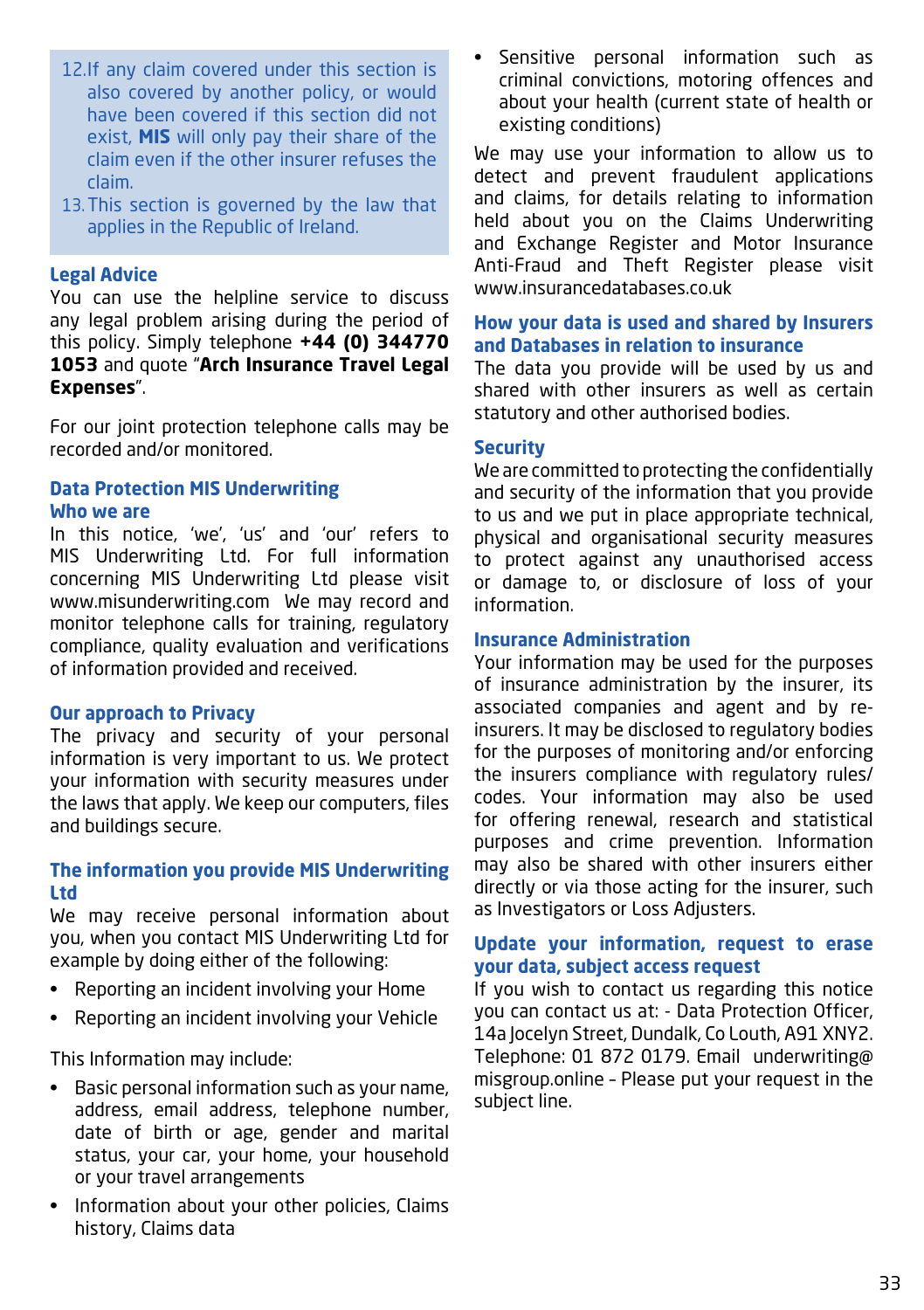## **How to find what information we hold about you**

You have the right to request a copy of all the personal information we hold about you in a Subject access request or to have their data deleted (exemptions may apply), or to have any inaccurate or misleading data corrected or deleted, or to restrict the processing of personal data. To do this simply write to us at the address above or contact us via email.

## **Complaints**

You have the right to complain about how we treat your Personal Data and Sensitive Personal Data to the information commissioner's office (ICO). The ICO can be contacted at: https://ico.org. uk/global/contact-us/

We are only allowed to keep your information if we need it for the reasons outlined above. We will keep it in line with the industry, regulatory and contractual requirements.

# Section 14 - Cruise Cover

This section of the **policy** sets out the cover the **insurer** will provide to each **insured person** in total, per **insured trip** not exceeding the sums insured shown in the **policy schedule**, in respect of:

- **A Missed Port Departure. Disruption of your scheduled travel itinerary due to the failure or delay of any pre-booked public transport**
	- 1. Reasonable additional accommodation (room only) and travel expenses up to €300 necessarily incurred in joining **your cruise** ship at the next docking port if **you** fail to arrive in time to board the ship on which **you** are booked to travel at the initial port of embarkation of **your Insured trip** as a result of:
		- a. breakdown of or accident directly involving the vehicle in which **you** are travelling; or
		- b. cancellation or curtailment of scheduled public transport due to adverse weather conditions, **Strike or Industrial action**, mechanical breakdown, or accident; or
		- c. closure of the motorway or road on which **you** are travelling in order to reach **your** port of embarkation due to a road traffic accident.

## **Exclusions applying to Section 14**

- A. What is not covered
	- 1. **Travel delay** caused by **Strike or Industrial action** that started or had been announced or could have been known about before the purchase of this insurance or before **your Insured trip** was booked.
	- 2. Any costs or expenses arising from a **catastrophe**.
	- 3. Costs or charges for which the airline or the provider of transport or accommodation will compensate **you**.
	- 4. Circumstances that could reasonably have been anticipated at the date the **policy** was purchased or renewed or the **insured trip** was booked.
	- 5. The policy **excess** as shown in the **policy schedule**.

## **B. Cabin Confinement**

1. A benefit of €50 per day , up to a maximum of €300 , for each full 24 hour period, after an initial confinement of a full and continuous 48 hours, that **you** are confined to **your** cabin by the ships medical officer due to medical reasons which are covered under Section 1 Emergency Medical and Repatriation Expenses.

## **Exclusions applying to Section 14**

- B. What is not covered
	- 1. Claims where **you** have not provided written confirmation of **your** confinement from the ships medical officer and that it was medically necessary.

## **C. Itinerary change**

1. A benefit of €50 per port, up to a maximum of €300, for each missed port shown on **your cruise** itinerary in the event of cancellation of a scheduled port visit due to adverse weather or timetable restrictions.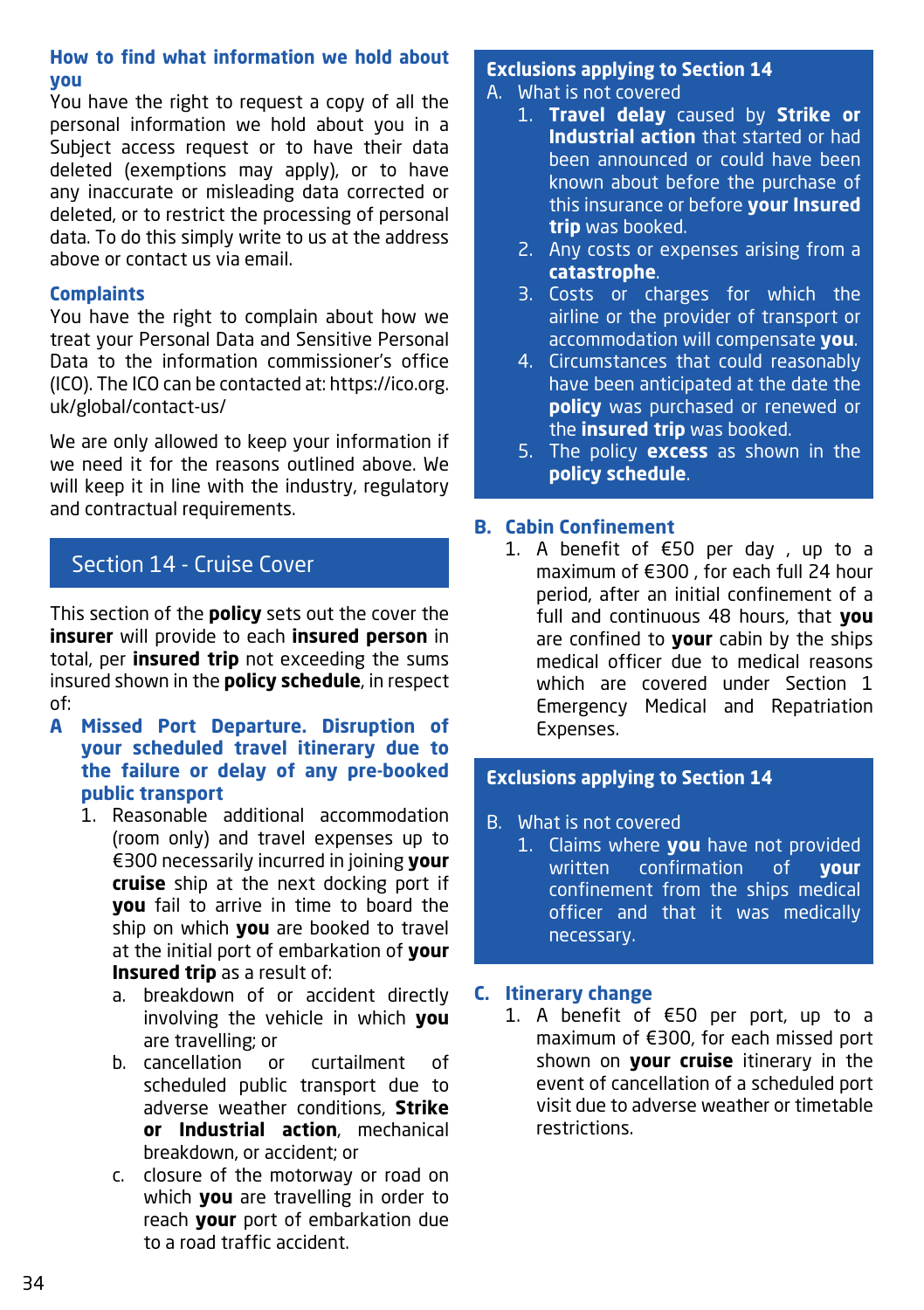## **Exclusions applying to section 14**

## C. What is not covered

- 1. Claims caused by **Strike or Industrial action** that started or had been
	- announced or could have been known about before the purchase of this insurance or before **your insured trip** was booked.
- 2. **Your** failure to attend the excursion as per **your** itinerary
- 3. Claims arising when **your** ship cannot put people ashore due to a scheduled tender operation failure.

## **D. Unused excursions**

1. Up to €300 for the cost of pre-booked excursions which **you** were unable to use as a direct result of being confined to **your** cabin due to medical reasons covered under Section 1 Emergency Medical and Repatriation Expenses

## **Exclusions applying to section 14**

- D. What is not covered
	- 1. Claims where **you** have not provided written confirmation of **your** confinement from the ships medical officer and that it was medically necessary.
	- 2. The **policy excess** as shown in the **policy schedule.**

#### **E. Cruise Interruption**

1. Additional travel expenses up to €300 necessarily incurred to reach the next port in order to re-join **your cruise** ship, following **your** temporary illness covered under Section 1 Emergency Medical and Repatriation Expenses requiring hospital treatment on land.

## **Exclusions applying to section 14**

- E. What is not covered
	- 1. Claims where **you** have not obtained written confirmation from the ships medical officer stating the reason for **your** transfer to a hospital on land.
- 2. Claims for additional travel or accommodation expenses where in the opinion of the doctor in attendance and **our** medical officer it is not medically advisable for **you** to re-join **your cruise**.
- 3. Claims where less than 25% or 2 days of the trip duration remains.
- 4. The **policy excess** as shown in the **policy schedule.**

#### **Additional conditions applying to Section 14.**

## Each **Insured Person** must:

- 1. Take all reasonable steps to complete the scheduled journey on time.
- 2. Check-in according to the itinerary provided by the **cruise** operator or other transport provider and obtain a signed statement or certificate from them confirming the period of delay or disruption.
- 3. Comply with minimum check-in and connecting times or if not published to allow 2 hours for international flights and 1 hour for domestic lights.
- 4. Allow sufficient time to reach any airport, station, port or terminus with reasonable expectation of meeting the scheduled check-in time.
- 5. Obtain written evidence from an appropriate authority if **you** miss **your** departure as a result of the vehicle in which **you** were travelling being unable to reach the departure point in time.
- 6. Prior to arranging any additional travel, contact **us** so that **we** can approve and assist **you** with any travel arrangements.

**Additional Exclusions applying to Section 14 what is not covered**

1. Anything mentioned in the General Exclusions.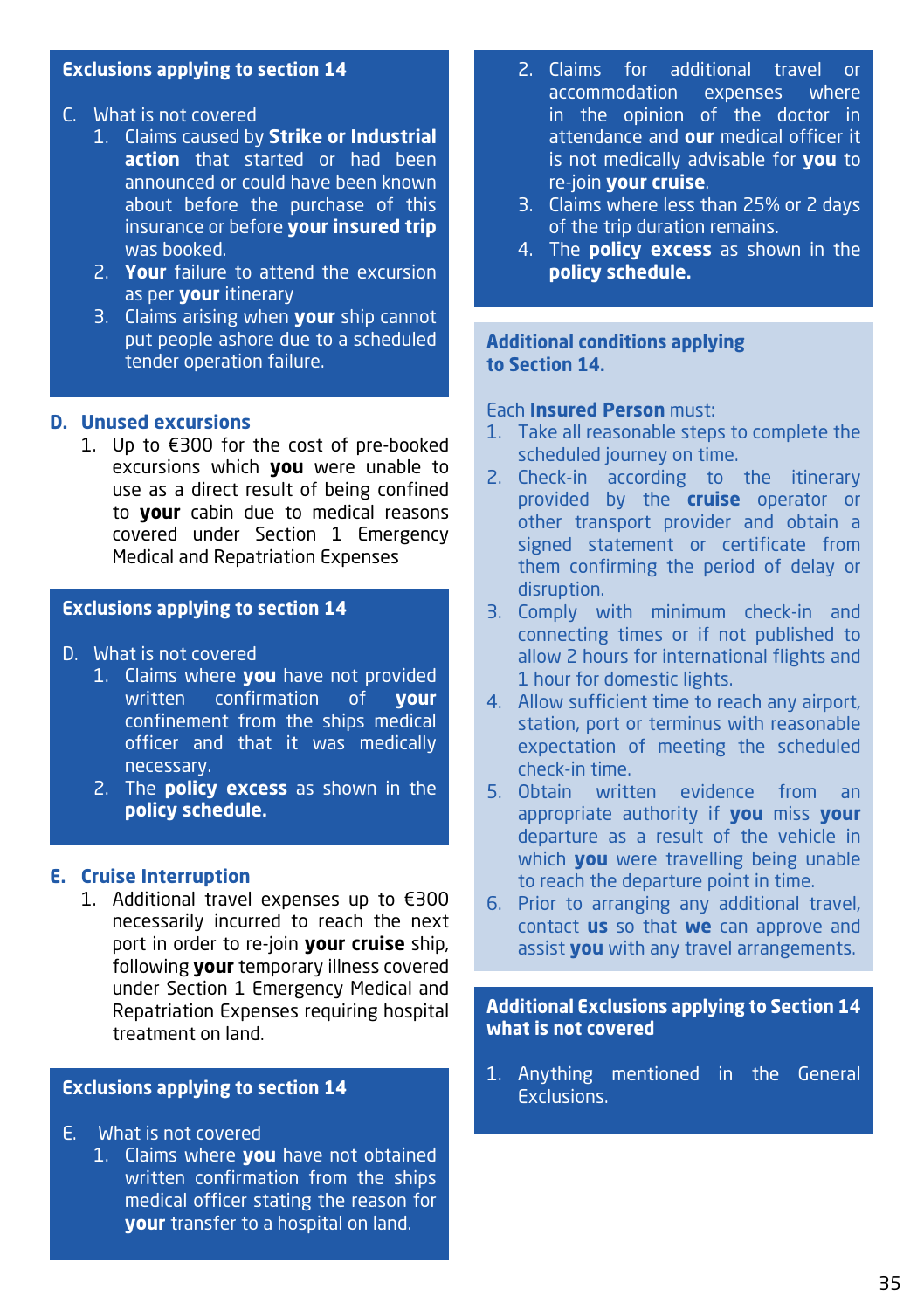# Section 15 - Golf cover (optional)

This section only applies if the additional premium for Golf cover has been paid and golf cover is shown in the **policy schedule**.

This section provides cover up to a maximum of 17 days in total during the **policy period**.

A golfing incident leading to a valid claim will be covered under the **policy** however no cover for **golf equipment** will be provided under Section 7 Travel Delay or Section 8 **Personal effects** where a claim is made under this section. Please see below for details of **golf equipment** cover.

This part of the **policy** sets out the cover **we** provide to each **insured person** in total, per **insured trip** not exceeding the sum insured set out in **your policy schedule**. The additional cover is subject to the general policy conditions and exclusions.

## **A. Loss of golf equipment**

The value or repair of any of **your** own **golf equipment** (after making proper allowance for wear and tear and depreciation) or hired **golf equipment**, which is lost, stolen, damaged or destroyed during an **insured trip**. Limited to €300 per single item, pair or set.

**B. Hire of golf equipment**  (**€90 per day up to €450**)

The reasonable cost of hiring replacement **golf equipment** as a result of accidental loss, theft, damage or delay in transit by not less than 12 hours on the outward journey, of **your** own **golf equipment** during an **insured trip**.

## **Exclusions applying to Section 15**

## **A&B What is not covered**

- 1. The hire of items under B if **you** have already repaired or replaced the same items under A.
- 2. Loss or theft when **you** leave **your** own or **your** hired **golf equipment** unattended or otherwise fail to exercise reasonable care for its safety and supervision.
- 3. Losses not reported to the police or appropriate authority within 24 hours

of discovery and a written report obtained in the event of loss, burglary or theft of **your** own or **your** hired **golf equipment**.

- 4. **Your** own or **your** hired **golf equipment** stolen from:
	- a. an unattended vehicle unless it was in the rear boot or luggage area of the vehicle and is covered so as not to be visible from outside the vehicle, or items stored on a roof rack (unless the vehicle is parked within sight of **you**), and there is evidence of forcible and violent entry;
	- b. an unattended vehicle (other than motor caravans) left for any period between the hours of 8pm and  $8$ am:
- 5. **Your** own or **your** hired **golf equipment** which is lost, damaged or delayed in transit, if **you** do not:
	- a. notify the carrier (i.e. airline, shipping company etc.) immediately and obtain a written carriers report (or property irregularity report, in the case of an airline) or,
	- b. follow up in writing within seven days to obtain a written carriers report (or property irregularity report in the case of an airline), if **you** are unable to obtain one immediately.
- 6. Hire charges once **yourgolf equipment** has been returned/ delivered to you.
- 7. Loss, destruction, damage or theft from confiscation or detention by customs or other officials or authorities.
- 8. Claims where **you** do not apply in a timely manner to the airline or carrier for compensation **you** are entitled to under EU Regulation No. 261/2004 "Air Passengers Rights".
- 9. The **policy excess** as shown in the **policy schedule**.
- 10. Anything mentioned in the general exclusions.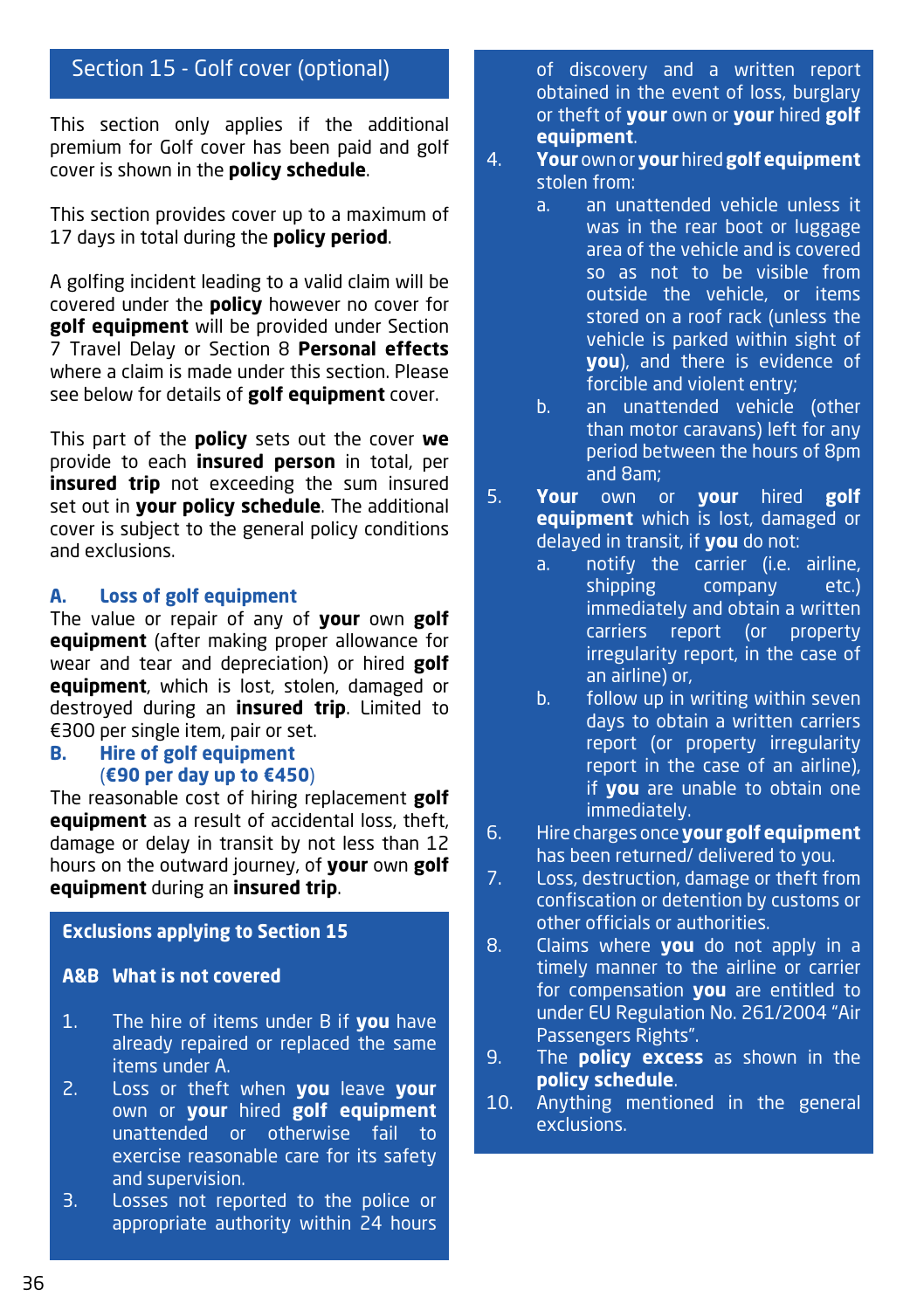## **C. Loss of green fees**  (**€90 per day up to €450**)

An amount per day for the unused portion of **your** green fee costs paid for or contracted to be paid for before **your insured trip** commenced, where **you** do not curtail the **insured trip**, but are certified by a **medical practitioner** as being unable to play golf and use the golf facilities because of serious injury or **illness** occurring during the **insured trip** and where there is confirmation that no refund is available for the unused green fees.

## **Exclusions applying to Section 15**

## **C. What is not covered**

- 1. Claims that are not confirmed as medically necessary by the **assistance company** and where a medical certificate has not been obtained from the attending **medical practitioner** abroad confirming that **you** are unable to golf and unable to use the golf facilities.
- 2. Anything mentioned under What is not covered of Section 1 – Medical emergency and repatriation expenses.
- 3. Anything mentioned in general exclusions.

## **D. Hole in one**

A fixed benefit of €60 if **you** complete a hole in one stroke gross (i.e. exclusive of handicap) during any organised game on any golf course during an **insured trip**.

**Note** This benefit will only be payable once in any game.

## **Exclusions applying to Section 15**

## **D. What is not covered**

- 1. If **you** do not produce written confirmation from the secretary of the club, stating that the hole in one has been performed to the satisfaction of the club, together with the original score card fully completed and duly signed.
- 2. Anything mentioned in the general exclusions.

# Section 16 - Winter sports (optional)

This section applies only if the additional premium for winter sports cover has been paid and "Winter sports cover" is shown on the **policy schedule**.

Where Annual Multi Trip Insurance is shown in **your policy schedule** Winter Sports cover is limited to a maximum duration of 21 days any one trip.

Cover is provided for all amateur non-hazardous winter sports. A winter sports incident leading to a valid claim will be covered under the **policy**. However, where a claim is made under this section no cover for **winter sports equipment** will be provided under the **personal effects** policy section and avalanche travel delay will not be covered under the policy sections 5, 6 and 7. Please see below for details of **winter sports equipment** cover.

This part of the **policy** sets out the additional cover **we** provide to each **insured person**, per **insured trip**, if **you** are participating in winter sports up to the sum insured set out in **your policy schedule** in total. The additional cover is subject to the general policy conditions and exclusions.

## **A. Up to €600 for the accidental loss, damage or theft of your winter sports equipment.**

The value of items owned by **you** after consideration of wear and tear; or

## **B. Up to €600 for the accidental loss, damage or theft of hired winter sports equipment.**

Loss of deposit or reasonable fees or costs of repair charged by the hiring agent.

## **C. Hire of Replacement Ski Equipment (€90 per day up to €450)**

The reasonable cost of hiring replacement **winter sports equipment** as a result of accidental loss, theft, damage or delay in transit by not less than 12 hours on the outward journey, of **your** own **winter sports equipment** during an **insured trip**.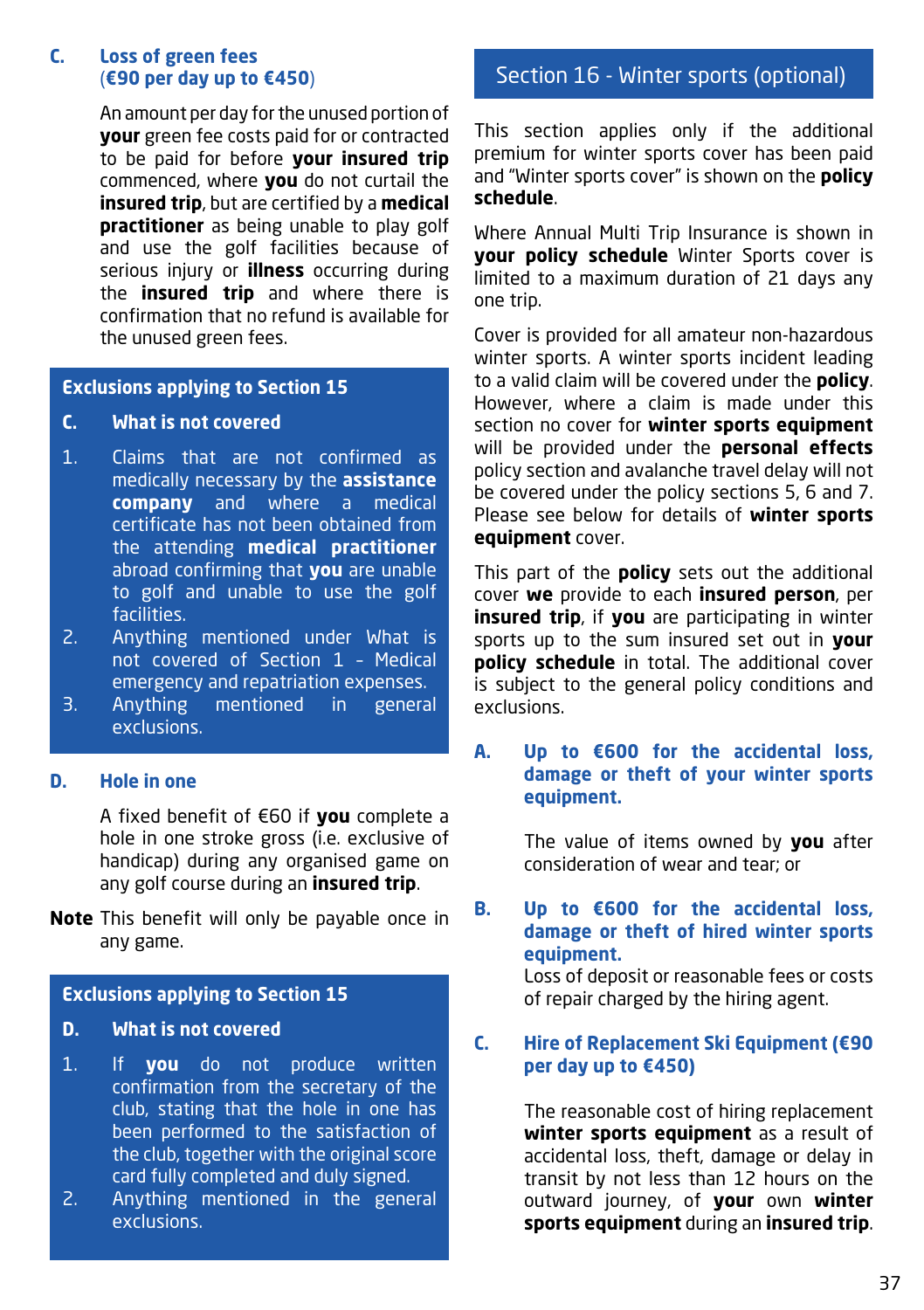## **Exclusions applying to Section 16**

## **A, B & C What is not covered**

- 1. Items delayed or detained, confiscated by Customs or any other officials or public authorities.
- 2. Depreciation in value.<br>3. Any amounts that
- Any amounts that are paid under another policy or recoverable elsewhere.
- 4. For any loss or damage occurring:
	- a. due to normal wear and tear, superficial marks and scratches, dents or defacement of **winter sports equipment**
	- b. during cleaning, repairing or restoring•
	- c. to any items being shipped as freight or under a bill of lading•
	- d. to **winter sports equipment** whilst in the custody of an airline or other carrier unless a property irregularity report has been obtained.
- 5. The loss of unattended items left in a public place or unattended motor vehicles unless all equipment is kept out of sight in a locked glove or boot compartment and the vehicle shows signs of forced entry or from a secure area designated for the storage of ski equipment.
- 6. Losses not reported to the police or appropriate authority within 24 hours of discovery and a written police report obtained.
- 7. The loss or damage to items whilst in the custody of an airline or other carrier unless a property irregularity report has been obtained.
- 8. The **policy excess** as shown in the **policy schedule**.
- 9. Any specific exclusions applying to winter sports cover.
- **D. Compensation for the costs of the Ski Pack if you are prevented from skiing for more than 48 hours following your accidental injury, bodily injury or illness sustained during your insured trip**

The proportional amounts of irrecoverable charges **you** have paid or are contracted to pay up to €900 in respect of:

- 1. winter sports lessons•
- 2. hired **winter sports equipment**
- winter sports lift-pass.

## **Exclusions applying to Section 16**

- **D. What is not covered**
- 1. Claims that are not confirmed as medically necessary by the **assistance company** and where a medical certificate has not been obtained from the attending **medical practitioner** abroad confirming that **you** are unable to participate in winter sports activities and unable to use the winter sports facilities.
- 2. Anything mentioned under What is not covered of Section 1 – Medical emergency and repatriation expenses.
- 3. Intentional self-injury.
- 4. Any **pre-existing medical conditions** or injury.
- 5. The influence of intoxicating liquor or of a drug or drugs (unless prescribed by a **medical practitioner**) but excluding those prescribed in the treatment of any addiction or substance or solvent abuse, venereal disease or psychological or psychiatric disorder, anxiety, stress or depression.
- 6. Any other **hazardous activities and sports** considered by **us** to be hazardous (see specific exclusions list on page 42).
- 7. The **policy excess** as shown in the **policy schedule**.
- 8. Any specific exclusions applying to winter sports cover.
- **E. Compensation for the costs of your Ski Pack if you are prevented from skiing for more than 48 hours following adverse snow conditions or avalanche which result in the total closure of all skiing facilities.**

The proportional amounts of irrecoverable prepaid charges **you** have paid or are contracted to pay in respect of unused:

- 1. winter sports lessons.
- 2. hired **winter sports equipment**.
- 3. winter sports lift-pass.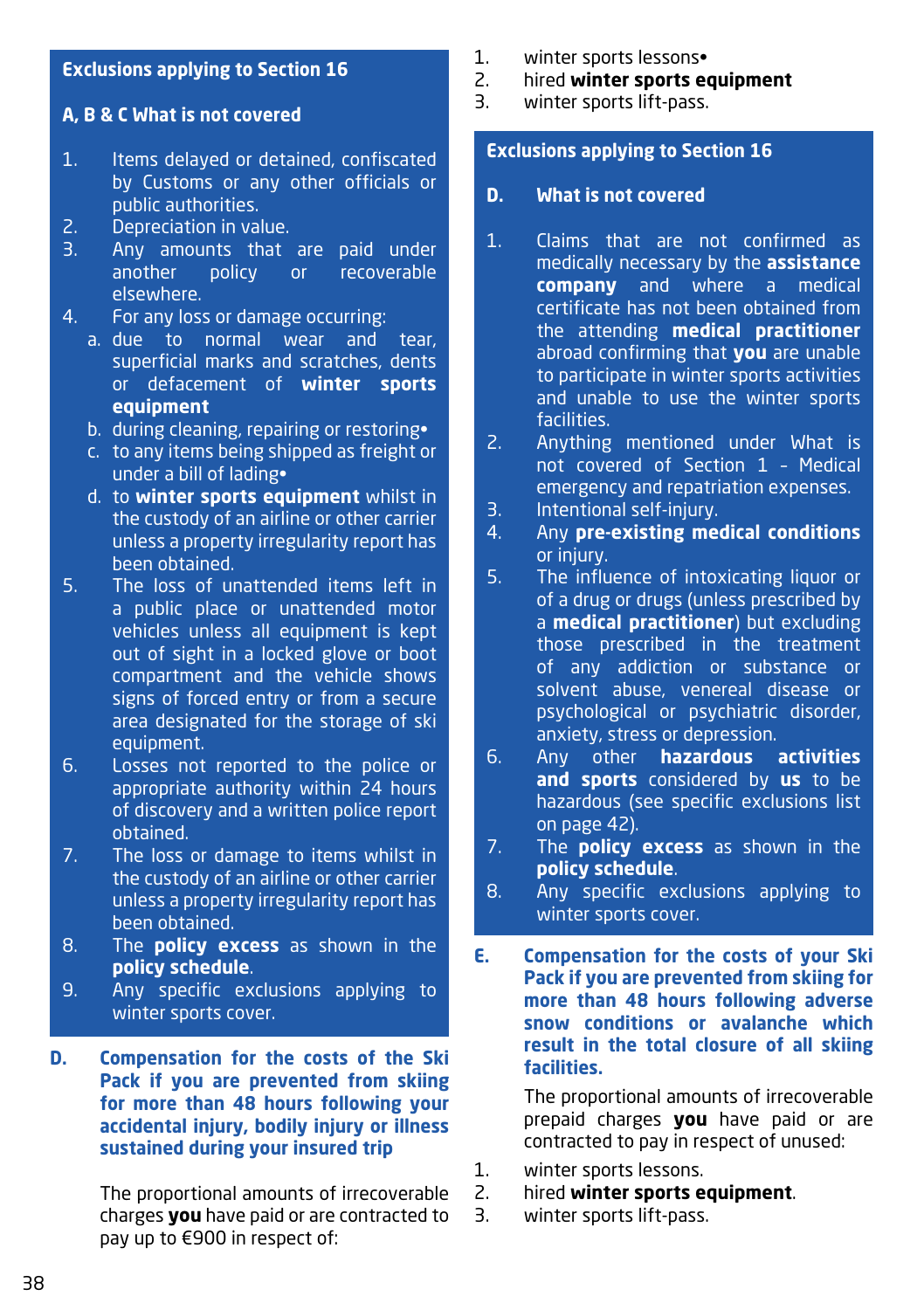In addition

- 4. a daily sum of €24 per day up to €360 covering the transport costs of transferring **you** to an alternative resort where there are adequate snow conditions, or
- 5. if it is not possible to arrange transport to an alternative resort with adequate snow conditions, compensation of €24 per day up to €360 for each complete day **you** are unable to undertake **your** winter sport activities.

## **Exclusions applying to Section 16**

- **E. What is not covered**
- 1. Policies purchased within 14 days of departure unless the winter sport holiday was booked at the same time.
- 2. Any specific exclusions applying to winter sports cover.

## **F. Travel delay due to Avalanche up to €120**

Additional travel and accommodation expenses necessarily incurred in the event that the outward journey or return journey is delayed beyond the scheduled arrival/ departure time as a direct consequence of avalanche, subject to a delay of not less than 12 hours having occurred.

## **Exclusions applying to Section 16**

- **F. What is not covered**
- 1. Policies purchased within 14 days of departure unless the winter sport holiday was booked at the same time.
- 2. Any specific exclusions applying to winter sports cover.

## **Additional conditions applying to Section 16**

- a. Cover relating to piste closure will only apply:
	- i. while there are poor snow conditions or avalanche risks at **your** resort during winter sports holidays in the Northern Hemisphere commencing on or after the **1st January** and ending before **16th April** and in the Southern Hemisphere

commencing on or after the **1st July** and ending before **16th October**. **You** must obtain written confirmation from the appropriate authority to confirm that pistes were closed and that it was not possible to travel to another resort•

- ii. if the resort area booked by **you** has skiing facilities situated above 1600 meters from surface ground
- iii. if **you** are not compensated from any other source.
- b. Original purchase receipts will be required for items of ski equipment where these are less than one year old.
	- c. **You** will supply at **your** own expense a detailed explanation regarding any claim arising under this **policy** section including, where deemed necessary by **us**, any corroboration from the relevant authorities.

## **Specific Exclusions applying to Section 16 What is not covered**

These exclusions apply to all sections of winter sports cover. **You** should always read the general exclusions which apply to all sections of the **policy**.

- Hazardous winter sport activities excluded as mentioned on page 42 in the excluded winter sports list.
- Any **policy excess** that applies. Please refer to the **policy schedule**.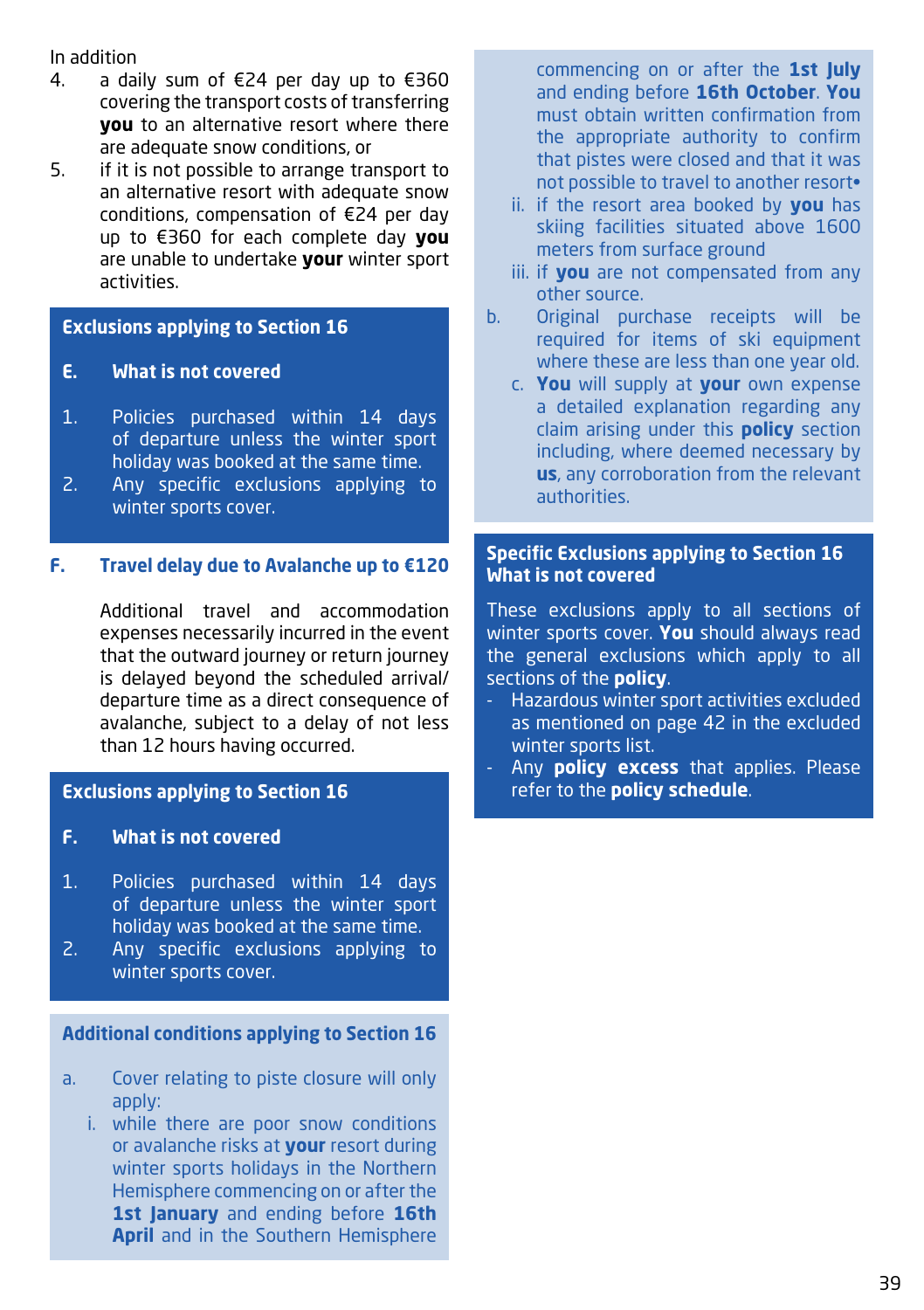# Covered leisure activities

Whilst the leisure activities listed below are themselves covered by the **policy**, for some there is no cover for personal accident or personal liability, please contact **your agent** to ensure **you** are covered as the leisure activities may be subject to an additional premium.

| Activity                                                                                       | Personal accident and<br>personal liability covered |
|------------------------------------------------------------------------------------------------|-----------------------------------------------------|
| Abseiling                                                                                      | N <sub>o</sub>                                      |
| <b>Amateur athletics</b>                                                                       | Yes                                                 |
| Angling                                                                                        | Yes                                                 |
| Archaeological digging                                                                         | Yes                                                 |
| Archery                                                                                        | Yes                                                 |
| <b>Badminton</b>                                                                               | Yes                                                 |
| Banana boating                                                                                 | No.                                                 |
| <b>Baseball</b>                                                                                | Yes                                                 |
| <b>Basketball</b>                                                                              | Yes                                                 |
| Body boarding                                                                                  | No                                                  |
| Bowls / Ten pin bowling                                                                        | Yes                                                 |
| Bungee jumps (three jumps)                                                                     | Yes                                                 |
| Camel or elephant riding or trekking                                                           | No                                                  |
| Camping                                                                                        | Yes                                                 |
| Canoeing - Inland Waters only                                                                  | Yes                                                 |
| Clay-pigeon shooting                                                                           | No                                                  |
| Conservation or charity work (educational and environmental -<br>working with hand tools only) | No                                                  |
| Cricket                                                                                        | Yes                                                 |
| Croquet                                                                                        | Yes                                                 |
| Cycle touring                                                                                  | No                                                  |
| Cycling                                                                                        | Yes                                                 |
| Dune and wadi bashing                                                                          | No                                                  |
| Falconry                                                                                       | No                                                  |
| Fencing                                                                                        | Yes                                                 |
| Football                                                                                       | No                                                  |
| Go-karting                                                                                     | No                                                  |
| Golf                                                                                           | Yes                                                 |
| <b>Gymnastics</b>                                                                              | Yes                                                 |
| <b>Hand ball</b>                                                                               | Yes                                                 |
| Hiking (under 2,000 metres altitude)                                                           | Yes                                                 |
| Hiking (over 2,000 metres but under 6,000 metres altitude)                                     | No                                                  |
| Hockey                                                                                         | No                                                  |
| Horse riding (not polo, hunting, jumping)                                                      | No                                                  |
| Hot-air ballooning                                                                             | No                                                  |
| Husky sledge driving                                                                           | Yes                                                 |
| Jet boating / Jet skiing                                                                       | No                                                  |
| Jogging                                                                                        | Yes                                                 |
| <b>Judo</b>                                                                                    | No                                                  |
| Kayaking (up to Grade 3)                                                                       | No                                                  |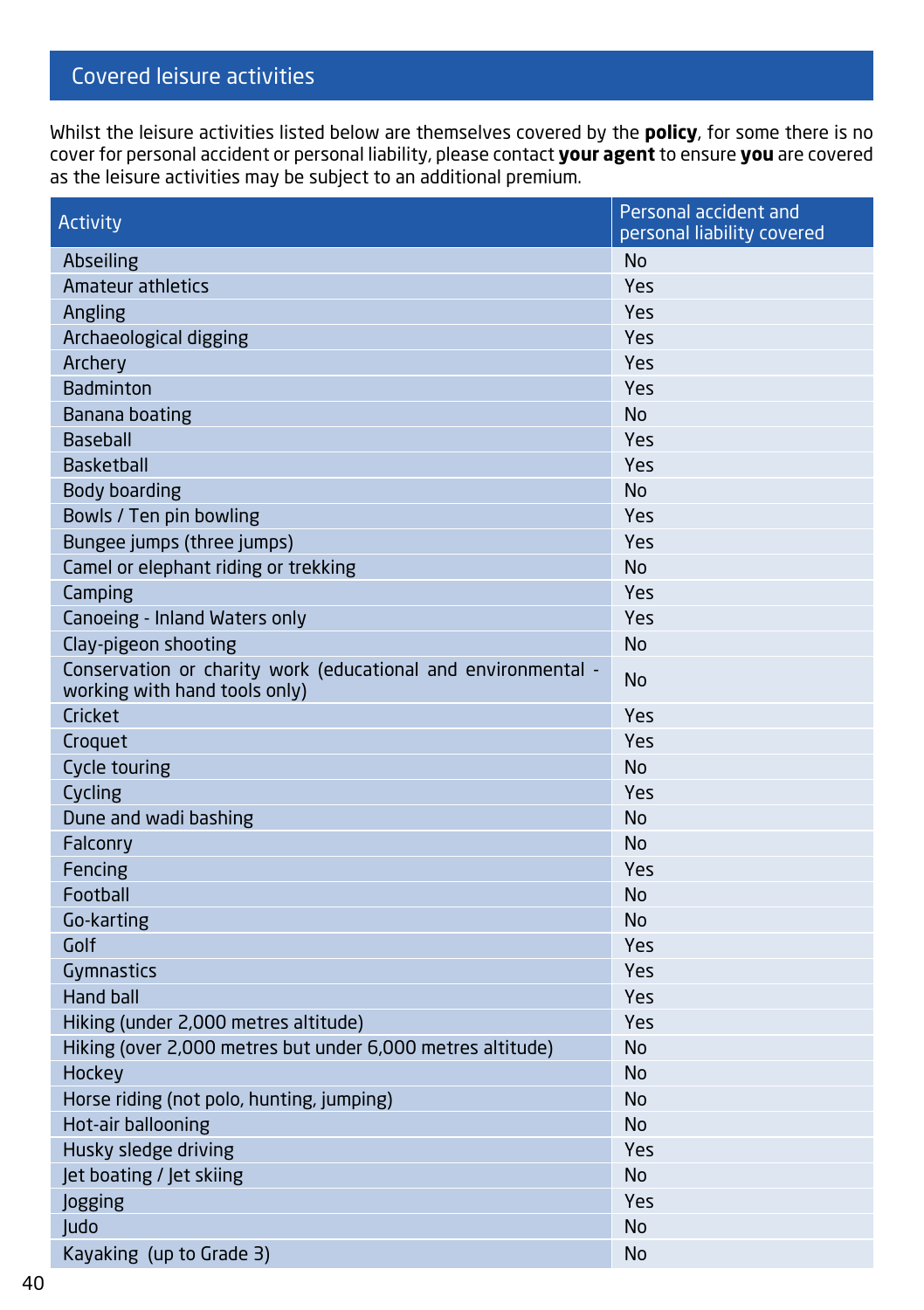| <b>Activity</b>                                                                              | Personal accident and<br>personal liability covered |
|----------------------------------------------------------------------------------------------|-----------------------------------------------------|
| Kite surfing (over water)                                                                    | <b>No</b>                                           |
| Lacrosse                                                                                     | Yes                                                 |
| <b>Marathons</b>                                                                             | Yes                                                 |
| Motorcycling (under 50cc - not racing)                                                       | <b>No</b>                                           |
| Mountain biking (not including downhill racing and extreme<br>terrain)                       | Yes                                                 |
| Mud buggying                                                                                 | No                                                  |
| <b>Netball</b>                                                                               | Yes                                                 |
| Orienteering                                                                                 | Yes                                                 |
| Paintballing (wearing eye protection)                                                        | No                                                  |
| Parascending (over water)                                                                    | No                                                  |
| Passenger (in private or small aircraft or helicopter)                                       | No                                                  |
| Pony trekking                                                                                | Yes                                                 |
| Quad biking                                                                                  | No.                                                 |
| Rambling                                                                                     | Yes                                                 |
| Racquetball                                                                                  | Yes                                                 |
| Roller blading (in-line skating and skate boarding)                                          | Yes                                                 |
| Rounders                                                                                     | Yes                                                 |
| Rowing                                                                                       | No.                                                 |
| Running (sprint and long distance)                                                           | Yes                                                 |
| Safari                                                                                       | Yes                                                 |
| Sand boarding                                                                                | Yes                                                 |
| Scuba diving (unqualified) - maximum depth 9 metres and/or for<br>less than 14 days per trip | Yes                                                 |
| Scuba diving (qualified)* - maximum depth 30 metres and/or for<br>less than 14 days per trip | Yes                                                 |
| Sea kayaking                                                                                 | No.                                                 |
| Sleigh rides (part of a Christmas experience trip to northern<br>Europe)                     | Yes                                                 |
| Snorkeling                                                                                   | Yes                                                 |
| Softball                                                                                     | Yes                                                 |
| Squash                                                                                       | Yes                                                 |
| Surfing                                                                                      | Yes                                                 |
| Swimming                                                                                     | Yes                                                 |
| Target rifle shooting                                                                        | No.                                                 |
| Tennis / Table tennis                                                                        | Yes                                                 |
| Trampolining                                                                                 | Yes                                                 |
| Trekking (over 2,000 metres but under 6,000 metres altitude)                                 | $\operatorname{\mathsf{No}}$                        |
| Trekking (under 2,000 metres altitude)                                                       | Yes                                                 |
| <b>Triathlons</b>                                                                            | Yes                                                 |
| Volleyball                                                                                   | Yes                                                 |
| Wake boarding                                                                                | Yes                                                 |
| Water polo                                                                                   | Yes                                                 |
| Water skiing                                                                                 | Yes                                                 |
| White or black water rafting (Grades $1 - 4$ )                                               | Yes                                                 |
| Windsurfing and yachting (racing and crewing) inside territorial<br>waters                   | No                                                  |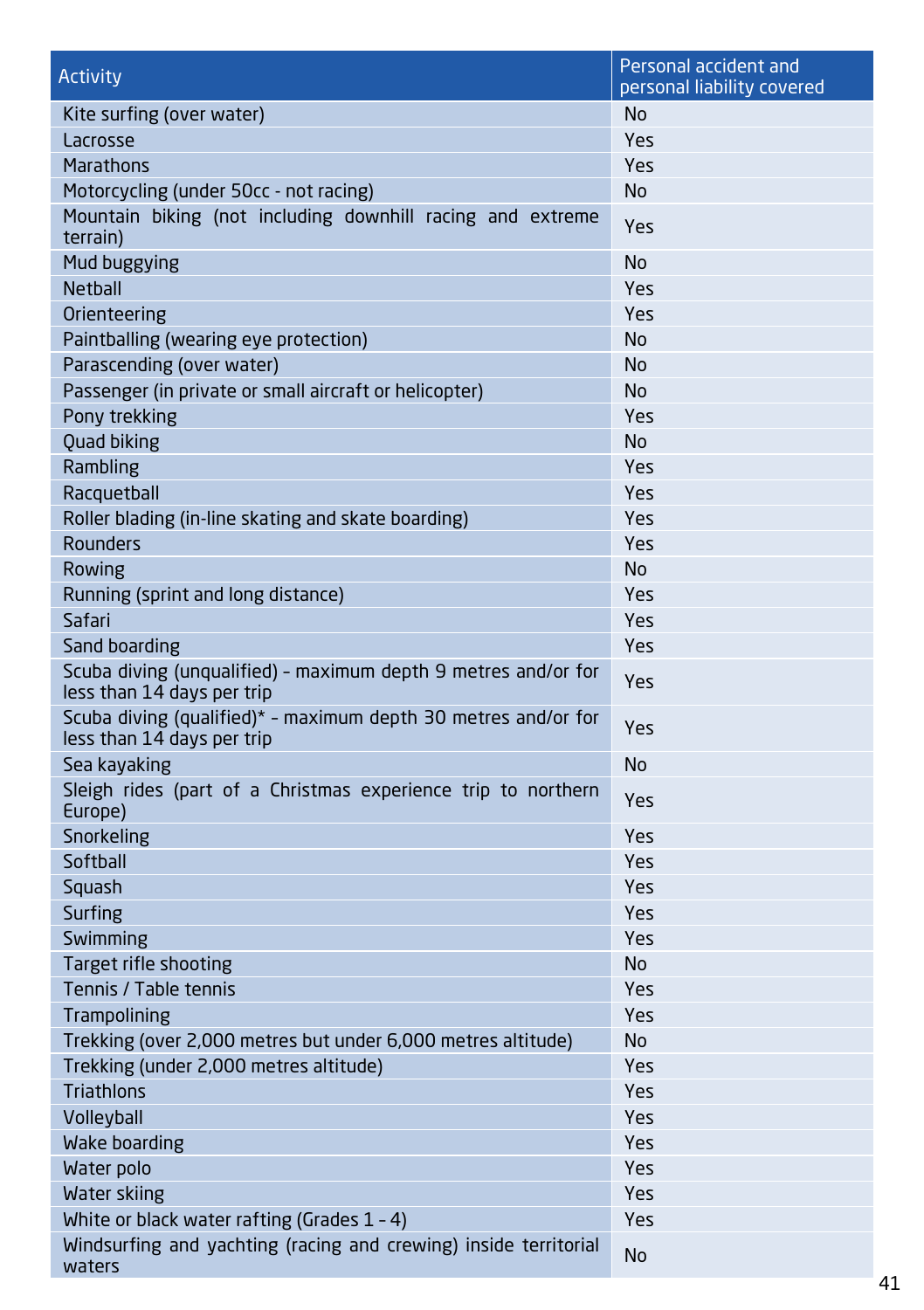# Excluded **hazardous activities and sports**

This **policy** does not provide cover for any of the **hazardous activities and sports** listed below.

|                                                           | <b>Excluded winter sports</b>    |
|-----------------------------------------------------------|----------------------------------|
| Activity                                                  | activities include the           |
| American football                                         | following<br><b>Bobsleighing</b> |
| Assault course                                            | Freestyle skiing                 |
| Battle re-enactment                                       |                                  |
|                                                           | Heli-skiing                      |
| Breathing observation bubble diving<br>Canyoning          | Ice hockey                       |
| <b>Cliff Diving</b>                                       | Luging                           |
| Coasteering                                               | Off-piste skiing                 |
|                                                           | Off-piste snowboarding           |
| Flying (piloting private or small aircraft or helicopter) | (with a leash)                   |
| Glacier Walking                                           |                                  |
| Gliding                                                   | Recreational racing              |
| Gorge walking                                             | <b>Skeletons</b>                 |
| Hang-gliding                                              | Ski acrobatics                   |
| High diving - 10 metres or over                           | Ski racing or training           |
| Horse jumping, polo and hunting                           | Ski stunting                     |
| Kite surfing (over land)                                  | Snow mobiling                    |
| <b>Martial arts</b>                                       | Tobogganing                      |
| Micro lighting                                            |                                  |
| Motorcycling (over 50cc)                                  |                                  |
| Mountain biking (downhill racing and extreme terrain)     |                                  |
| Mountain boarding                                         |                                  |
| Ostrich riding or racing                                  |                                  |
| Parachuting                                               |                                  |
| Paragliding                                               |                                  |
| Parapenting                                               |                                  |
| Parasailing                                               |                                  |
| Parascending (over land or snow)                          |                                  |
| Rock climbing or mountaineering                           |                                  |
| Rock scrambling                                           |                                  |
| Rugby                                                     |                                  |
| Sand yachting                                             |                                  |
| Scuba diving (unqualified) - below 9 metres depth         |                                  |
| Scuba diving (qualified)* - below 30 metres depth         |                                  |
| Sea canoeing                                              |                                  |
| Shark diving                                              |                                  |
| Sky diving                                                |                                  |
| Tall-ship crewing                                         |                                  |
| Via ferrata                                               |                                  |
| White or black water rafting (grades 5 to 6)              |                                  |
| Zorbing                                                   |                                  |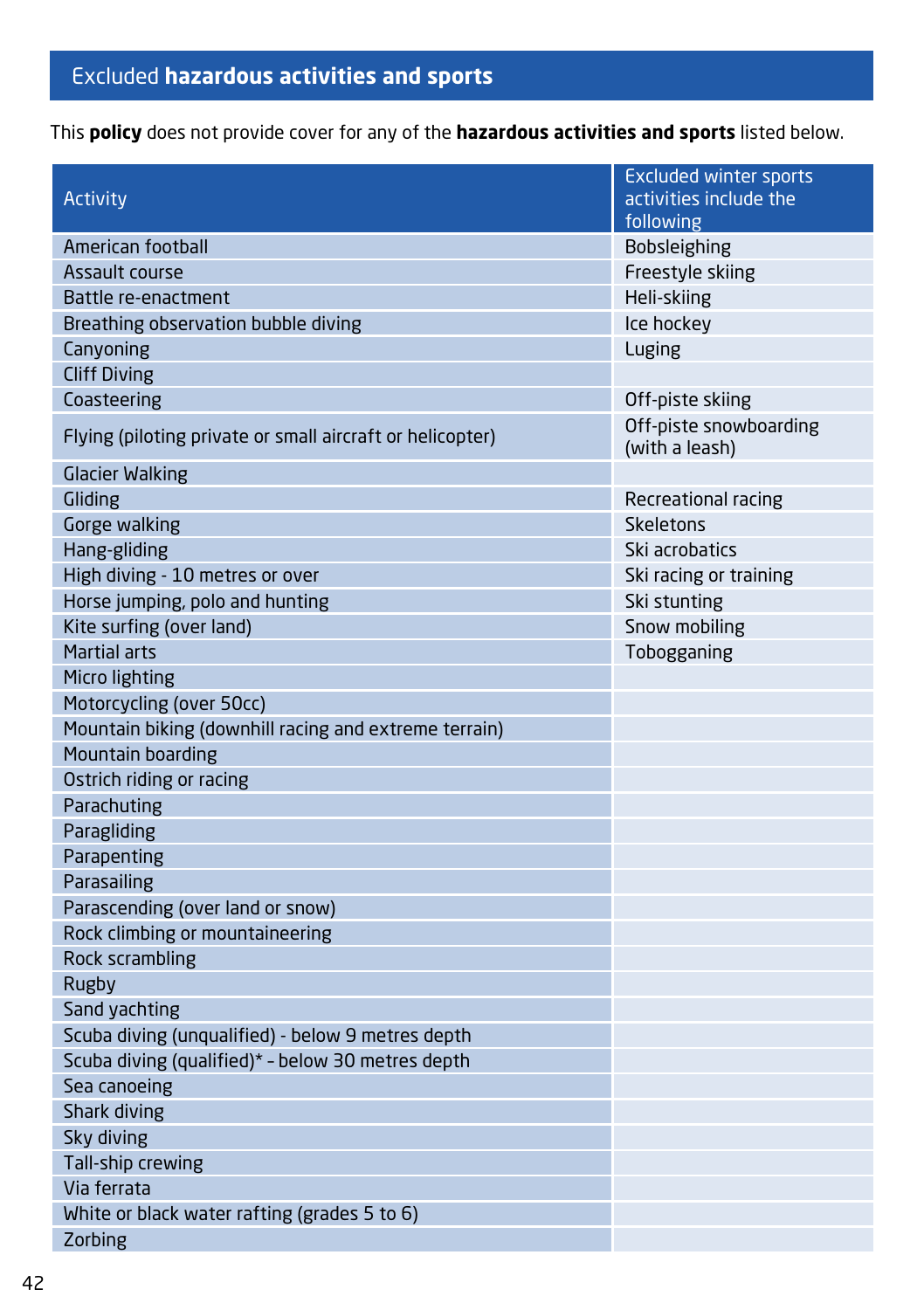## **\*Scuba diving**

Qualified divers, diving with a dive-buddy and in accordance with the guidelines of the relevant diving organisation will be covered as follows:

| <b>Qualification</b>     | <b>Maximum depth</b> |
|--------------------------|----------------------|
| PADI Open Water          | 18 metres            |
| PADI Advanced Open Water | 30 metres            |
| <b>BSAC Ocean Diver</b>  | 20 metres            |
| <b>BSAC Sports Diver</b> | 30 metres            |
| <b>BSAC Dive Leader</b>  | 30 metres            |
|                          |                      |

Other qualifications may be accepted but must be declared to **us** prior to travel.

If **you** do not hold a diving qualification, **we** will only cover **you** to dive to a maximum depth of 9 metres when accompanied by and under the direction of a qualified diving instructor as part of an accredited course.

**You** will not be covered under this **Policy** if **you** travel by air within 24 hours after participating in a scuba dive.